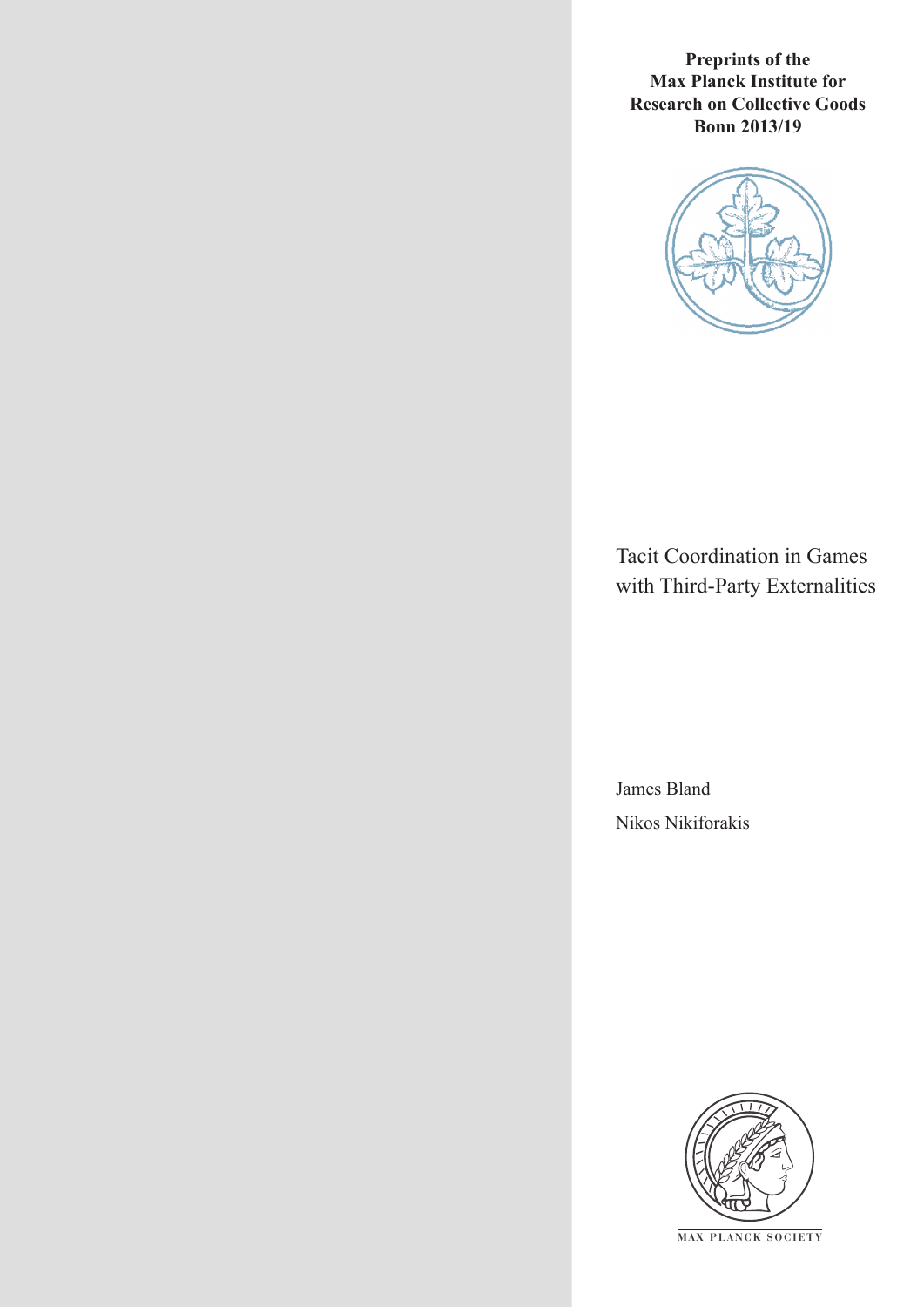

# **Tacit Coordination in Games with Third-Party Externalities**

James Bland / Nikos Nikiforakis

October 2013

Max Planck Institute for Research on Collective Goods, Kurt-Schumacher-Str. 10, D-53113 Bonn http://www.coll.mpg.de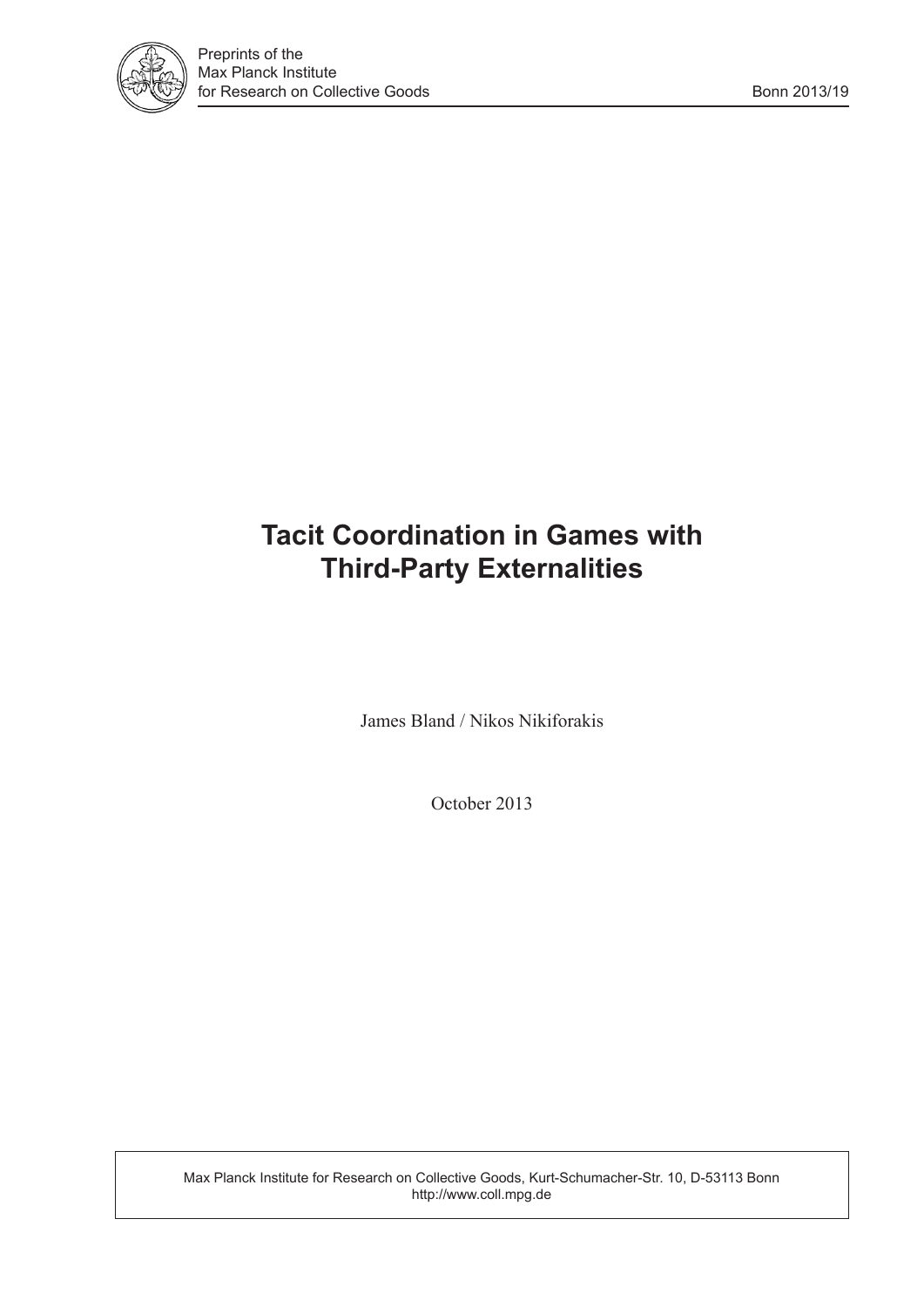# Tacit Coordination in Games with Third-Party Externalities

James Bland and Nikos Nikiforakis<sup>†</sup>

October 1, 2013

#### Abstract

When agents face coordination problems their choices often impose externalities on third parties. We investigate whether such externalities can affect equilibrium selection in a series of one-shot coordination games varying the size and the sign of the externality. We find that third-party externalities have a limited effect on decisions. A large majority of participants in the experiment are willing to take an action that increases their income slightly, even if doing so causes substantial inequalities and reductions in overall efficiency. Individuals revealed to be other-regarding in a nonstrategic allocation task often behave as-if selfish when trying to coordinate.

JEL codes: C90, D01, D03, D62, D63

Keywords: tacit coordination, social preferences, externalities, equilibrium selection, efficiency.

For helpful comments we thank Jim Andreoni, Loukas Balafoutas, Maria Bigoni, Olivier Bochet, Gary Charness, Dirk Engelmann, Tim Cason, Christoph Engel, Sven Fischer, Dominik Grafenhofer, Ben Greiner, Shachar Kariv, Rebecca Morton, Joerg Oeccshler, Jan Stoop, Lilia Zhurakhovska, seminar participants at the Max-Planck Institute for Research on Collective Goods, New York University, University of Düsseldorf, University of Heidelberg, University of Melbourne, University of Sydney and conference participants at the 2012 International and European Meetings of the Economics Science Association, 2012 MBEES in Maastricht, and 2011 Australian-New Zealand Workshop in Experimental Economics. Funding from the Faculty of Business & Economics at the University of Melbourne is gratefully acknowledged. This project was approved by the Faculty of Business & Economics Ethics Committee at the University of Melbourne.

<sup>&</sup>lt;sup>†</sup>Bland: Department of Economics, Purdue University, Krannert Building, 425 W. State Street, West Lafayette, IN 47907; E-mail: james.bland@gmail.com. Nikiforakis (corresponding author): (*i*) Department of Economics, The University of Melbourne, Victoria 3010, Australia; (ii) Max Planck Institute for Research on Collective Goods, Kurt Schumacher Strasse 10, 53113 Bonn, Germany; (iii) CNRS, Groupe d'Analyse et de Théorie Economique Lyon St Etienne, 93 Chemin des Mouilles, 69130 Ecully, France; E-mail: n.nikiforakis@gmail.com.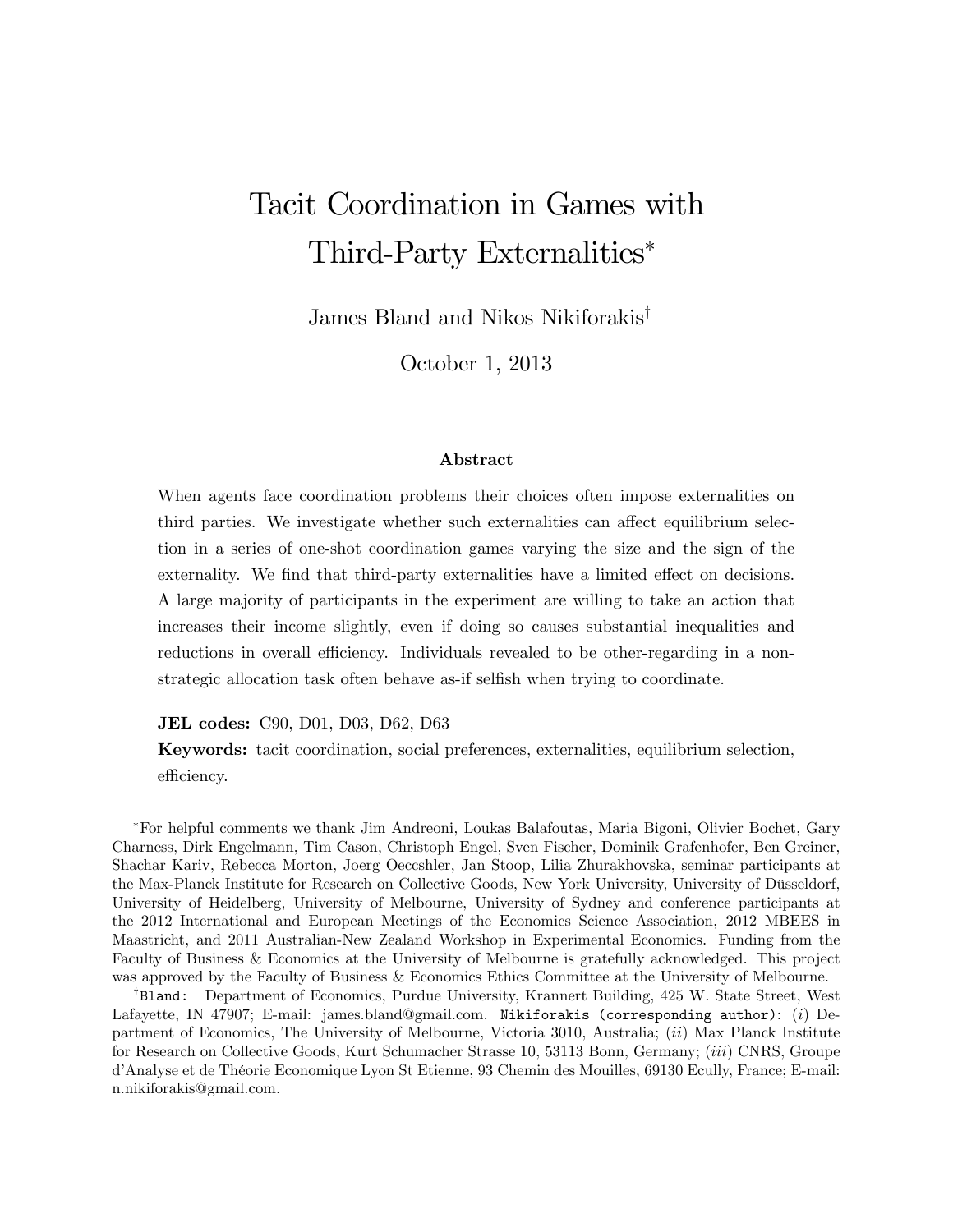# 1 Introduction

In many instances when agents face coordination problems in daily life, the choices of the decision makers will not only affect their welfare, but also impose externalities on third parties. A classic example of such a coordination problem in economics is tacit collusion where firms try to coordinate actions to increase their profits (e.g., by simultaneously restricting output or raising prices), but in doing so they reduce the surplus of consumers.<sup>1</sup> There are also several other examples. Macroeconomic models with trade, production and search externalities often admit multiple equilibria, with agents' choices affecting the entire economy (Cooper and John, 1988). In microeconomics, contracting externalities between employees/committee members/shareholders can lead to coordination failure and reduce the welfare of different third parties such as employers, co-workers, and the general public (e.g., Genicot and Ray, 2006; Segal, 2003).

This paper investigates whether third-party externalities can affect equilibrium selection in coordination games. We think this is an important question given that third-party externalities are common in many contexts and, economically, they can be quite significant.<sup>2</sup> There is also another reason. Traditional economic models postulate that *all* individuals do not care about the welfare of others and that these preferences are common knowledge. Under these assumptions, decision makers will ignore the consequences their actions have on non-decision makers when facing coordination problems; a fact which may explain why researchers have so far focused exclusively on the decision makers' private incentives overlooking the potential role of third-party externalities. However, by now there is considerable evidence from bargaining and social-dilemma experiments challenging the parsimony of these assumptions, suggesting that at least some individuals are not entirely selfish but have social preferences, i.e., their utility does not depend only on their material payoff, but also on that of other decision makers (e.g., Andreoni et al. 2003; Engelmann and Strobel, 2004; Fisman et al., 2007) and, sometimes, on that of third parties (e.g., Ellman and Pezanis-Christou, 2010; McDonald et al., 2013).

While this evidence suggests that third-party externalities can affect tacit coordination,

<sup>&</sup>lt;sup>1</sup>For recent empirical evidence see Sweeting  $(2009)$  who finds that U.S. radio stations try to coordinate the time at which commercials are aired in an attempt to prevent listeners from switching stations. Note that collusion can be sustained in equilibrium if firms interact for an indefinitely long time horizon. Of course, this is not the only equilibrium of the game.

<sup>2</sup>Trade or other form of externalities can be so severe that they create a need for policy coordination  $(e.g., Canzoneri et al., 2005)$ . In fact, many observers argued that the recent euro debt crisis which affected individuals around the world was partly caused by the inability of national governments to coordinate fiscal policies (e.g., Vits and Thesing, 2011). As another example, consider the coordination problem involved in developing cars using environment-friendly fuel. Car producers, fuel providers and perspective car buyers all need to coordinate their actions so that the new vehicles can be produced. The production of such cars has large, long-lasting externalities on the environment and even non-drivers (Farrell and Sperling, 2007).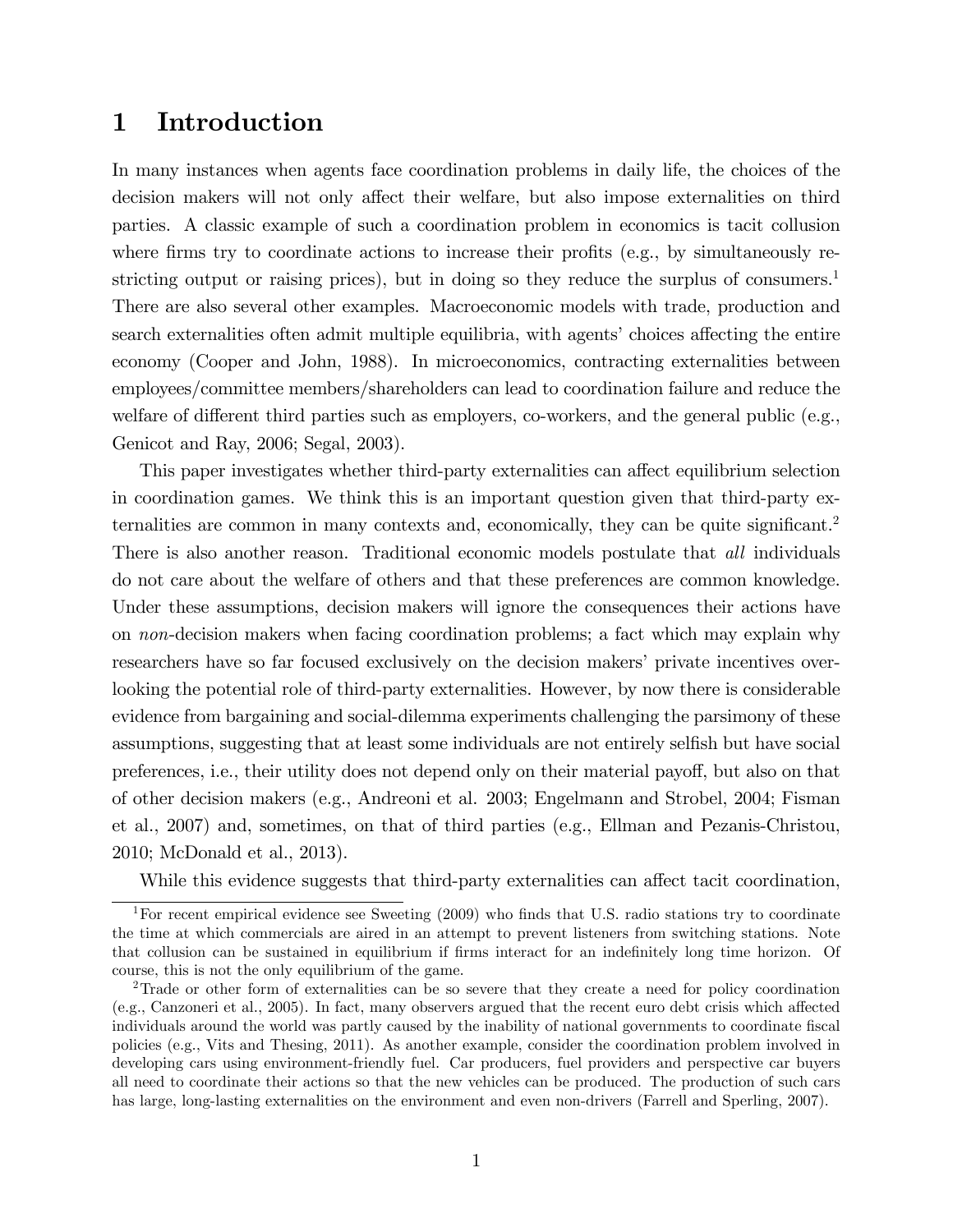it remains an open question to what extent this happens in practice. To see why, consider the  $2 \times 2$  coordination game in Table 1. Two players, X and Y, must choose simultaneously between actions  $H$  and  $L$ . If both take action  $L$ , then each receives 5 ECU, while a third party, Z, earns 4 units. If both choose  $H$ , each receives 7 units, while Z earns  $z_H$  units. If X and Y choose different actions, all earn 0 units.<sup>3</sup> Assume for a moment that  $z_H = -4$ . What should X choose? On the one hand, if they coordinate with player Y on  $H$  she earns more. On the other hand, doing so hurts the third party. Even if  $X$  cares sufficiently about the welfare of Z so that she prefers outcome  $(L, L)$  to  $(H, H)$ , she may still choose strategy H if she believes that Y will choose  $H$ . In contrast, even if X does not care about the welfare of Z, she may choose strategy L if she believes that Y will also do the same.

The example above illustrates that the uncertainty about others' social concerns may amplify or weaken individuals' willingness to act selfishly when trying to coordinate on an action. Ultimately, whether or not third-party externalities affect equilibrium selection will depend partly on the decision-makers' social preferences, and partly on their beliefs about the likelihood that other decision makers will act on the interest of third parties. If individuals believe that other decision makers are likely to act on it, then even selfish decision makers may decide to do the same and behave as-if other-regarding. If they believe other decision makers are unlikely to act on it, then even other-regarding individuals may choose to behave as-if selfish when facing a coordination problem. This is why it is difficult to predict the impact third-party externalities will have in coordination games.

This paper presents evidence from two laboratory experiments investigating how thirdparty externalities affect tacit coordination. Controled experiments have been used repeatedly to study games with multiple equilibria. To focus on the impact of third-party externalities on coordination, we study two classes of simple coordination games in which the decision-makers' incentives are alligned and no inequality exists in their payoffs in either of the two pure-strategy equilibria (as in Table 1). If the third-party externality is ignored, the coordination problem is trivial as the two pure-strategy equilibria are Pareto ranked and payoff dominance is the only plausible criterion for equilibrium selection. In other words, strategic uncertainty in our experiment arises primarily from the uncertainty regarding how much the other decision maker cares about the welfare of the third party.

In total, we examine behavior in 18 coordination games varying the sign and the size of the externality. To guide our analysis, we derive behavioral hypotheses using two models of social preferences. The first assumes that individuals dislike inequality in payoffs, while the second assumes that they exhibit efficiency (and maximin) concerns.<sup>4</sup> The two experiments

<sup>&</sup>lt;sup>3</sup>In this example, for simplicity, we assume that social preferences are not so strong that X prefers coordination failure to coordination at  $(H, H)$ . We discuss this issue in more detail later in the paper.

 $4$ Following Charness and Rabin (2002), in this paper we define efficiency as a preference for increasing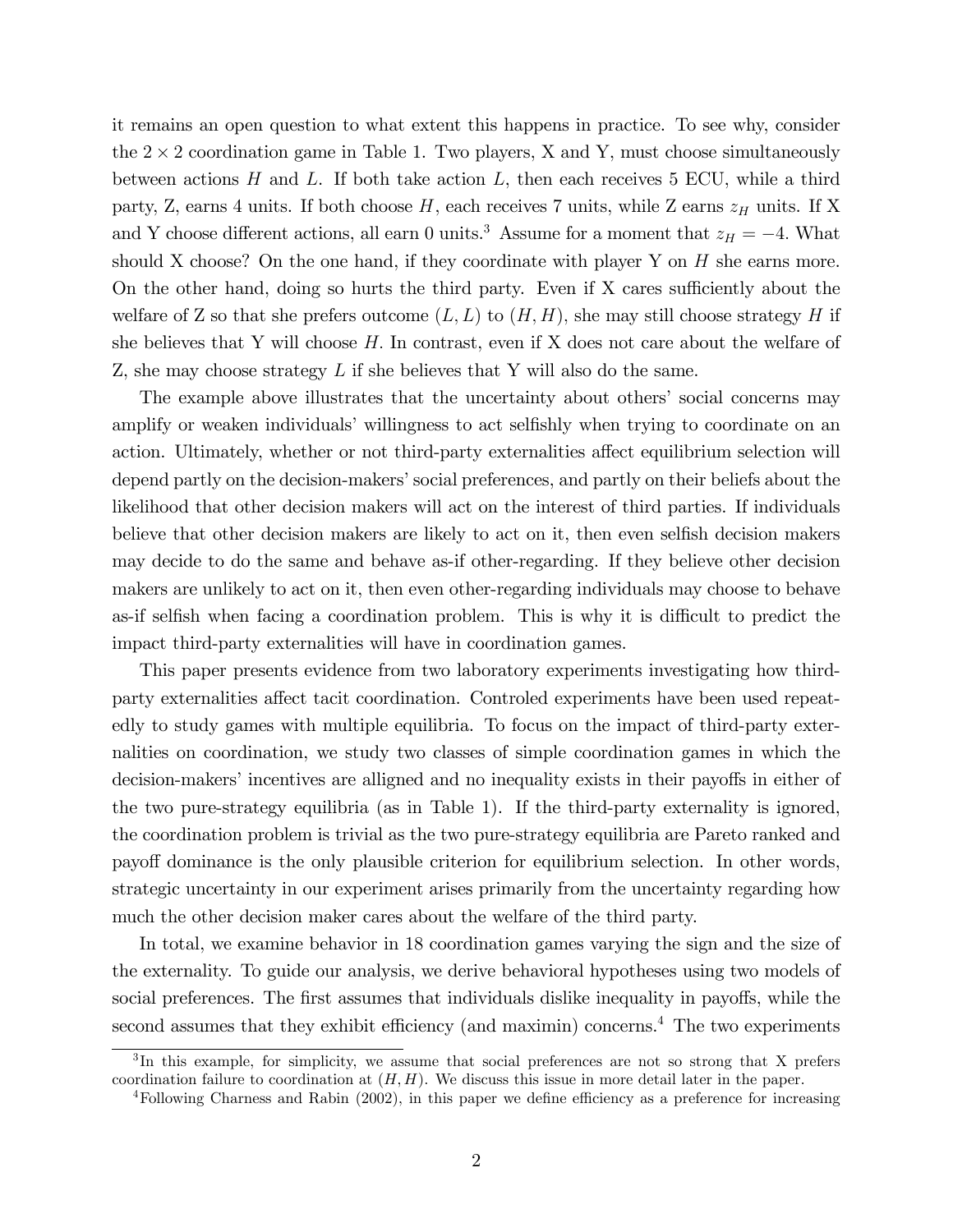help us evaluate the predictive power of these models. Further, to assess the role of social preferences, we elicit participants' distributional preferences using a simple allocation task in both experiment, and use them to understand behavior in the coordination games.

Our findings indicate that third-party externalities do have an effect on choices in the coordination game, but this is rather limited. By and large, concerns for one's own earnings easily dominate other social concerns. More than 70% of the participants are revealed to prefer a small increase in their own material payoff, even if this would  $(i)$  impose a negative externality ten times as large on an inactive participant,  $(ii)$  increase inequality in payoffs and  $(iii)$  reduce efficiency. Most individuals appear to expect this. In the coordination game, decision makers exhibiting social preferences choose the action that imposes the negative externality more often than not. In sharp contrast, participants with a stronger preference for own-payoff maximization almost never chose the action that avoids the externality in the coordination game. That is, the strategic uncertainty in the coordination game appears to make subjects behave more selfishly rather than more pro-socially.

Amongst participants revealed to have social preferences, we find that efficiency concerns are more important than those for equality, which appear to play little role in our experiment. In particular, individuals are not willing to incur a small payoff reduction to avoid large positive externalities that would increase inequality in favor of the third party. Therefore, our data is not well explained by the model of Fehr and Schmidt (1999) which predicts that decision makers will be on average *more* likely to avoid large positive externalities, than negative externalities of an equal magnitude. The model of Charness-Rabin (2002) in which some individuals are assumed to care about efficiency and the lowest payoff in the group, does a good job at organizing the aggregate patterns in our data. In particular, this model can account for our finding that subjects are more likely to incur a cost to avoid reducing efficiency than they are to increase it.

The paper proceeds as follows. In the next section, we present a literature review of related studies. In section 3, we discuss the design and results of the first experiment. In section 4, we do the same for Experiment 2. Section 5 discusses a mixture model estimating the different behavioral types in our experiment, while section 6 concludes with a summary of our Öndings, and a discussion of their implications for equilibrium selection and topics for future research.

the aggregate payoff of group members. This definition of efficiency may seem odd to some when the game does not allow for monetary transfers across players. Nevertheless, many experimental subjects appear to care for the sum of group earnings (e.g., Engelmann and Strobel, 2004).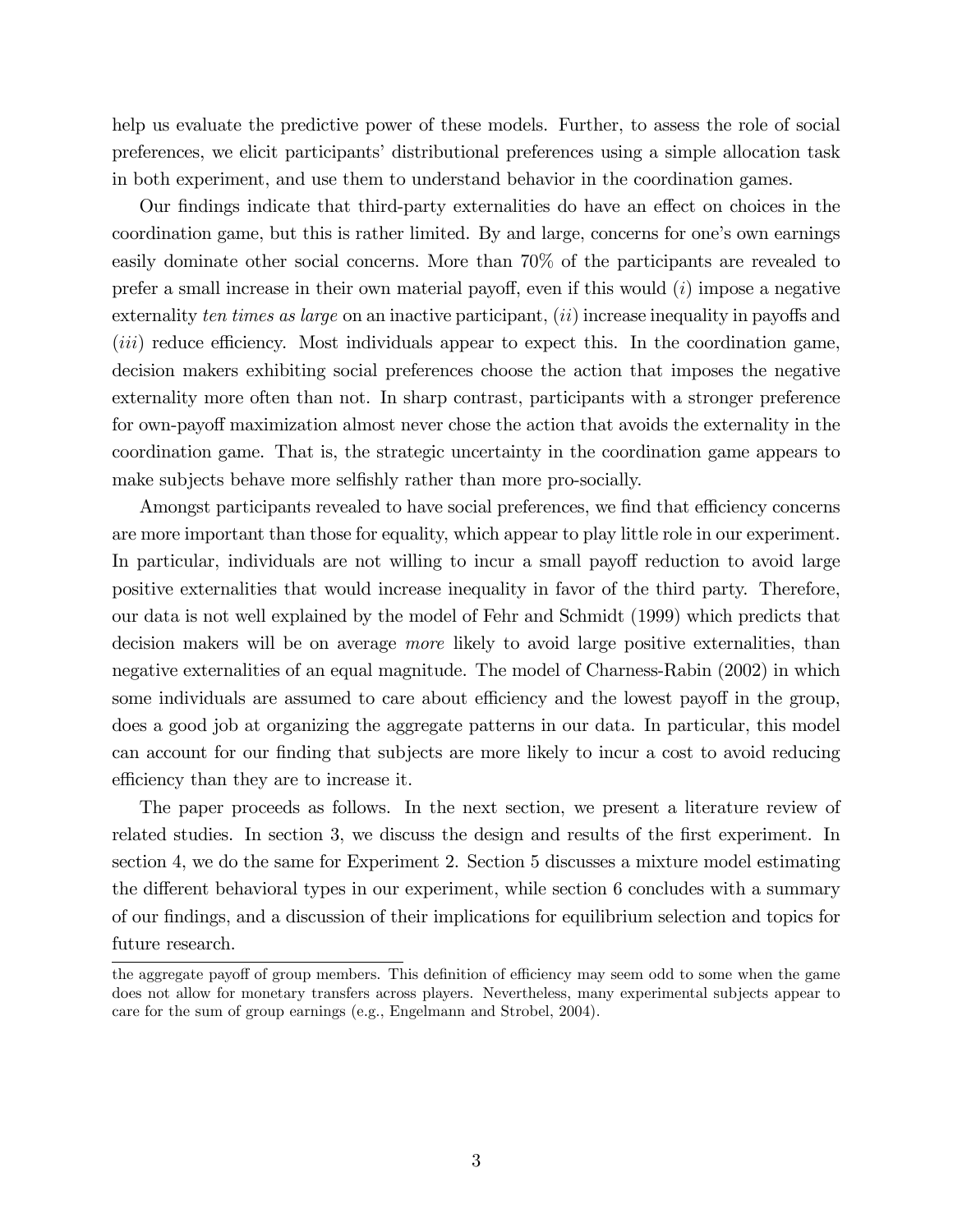## 2 Related literature

This is the first study to explore how third-party externalities affect equilibrium selection. In doing this, it contributes to two different strands of literature. The first strand explores the existence and nature of social preferences. This literature is vast and well surveyed elsewhere (e.g., Cooper and Kagel, 2013). Most studies focus their attention on social concerns regarding the welfare of other decision makers (i.e., second parties) and document the willingness of a substantial fraction of participants to help (or hurt) them at a personal cost. In many economic contexts, however, decision makers impose externalities also on third parties (e.g., environmental pollution, tacit collusion).

A small number of studies have investigated how the presence of third parties (i.e., non-decision makers) affects behavior in bargaining and social dilemma experiments. The evidence suggests that participants care less about the welfare of inactive third parties than the welfare of other decision makers (e.g., Engel and Zhurakhovska, 2012; Güth and van Damme, 1998; Kagel and Wolfe, 2001). Nevertheless, the existence of third parties has been shown to have a significant impact on behavior (e.g., Ellman and Pezanis-Christou, 201), especially when decision makers are in a worse monetary position than the third parties (Engel and Rockenbach, 2011; McDonald et al., 2013).<sup>5</sup> Furthermore, even if agents care less about third parties, the uncertainty about the social preferences of other decision makers in our experiment could serve as a multiplier increasing the number of agents willing to act in the interest of the third party.

The second literature our study contributes to is that on tacit coordination. There is a long history of using controlled experiments to investigate equilibrium selection in coordination games (see Camerer, 2003). Despite this and the large literature on social preferences, there is only one study on how social concerns affect equilibrium selection. Chmura et al.  $(2005)$  examine how concerns for efficiency and equality in the payoffs of *decision makers* affect choices in  $2 \times 2$  coordination games. Unlike in our experiment, actions do not impose externalities on third parties. Chmura et al. (2005) find that concerns for equality and efficiency are both important determinants of decisions in their coordination game.

The two studies which are most closely related to ours are Bigoni et al. (2013) and Cason and Mui (2007). They investigate behavior in two different three-player, two-stage games. In both cases, a  $2 \times 2$  coordination game is (sometimes) embedded in the second stage of the game. In these instances, the choices of the two decision makers determine the payoffs

 $5$ Engel and Rockenbach (2011) examine how third-party externalities affect contributions in a publicgood game. The game is finitely repeated and thus has a unique equilibrium under plausible behavioral assumptions (see e.g., Fehr and Schmidt, 1999). McDonald et al. (2013) investigate how the (exogenously determined) payoff of a third party in an ultimatum game affects bargaining.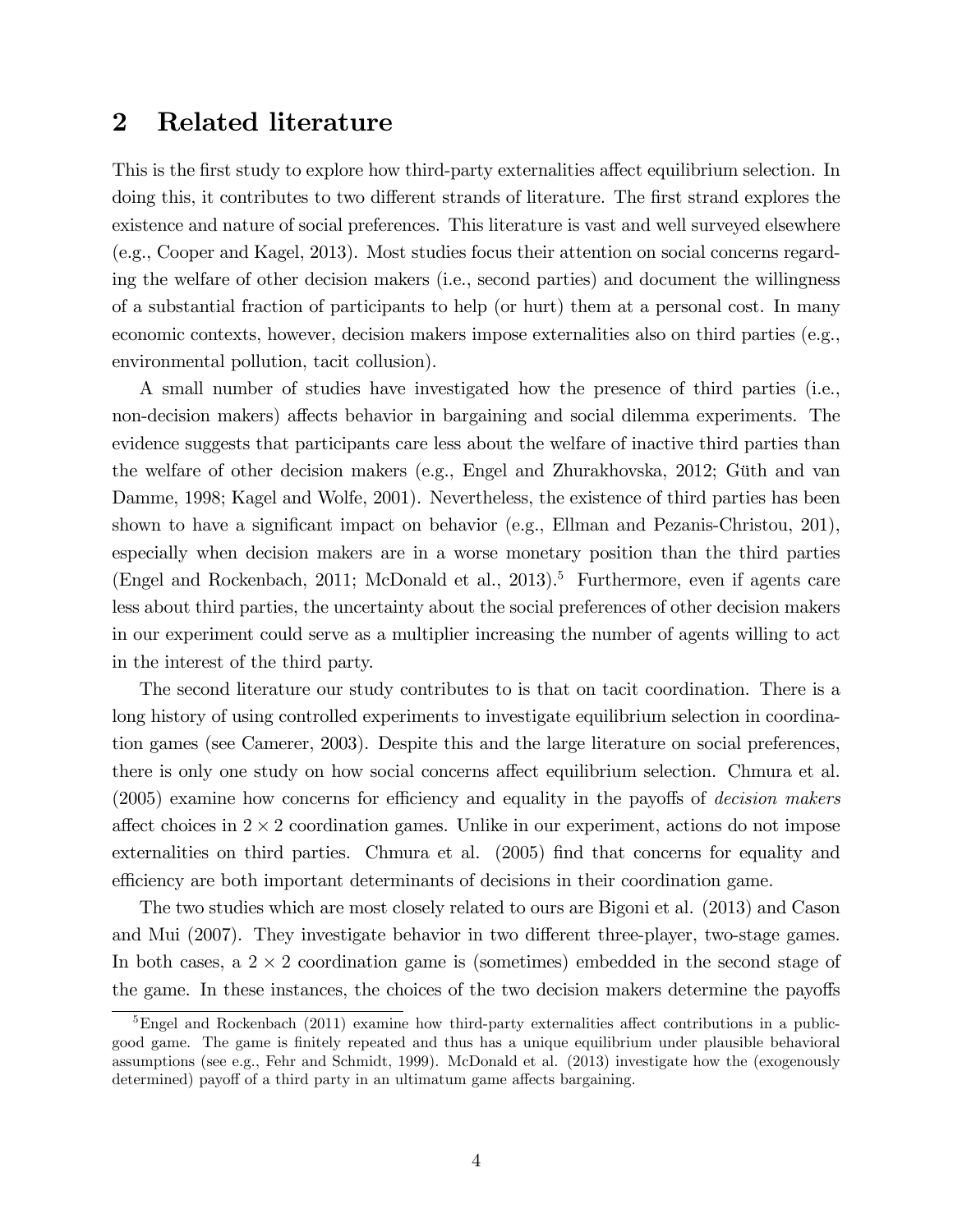for all three players. An important difference to our experiment is that the "third" player is not inactive in these studies. In particular, they make a decision in the first stage of the game which determines the options/payoffs available to players in the second stage. Thus, although these studies are related, their focus is not on the impact of third-party externalities per se. In addition, unlike these authors, we vary systematically the size, sign and impact of the externality to better understand when such externalities may matter.

## 3 Experiment 1

The experiment consists of two parts. In the first part, participants play a series of coordination games. In the second part, they complete an allocation task. These tasks are described in detail below.

#### 3.1 The coordination game

The basic coordination game used in Experiment 1 is presented in Table 1. As mentioned, Players X and Y must choose simultaneously between two actions:  $H$  and  $L$ . If both take action  $H$ , then players X and Y earn 7 ECU each, while an inactive third party (Person Z) earns  $z_H$  ECU – our treatment variable. If players X and Y instead take action L, then they each receive 5 ECU, while Z earns 4 ECU.<sup>6</sup> If players X and Y fail to coordinate and choose different actions, all participants earn  $0$  ECU. All payoffs in ECUs are common knowledge. Henceforth, when we mention *third-party externality*,  $E$ , we refer to the difference in Z's payoff in  $(H, H)$  and  $(L, L)$ , that is,  $E = z_H - 4$ . While one can think of other definitions for the externality, we favor this one for reasons that will become apparent when we discuss the different behavioral models.

If it is common knowledge that players X and Y do not care about  $z_H$ , then the decisionmakers' task would be relatively simple. The game has two pure-strategy Nash equilibria,  $(H, H)$  and  $(L, L)$ , which are Pareto ranked. Since  $(H, H)$  is payoff dominant and there are no other candidates for a coordination device, it seems likely that this equilibrium would be selected.<sup>7</sup> However, even if X and Y do not care about z, they may still be concerned that the other party does. Therefore, the presence of third-party externalities amplifies the strategic

<sup>&</sup>lt;sup>6</sup>We purposefully chose the payoff to Person Z such that earnings in combination  $(L, L)$  are similar, but not exactly the same. We did this to distinguish between concerns for equality and the symmetry of an outcome. Symmetry may act as a coordination device, and lead to players choosing L not because they care about the equality per se, but because  $(L, L)$  is more focal due to the symmetry (Crawford et al., 2008; Mehta, 1994).

<sup>7</sup>This is the reason we chose to have decision makers earn 0 ECU in case of coordination failure rather than a positive amount as, e.g., in the stag-hunt game, as this could create a tension between payoff-dominance and risk-dominance.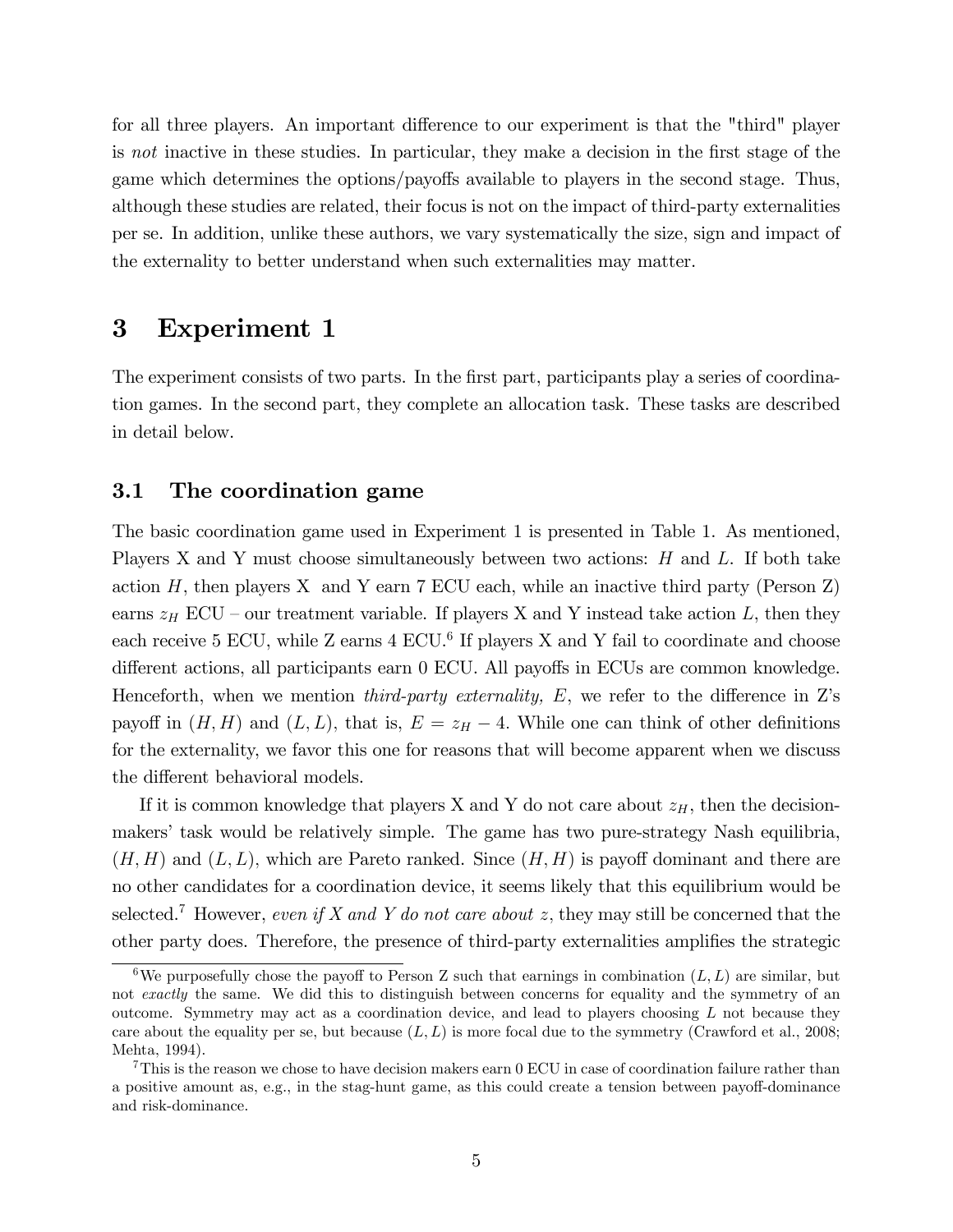uncertainty faced by decision makers; for some values of  $z_H$ , Player X may prefer  $(L, L)$  to  $(H, H)$ , but Player Y cannot be sure about this. The fact that the difference between the decision-makers' earnings at  $(L, L)$  and  $(H, H)$  is relatively small is also expected to increase the likelihood that, for some extreme values of  $z_H$ , decision makers will try to coordinate at  $(L, L)$  as they do not have to care especially strongly for the third party to prefer  $(L, L)$ , and even selfish decision makers do not need to be especially certain about their opponent taking action L for themselves to do so as well.

Models in which individuals are assumed to have concerns for equality in payoffs suggest that individuals may be averse to both positive and negative externalities (e.g., Bolton and Ockenfels, 2000; Fehr and Schmidt, 1999). Motivated by these models we study behavior for 9 different values of  $z_H$ . In particular,  $z_H = \{-16, -12, -8, -4, 0, 4, 8, 12, 16\}$ , which translates into a third-party externality  $E = \{-20, -16, -12, -8, -4, 0, 4, 8, 12\}$ . As a benchmark for comparison, we will consider the case when  $z_H = 4$  and thus  $E = 0$ . The rationale for this choice as well as for studying this set of values which includes some very large negative and positive externalities (particularly given the small difference in the payoffs in  $(L, L)$ ) and  $(H, H)$  for the decision makers), is explained below when we present our theoretical framework.

Since we wish to examine to what extent behavior is consistent with social *preferences*, we opted for a within-subject design which allows us to check the internal consistency of subjects' actions. To minimize the risk of contagion effects across games, subjects did not know the 9 games they would play and also feedback was withheld until the end of the experiment. Therefore, subjects could not learn from past actions. In addition, we used 6 different random orders in which the 9 values of  $z_H$  were presented and changed the position of actions  $L$  and  $H$  in Table 1 so that the outcomes with positive payoffs were sometimes on, and sometimes off the diagonal.<sup>8</sup> This was done to ensure that subjects could not easily identify that the variable of interest was  $z_H$ . The fact subjects did not know what the 9 games would be, the different values of  $z_H$  or even that  $z_H$  would be the only parameter changing, implies that, especially for the first few treatments in a sequence, it was not obvious that the decision makers could possibly smooth out Person Zís earnings throughout the sequence by always choosing  $H$ . In the results section we provide evidence showing that behavior was similar in treatments irrespective of whether they were played early in the sequence or later. This indicates that subjects treated each game independently and that there were no contagion effects.

Participants were paid for each of the nine decisions in this part of the experiment. This

<sup>&</sup>lt;sup>8</sup>In the experiment, actions were labelled as x1 and x2 for Player X, and y1 and y2 for Y. The instructions explained to subjects how to read a payoff table and that there would be two decision makers and an inactive person, but not that the decision-makers' payoffs would be held constant or that they would be equal.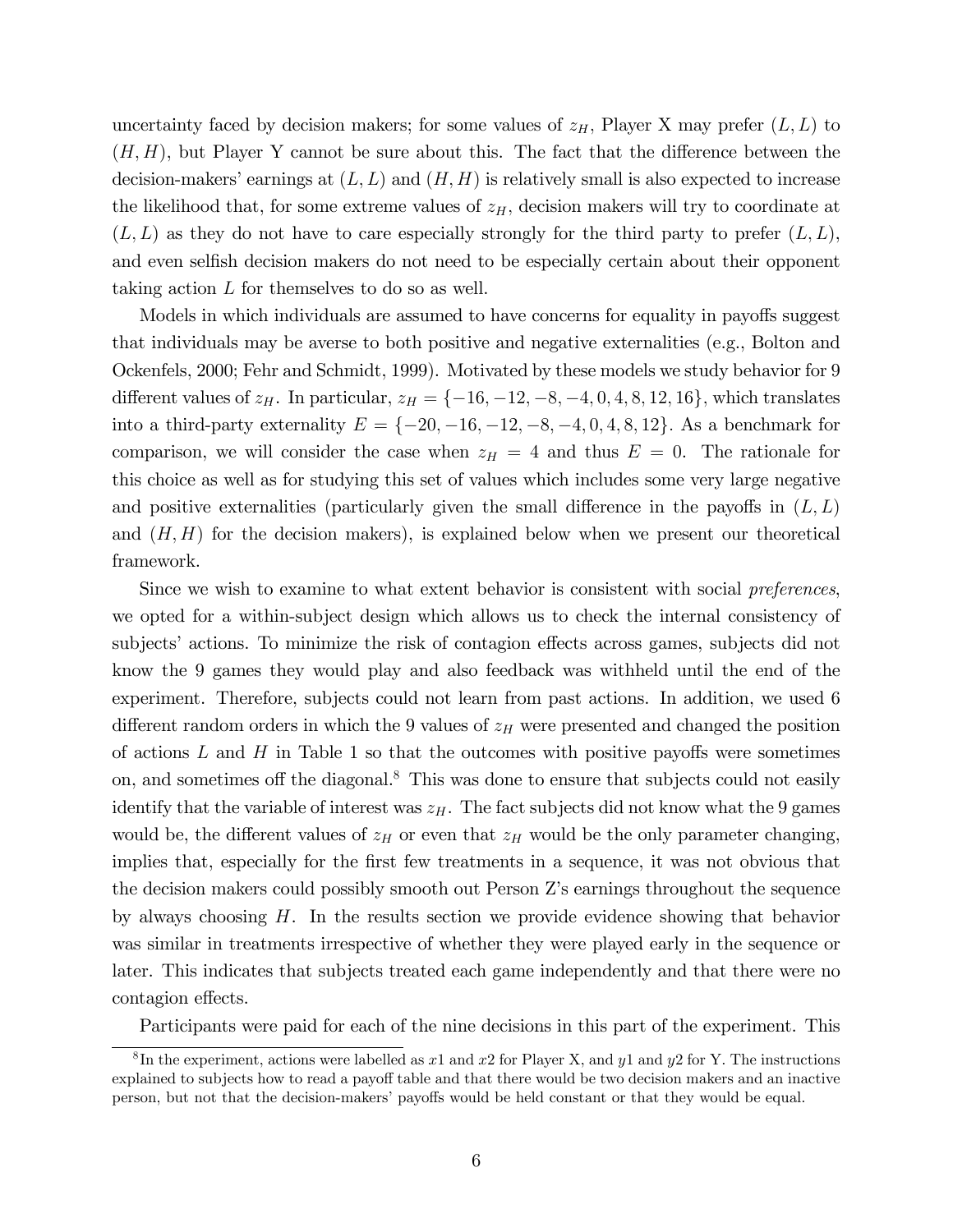was done for three reasons. First, it encourages subjects to think carefully about each of the nine decisions. Second, it reduces considerably the probability that Person Z will walk away with negative earnings from the experiment (indeed, none of the participants had negative earnings at the end of the experiment). All participants were supplied with the same information regarding the experiment, irrespective of their role. In particular, it was public information that Person Z was aware of the task the other group members would be performing in part 1, the actions available to them, and that they would be informed of their group-members' actions at the end of the experiment, but not before. Providing this information to Person Z was meant to increase the likelihood that third-party externalities would affect coordination.

#### 3.2 The allocation task

While the actions in the coordination game are sufficient to address our research question whether third-party externalities affect equilibrium selection, we would also like to be able to say something about the driving forces of these actions. Observing an individual taking action  $L$  in the coordination game does not inform us on its own of their preferences or beliefs. In order to separate these aspects of the decision-making process, participants' preferences are elicited in an allocation task seen in Table 2. In this task, players X and Y were asked to choose between allocations h and l. Since actions lead directly to earnings in this task, players do not need to form beliefs about the actions of others when making these decisions. Payoffs in this task are identical to the "equilibrium" payoffs in the coordination game, so choosing allocation h in the allocation task for a particular  $z_H$  suggests that this individual (weakly) prefers outcome  $(H, H)$  in the coordination game with the same  $z_H$ . Similarly, if an individual selects allocation l suggests that they (weakly) prefer outcome  $(L, L)$ .

Participants performed the allocation task for the same nine values of  $z_H$  presented above. One allocation of each of players X and Y (i.e., two per group) was randomly chosen and added to participants' final earnings. In order to control for any order effects, half of the subjects in each session were presented the allocation task with  $z_H$  in ascending order, and the other in decreasing order. However, as we will see below, we do not find any such order effects.

While it would be useful to have an accurate measure of participants' beliefs in the coordination game, it is known that such procedures can have undesired effects, e.g., by introducing hedging opportunities or altering the way in which subject think about their tasks (Blanco et al., 2010).<sup>9</sup> We could of course have avoided hedging opportunities by paying

<sup>&</sup>lt;sup>9</sup>In their influential study on coordination games, van Huyck et al., (1990) find that 90 percent of subjects report non-equilibrium beliefs. The reported beliefs are however consistent with hedging.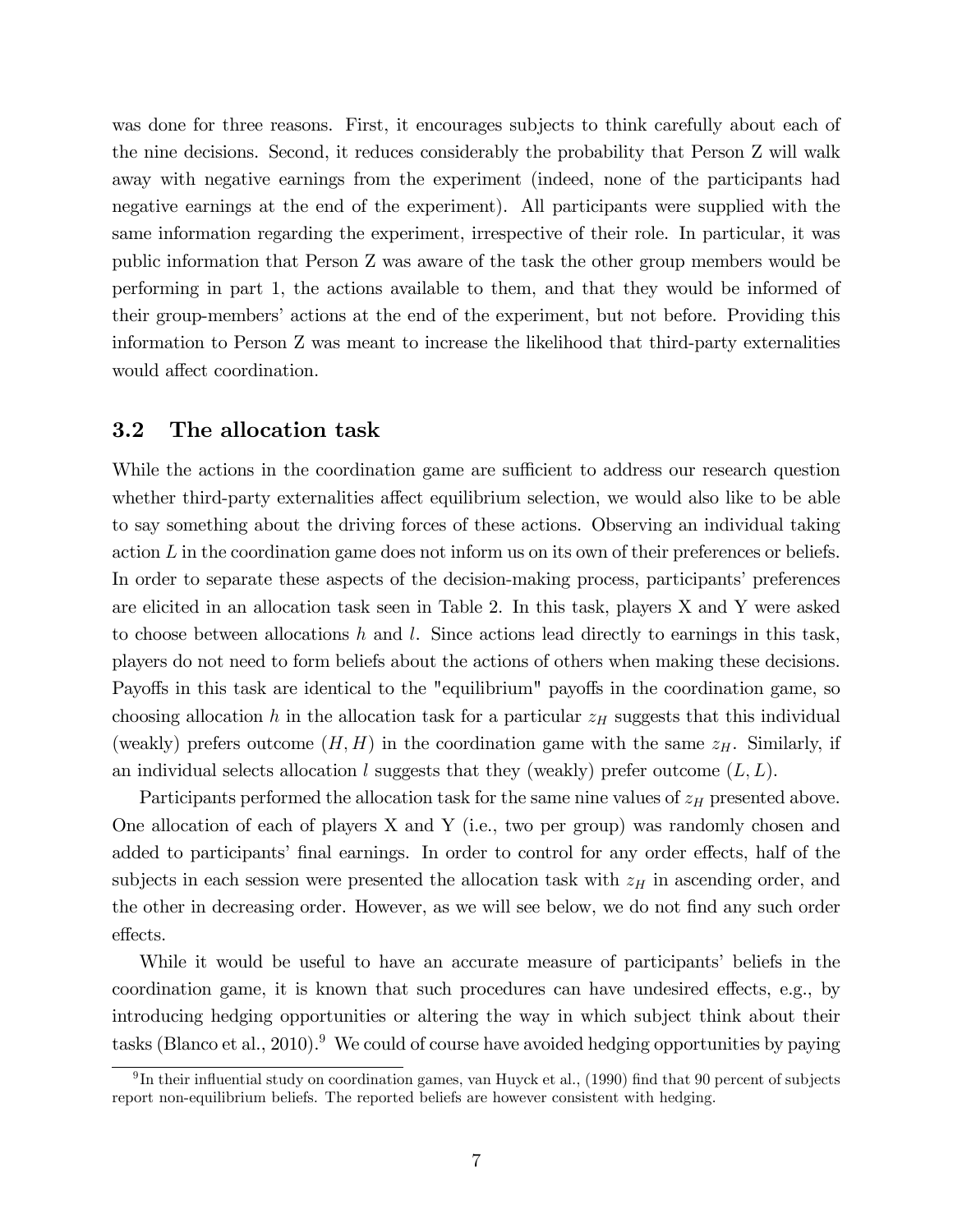either the coordination or the allocation task. However, since we are primarily interested in the effect of externalities on the *actions* in the coordination game, we decided not to weaken monetary incentives and ultimately not to elicit beliefs. For the same reason, participants always completed the allocation task in the second part of the experiment. Completing it in the first part would increase the salience of third-party externalities and thus could affect tacit coordination in an undesired way.

#### 3.3 Theoretical framework & behavioral hypotheses

As mentioned, if it is common knowledge that players X and Y do not care about the third-party externality, then the game in Table 1 has two pure-strategy, Pareto-ranked Nash equilibria for all  $z_H$ ,  $(H, H)$  and  $(L, L)$ . Since  $(H, H)$  is payoff dominant we would expect most decision makers to choose  $H$ . However, this (joint) assumption is unlikely to hold in practice, especially given that we consider one-shot coordination games and the evidence discussed in the introduction that some participants are motivated by concerns for efficiency and equality.

In order to obtain an intuition as to how such concerns could affect behavior in our experiment, in this section, we utilize two widely-used models of social preferences. The first is the model of inequality aversion by Fehr and Schmidt (1999; FS). The second is the model of Charness and Rabin  $(2002; \text{CR})$  which assumes that individuals care for efficiency and the minimum payoff in their group. Both models assume that an individual  $i$  strictly prefers more of their own earnings  $(x_i)$  to less and that their utility depends in varying degrees on the earnings of others  $(x_{j\neq i})$ . Both models also allow for complete selfishness by setting the parameters to zero in which case  $u_i(x) = x_i$ .

The FS model is presented in equation 1. An individual  $i$  is assumed to strictly prefer more of their own earnings  $(x_i)$  to less, while their utility is assumed also to depend on the earnings of the other  $n-1$  individuals in his reference group  $(x_{j\neq i})$ . An FS-individual prefers, all else equal, for others to receive the same earnings as themselves, suffering from "envy" (captured by  $\alpha_i \geq 0$ ) or "guilt" (captured by  $\beta_i \geq 0$ ) when others' earnings differ from their own. This model further assumes that envy is at least as strong as guilt  $(\alpha_i \ge \beta_i)$ , and that guilt cannot be so strong that the individual would be willing to throw away their own money in order to improve equality  $(\beta_i < 1)$ .

$$
u_i(\mathbf{x}) = x_i - \frac{\alpha_i}{n-1} \sum_{j \neq i} \max\{x_j - x_i, 0\} - \frac{\beta_i}{n-1} \sum_{j \neq i} \max\{x_i - x_j, 0\}
$$
(1)  
0 \le \beta\_i < 1, \quad \alpha\_i \ge \beta\_i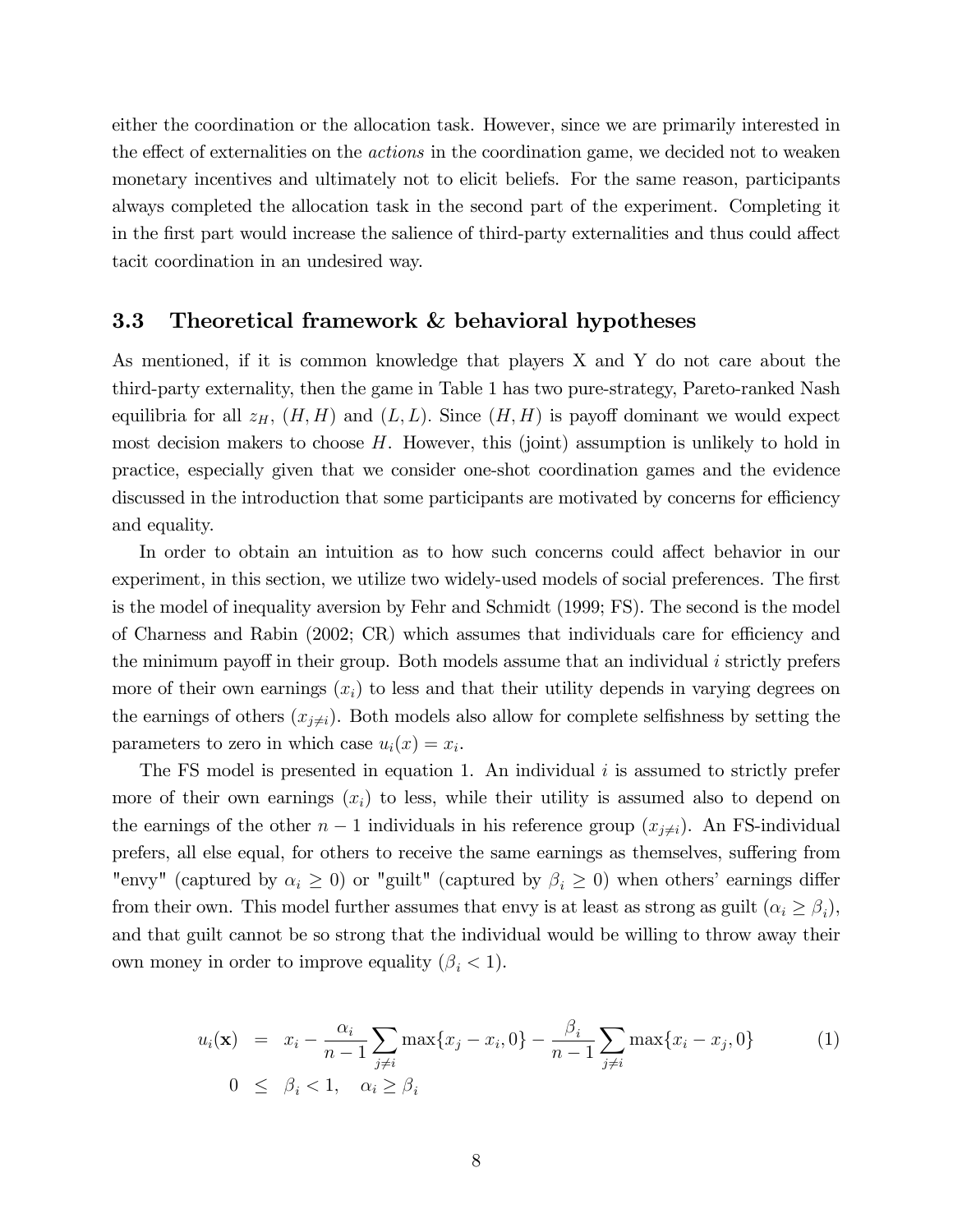Charness and Rabin  $(2002, p. 852)$  assume that the utility of individual i is given by

$$
u_i(\mathbf{x}) = (1 - \lambda_i)x_i + \lambda_i \left[ \delta_i \min\{\mathbf{x}\} + (1 - \delta_i) \sum_{j=1}^n x_j \right], \quad (\lambda_i, \delta_i) \in [0, 1]^2
$$

where **x** is a vector including the earnings of each group member. In this model, individual i cares for her own material payoff, but places a weight  $\lambda_i$  on other (social) considerations. These considerations include the sum of group earnings (weighted by  $1-\delta_i$ ) and the minimum earnings of a group member (weighted by  $\delta_i$ ). To simplify the comparison to the selfish and FS models, throughout the paper we assume that  $\lambda \neq 1$  (i.e., i does care for his income) which allows us to rewrite the model as

$$
u_i(\mathbf{x}) = x_i + \gamma_i \min\{\mathbf{x}\} + \rho_i \sum_{j=1}^n x_j, \quad \gamma_i, \rho_i \ge 0
$$
 (2)

where,  $\gamma_i = \frac{\lambda_i \delta_i}{1 - \lambda_i}$  $\frac{\lambda_i \delta_i}{1-\lambda_i}, \quad \rho_i = \frac{\lambda_i (1-\delta_i)}{1-\lambda_i}$  $\frac{1}{1-\lambda_i}$ . Since maximin and efficiency concerns have almost identical implications given our parameters in Experiment 1, we further simplify the discussion by assuming  $\delta_i = 0$ , which implies  $\gamma_i = 0$ . Later in the paper, we discuss the full model of Charness and Rabin (2002) allowing for maximin preferences. We also present evidence from a mixture model that allows us to estimate the relative importance of efficiency and maximin concerns, which justifies our decision to focus on efficiency rather than maximin preferences at this point in our paper. A CR-individual prefers higher group earnings to lower group earnings, which is captured by the parameter  $\rho_i \geq 0$ .

$$
u_i(\mathbf{x}) = x_i + \rho_i \sum_{j=1}^n x_j
$$
  
\n
$$
\rho_i \geq 0
$$
\n(3)

We first introduce the models in the context of the allocation task, and then discuss the role these preferences play in the coordination game.

#### 3.3.1 Decisions in the allocation task

The allocation task allows us to determine how changes in  $z_H$  in Table 2 affect a decision maker's ranking of the  $(H, H)$  and  $(L, L)$  outcomes in Table 1. An individual will choose allocation l if and only if  $u_i(5, 5, 4) \ge u_i(7, 7, z_H)$  (note that, for convenience, we assume that indifferent individuals prefer l over h). For FS-individuals, this occurs when  $z_H \leq 6 - \frac{4}{\beta_s}$  $\frac{4}{\beta_i}$  or  $z_H \geq \frac{4+\beta_i}{\alpha_i}$  $\frac{+\beta_i}{\alpha_i}$  + 7, while for CR-individuals when  $z_H \leq -\frac{2}{\rho_i}$ . Given the parameter restrictions,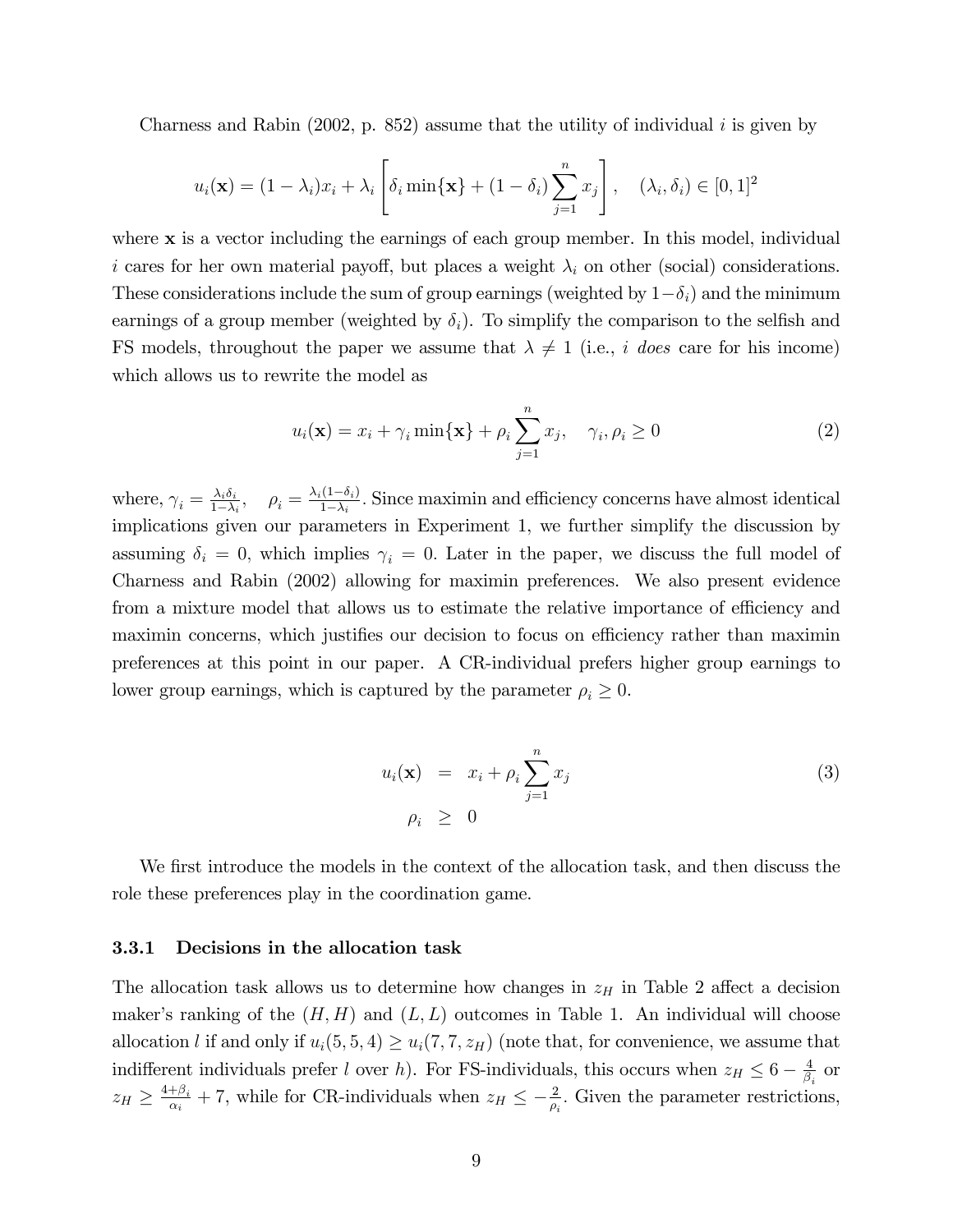if individuals are FS  $(CR)$ , we would only observe them taking action l if:

$$
FS: z_H < 2 \quad \text{or} \quad z_H > 7 \tag{4}
$$

$$
CR: z_H < 0 \tag{5}
$$

These conditions allow us to make a number of useful observations. First, given that  $x_i$  is higher in allocation h than l, an efficiency-minded, CR-individual will only prefer outcome l when the total group earnings are below those in allocation h (i.e.,  $\sum x_i < 14$ ), which occurs when  $z_H < 0$ . As  $z_H$  decreases further, assuming a non-degenerate distribution of  $\rho_i$ , condition (5) will be satisfied for an increasing number of efficiency-minded people who will choose  $l$  over h. Second, efficiency-minded people do not mind positive externalities (in fact, they derive utility from them) and hence prefer h over l when  $z_H \geq 0$ . This is not the case for inequality-averse individuals as condition (4) illustrates. Strongly envious FS-individuals may prefer l to h when  $z_H > 7$ . Third, since  $\beta_i < 1$ , the most inequality-averse individual would prefer h over l until  $z_H$  is below 2. At this point, the most guilt-prone FS-individuals will prefer l over h. Fourth, the  $\alpha_i \geq \beta_i$  restriction in the FS model implies that individuals care at least as strongly for positive as for negative externalities. Finally, the last observation we wish to make is that selfish, inequality averse and efficiency-minded individuals alike all prefer h to l when  $z_H \in [2, 7]$ . In our expreriment there is only one value of  $z_H$  in this range  $(z_H = 4)$ . Therefore, we have good reasons to believe that when  $z_H = 4$  individuals will face the least strategic uncertainty. We will consider  $z_H = 4$  to be our baseline treatment.

Hypothesis 1 (Baseline treatment): The lowest degree of strategic uncertainty will be when  $z_H = 4$ , i.e., when there are no third-party externalities  $(E = 0)$ .

#### 3.3.2 Decisions in the coordination game

Turning to the game in Table 1, the first thing to consider is that, with the addition of Person Z, the game may no longer be a coordination game for some individuals who have social preferences. In particular, while selfish, FS- and CR-individuals will always prefer the  $(L, L)$  outcome to coordination failure, i.e., the  $(0, 0, 0)$  set of payoffs, individuals that strongly dislike inequalities or inefficiencies may prefer coordination failure to the  $(H, H)$ outcome for sufficiently large externalities. For these decision makers  $L$  will be a dominant strategy. This will occur for FS-individuals if and only if  $z_H \leq 7 - \frac{14}{\beta_i}$  $\frac{14}{\beta_i}$  or  $z_H \geq \frac{14}{\alpha_i}$  $\frac{14}{\alpha_i}$  + 7, and for CR-individuals if and only if  $z_H \leq \frac{-7}{\rho_i} - 14$ . Given the parameter restrictions, L will be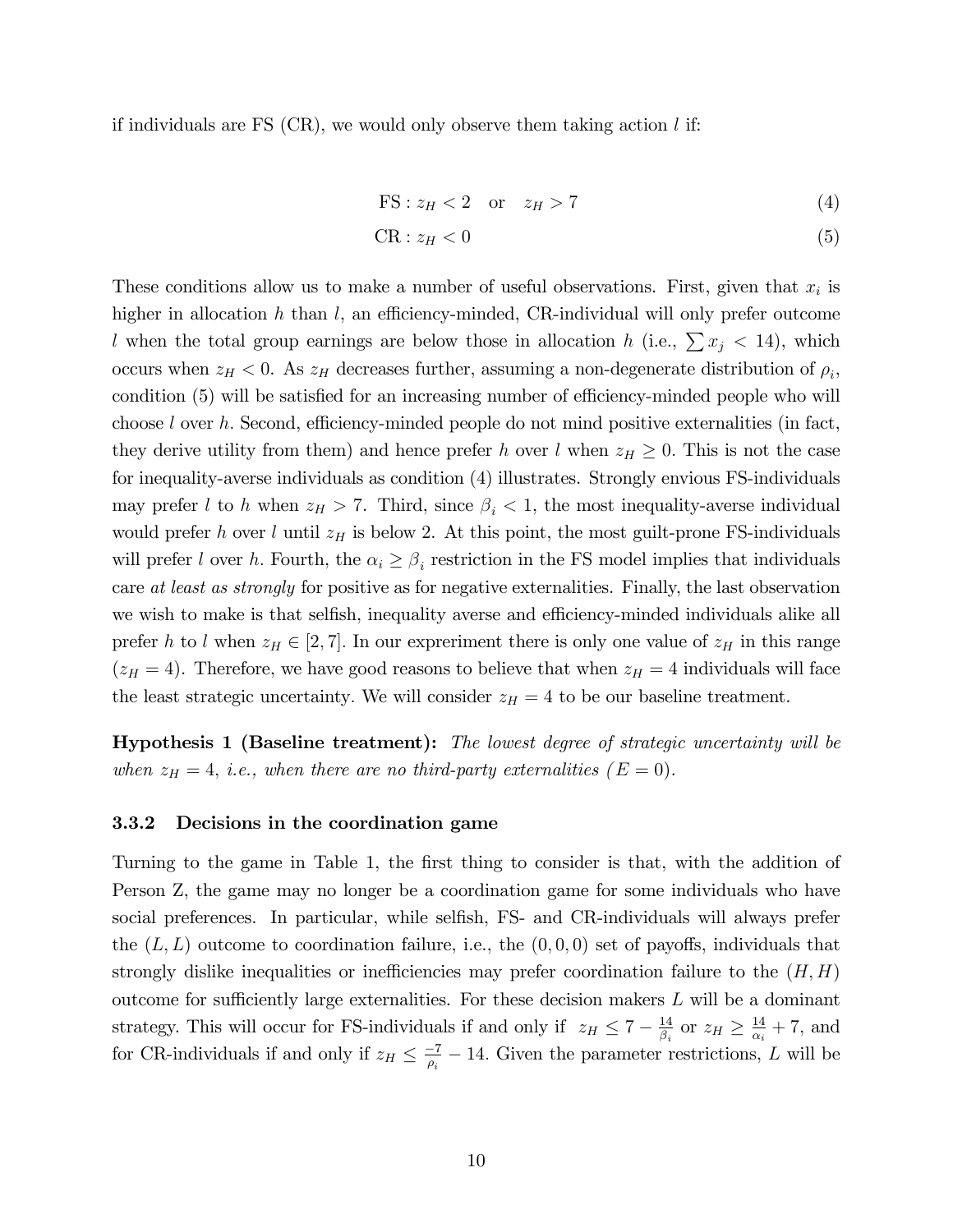a dominant strategy for the most other-regarding FS (CR) individuals if:

$$
FS: z_H < -7 \quad \text{or} \quad z_H > 7 \tag{6}
$$

$$
CR: z_H < -14 \tag{7}
$$

Given the values of  $z_H$  used in the experiment, clearly the condition is more likely to be satisfied for inequality-averse rather than efficiency-minded decision makers. However, we note that given the estimates of  $\alpha_i$  and  $\beta_i$  in Blanco et al. (2011) and the values for  $z_H$  in our experiment, it seems unlikely that these condition will be met for most  $FS$ -individuals.<sup>10</sup>

For the remaining decision makers, the game in Table 1 poses a coordination problem. How should they choose? Suppose that individual i has subjective beliefs  $p_i \in [0, 1]$  that their opponent will choose action  $L^{11}$  Assuming that i is an expected-utility maximizer, they will play L if and only if (normalizing  $u_i(0,0,0) = 0$ ):

$$
p_i u_i(5,5,4) \ge (1-p_i) u_i(7,7,z_H) \iff p_i \ge \frac{u_i(7,7,z_H)}{u_i(5,5,4) + u_i(7,7,z_H)}
$$
(8)

Condition (8) allows some first observations regarding behavior in the coordination game. When  $p_i = \frac{1}{2}$  $\frac{1}{2}$ , it implies that if individual *i* chooses *h* (*l*) in the allocation task for a given  $z_H$  then they will choose H (L) in the coordination game for the same  $z_H$ . If  $p_i > \frac{1}{2}$  $\frac{1}{2}$ , then depending on the strength of their preferences, some individuals preferring  $h$  to  $l$  may take action L in the coordination game. Similarly, if  $p_i < \frac{1}{2}$  $\frac{1}{2}$ , depending on the strength of their preferences, some individuals choosing  $l$  in the allocation task may take action  $H$  in the coordination game that do not correspond to the outcome that is revealed preferred (provided that  $L$  is not a dominant strategy). In other words, if we observe individuals making these kinds of "switches" we can infer something about their subjective beliefs.

In general, if  $p_i = c \in (0, 1)$ , i.e., if subjective beliefs are not a function of  $z_H$ , then we would expect to observe the same *qualitative* change in choices of  $L$  as in the allocation task.<sup>12</sup> This motivates the following hypotheses regarding behavior in the coordination game:

<sup>&</sup>lt;sup>10</sup>For example, Blanco et al. (2011) estimate that the highest value of  $\beta_i$  is 0.5. This would imply that  $z_H \leq -21$  for L to be a dominant strategy. Similarly, the highest estimate of  $\alpha_i$  is 4.5 (while most subjects in their experiment have a much lower  $\alpha_i$ ) which implies that  $z_H > 10$  for the most envious subjects to have  $L$  as a dominant strategy. .

<sup>&</sup>lt;sup>11</sup>We have also calculated a Bayes Nash Equilibrium, but chose not to present it here as the assumption that players have a common prior regarding the distribution of players' types is highly unrealistic in oneshot games. The comparative statics we obtain, however, from the BNE are similar to those we obtain if we assume that participants have subjective beliefs.

<sup>&</sup>lt;sup>12</sup>Of course, it is possible that  $p_i$  is not constant but that it increases with the absolute value of  $z_H$ . One explanation for this is that as the externality increases, the fraction of players with  $L$  as a dominant strategy can only increase. Beliefs about the distribution of preferences therefore place a lower bound on subjective beliefs about *actions*. If  $p_i$  increases as the externality becomes larger in absolute terms, the effects discussed below in our hypotheses should be stronger than if  $p_i$  is constant for all  $z_H$ .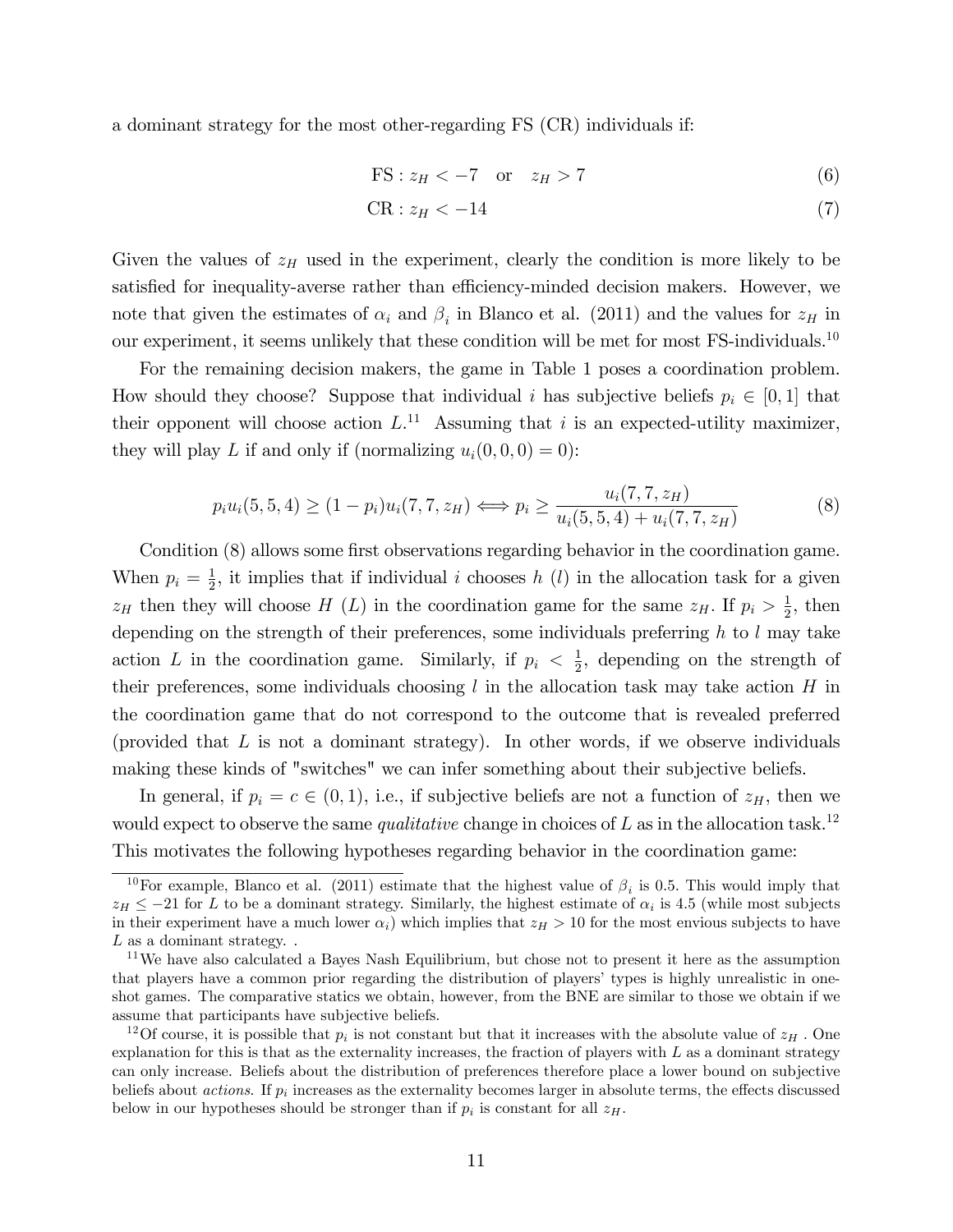Hypothesis 2 (Negative Externalities): If participants have FS (or CR) preferences, then compared to the baseline treatment of  $z_H = 4$  and  $E = 0$ , participants will be more likely to take action L to avoid negative third-party externalities, i.e., when  $z_H < 4$ . The proportion of individuals taking action L will increase as  $z_H$  decreases further.

Hypothesis 3 (Positive Externalities): If participants have FS preferences, then compared to the baseline treatment of  $z_H = 4$  and  $E = 0$ , participants will be more likely to take action L to avoid positive third-party externalities, i.e., when  $z_H > 7$ . The proportion of FS-individuals taking action L will increase as  $z_H$  increases further.

Note that Hypothesis 3 only discusses inequality-averse individuals. If participants have CR-preferences, then positive externalities will not increase the proportion of  $L$  actions beyond  $z_H = 4$ . Therefore, in Experiment 1, efficiency-minded individuals will behave like selfish subjects with regards to positive externalities.

#### 3.4 Procedures

The first experiment was conducted at the Experimental Economics Laboratory at the University of Melbourne in March and April of 2011 using z-Tree (Fischbacher, 2007). The 105 participants (70 decision-makers) were students of the University of Melbourne, randomly selected from a database of more than 3,000 people using ORSEE (Greiner, 2004) after excluding students with economics or psychology majors. As the exchange rate between Experimental Currency Units (ECU) and the Australian Dollar was 1ECU = AU\$0.50, the stakes were substantial both for decision makers as well as for third parties that could *lose* e.g., \$8 when  $z_H = -16$ . Each individual participated in one of six sessions lasting approximately one hour and earned \$33.36 on average, including a \$10.00 endowment, in Australian Dollars. Players X and Y earned \$41.81 on average. At the time of the experiment, 1 Australian Dollar = 1.07 U.S. Dollars; the minimum hourly wage in Australia was \$15.00.

All participants were given instructions describing the task they and their group members would be performing in the coordination game, as well as an assurance that they could leave with their earnings at the end of the experiment without their identity being revealed. Roles were randomly allocated and remained fixed throughout the experiment. Before the start of the experiment, participants assigned the roles of players X and Y answered some control questions to establish that they understood the task they were performing, how others' actions affected their earnings, and when they would receive feedback. When all control questions had been answered correctly, an experimenter announced that all control questions had been answered correctly and read aloud a summary of the instructions for Part 1 to ensure that they were common knowledge. Participants were aware that there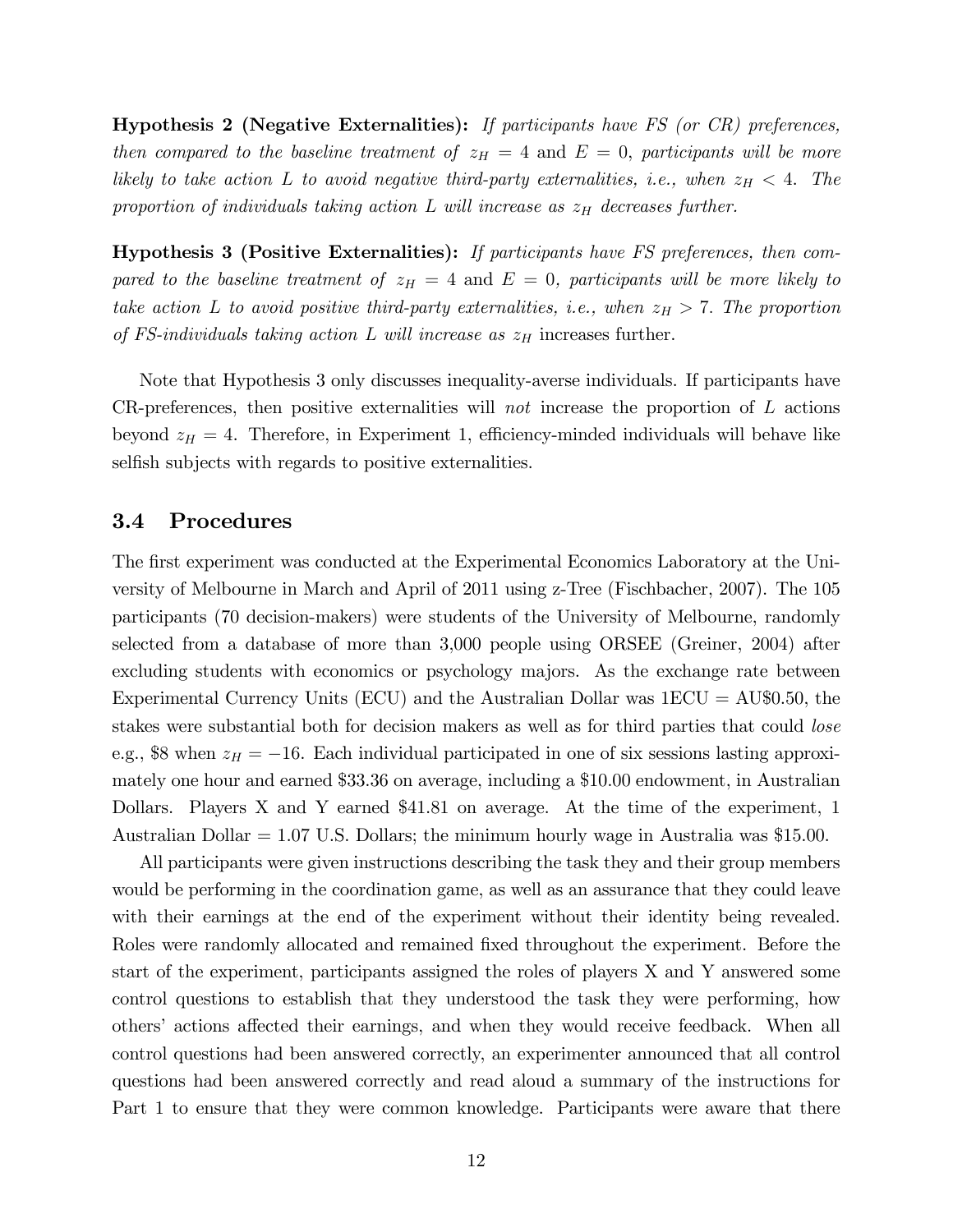would be a second part to the experiment, but did not know what the content of that part would be. Once the first part was completed, a similar procedure for instructions, control questions, and summary was used in the second part. At the end of the experiment, all participants (including Person Z) were shown feedback screens displaying their earnings and their group's actions that were selected for payment. Player Z, as promised in the instructions, was additionally shown all the actions taken by Players X and Y that were not selected for payment.

#### 3.5 Results

**Result 1:** Negative third-party externalities, affect choices in the coordination game, but not positive. Their effect, however, is limited as most subjects choose the action that maximizes their own payoff without regard for the third-party externality.

SUPPORT: The black columns in Figure 1 present the fraction of decision makers selecting L in the coordination game as a function of the third-party externality  $(E = z_H - 4)$ . In line with Hypothesis 1, when  $E = 0$ , almost all individuals choose H. In line with Hypothesis 2, as the negative externality increases more people choose L. However, the data does not seem to support Hypothesis 3 as the probability of choosing  $L$  does not increase with the size of the positive externality. This is similar for the allocation task (white columns in Figure 1). This evidence therefore is not line with the Fehr and Schmidt (1999) model of inequality aversion.<sup>13</sup> In contrast, these observations combined suggest that efficiency concerns are more important than those for equality. However, Figure 1 also reveals that the impact of third-party externalities is rather limited. Even when the externality is ten times as large  $(E = -20)$  as the sacrifice required for a decision maker  $(2 = 7 - 5)$  only 28% of participants choose  $L$  while 72% choose  $H$ . Statistical support for Result 1 can be found in Table 3, which presents the results of logit regressions of actions in the coordination game against the third-party externality, controlling for individual-level random effects. As can be seen, negative externalities increase significantly the probability an individual goes against his monetary incentive and chooses  $L$ , but not positive externalities. A similar regression with dummy variables allowing pair-wise comparisons of behavior at different levels of  $E$ with  $E = 0$  supports this conclusion. The table also provides evidence that there were no contagion effects in our experiment by showing that we obtain very similar results if we use observations from the Örst three decisions of a given session.

<sup>&</sup>lt;sup>13</sup>We note that the data also seems to be at odds with the assumption in the FS-model that  $\alpha_i \geq \beta_i$  (i.e., envy is at least as strong as guilt). Intuitively, this assumption would imply a stronger dislike for generating positive than negative third-party externalities.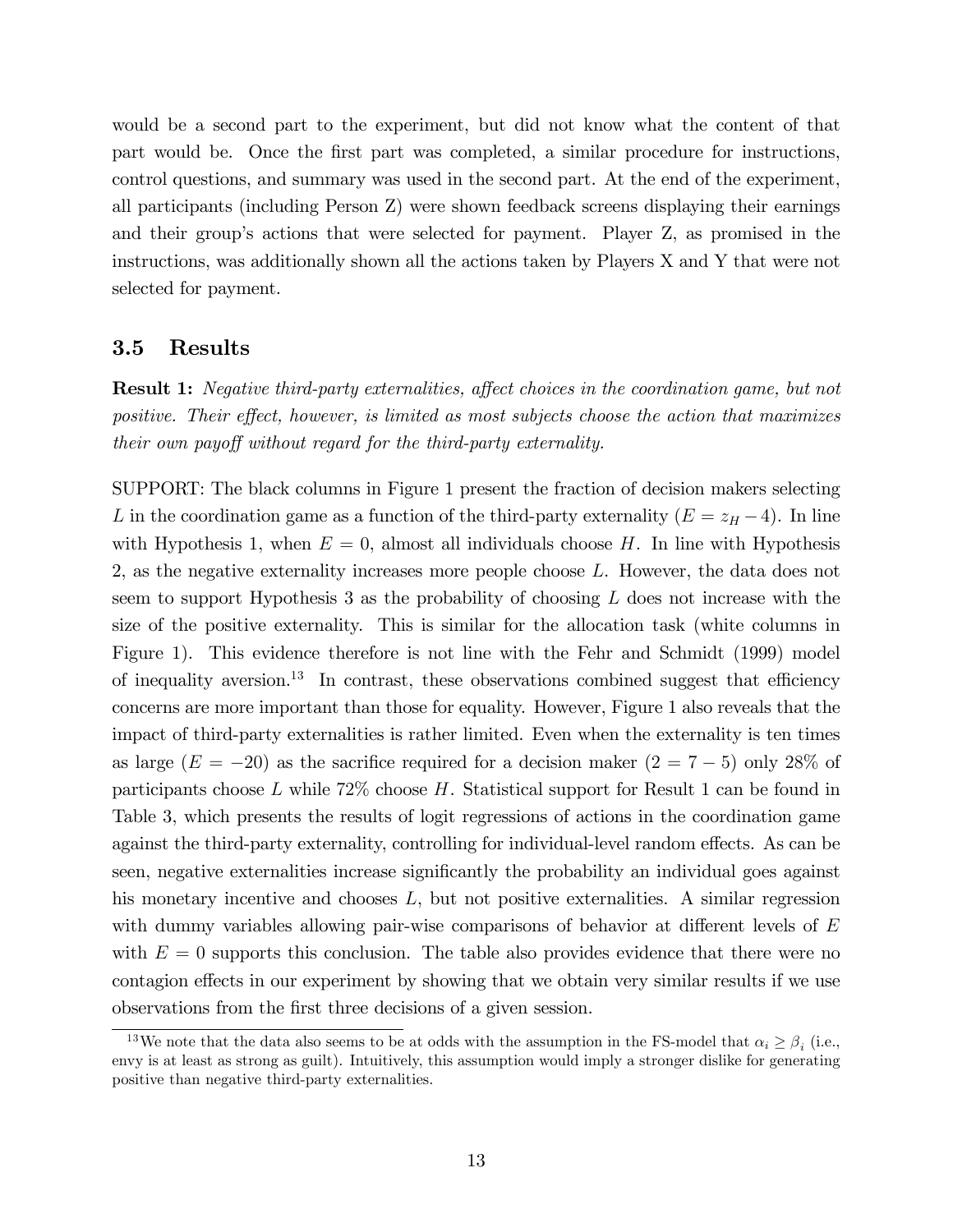Result 2: Negative third-party externalities increase the rate of coordination failure and reduce efficiency. Positive externalities have no significant effect.

SUPPORT: The probability of coordination is shown in Figure 2. The figure shows that as negative externalities increase, the probability of coordination failure increases. When  $E = -20$ , the probability of coordination is nearly 40 percentage points smaller than when  $E = 0$ . This is the result of the relatively small, but increasing fraction of participants choosing L for a given negative externality.<sup>14</sup> This implies that negative externalities in our experiment harm not only the third party, but also the decision makers who are more likely to fail to coordinate. As a result, players X and Y are earning on average less than  $71\% = \frac{5}{7}$ of their maximum possible when  $E < 0$ . In expected terms, decision makers would have been better off if they had coordinated at  $(L, L)$ . Positive externalities do not appear to a§ect coordination rates relative to the treatment without externalities. Table 4 presents the results from a regression analysis. The dependent variable is the earnings of either X and Y (regressions 1-3), or the entire group (regressions 4-6). As can be seen, larger negative externalities reduce significantly the earnings not only of  $Z$ , but also of  $X$  and  $Y$  due to the increasing rate of coordination failure. Non-parametric tests (not reported here) lead to the same conclusions.

Result 3: Almost all participants choosing allocation h chose action H in the coordination game. Most of the participants who chose allocation l; chose action H in the coordination game.

SUPPORT: Figure 3 presents graphically the probability an individual choosing  $l(h)$  in the allocation task will choose  $H(L)$  in the coordination game, as a function of the externality. It can be seen clearly that individuals choosing  $l$  in the allocation task are much more likely to choose H in the coordination game, than individuals choosing h are to choose L. To obtain statistical support, since each individual makes a decision in all treatments, we use a twotailed Fisher-exact test for each value of the negative externality to compare the likelihood an individual choosing  $l(h)$  will "switch" in the coordination game, i.e., they will prefer H  $(L)$  (there are are two few observations of people choosing l when  $E > 0$ ). For the largest externality  $(E = -20)$ , of the 50 individuals who selected h, 40 (80%) individuals chose H in the corresponding coordination game. In sharp contrast, only 10 of 20 individuals (50%) choosing  $l$  in the allocation task decided to take action  $L$  in the coordination game. The difference is statistically significant ( $p$ -value = 0.019). The difference is also significant for each other  $E \in \{-16, -12, -8\}$  (p-value < 0.005).

<sup>&</sup>lt;sup>14</sup>Let  $q_E$  denote the proportion of individuals choosing L for a given externality E, i.e.,  $q_E = \Pr[L|E]$ . The probability of coordination failure is given by  $1 - q_E^2 - (1 - q_E)^2$ . This expression is maximized when  $q_E = \frac{1}{2}.$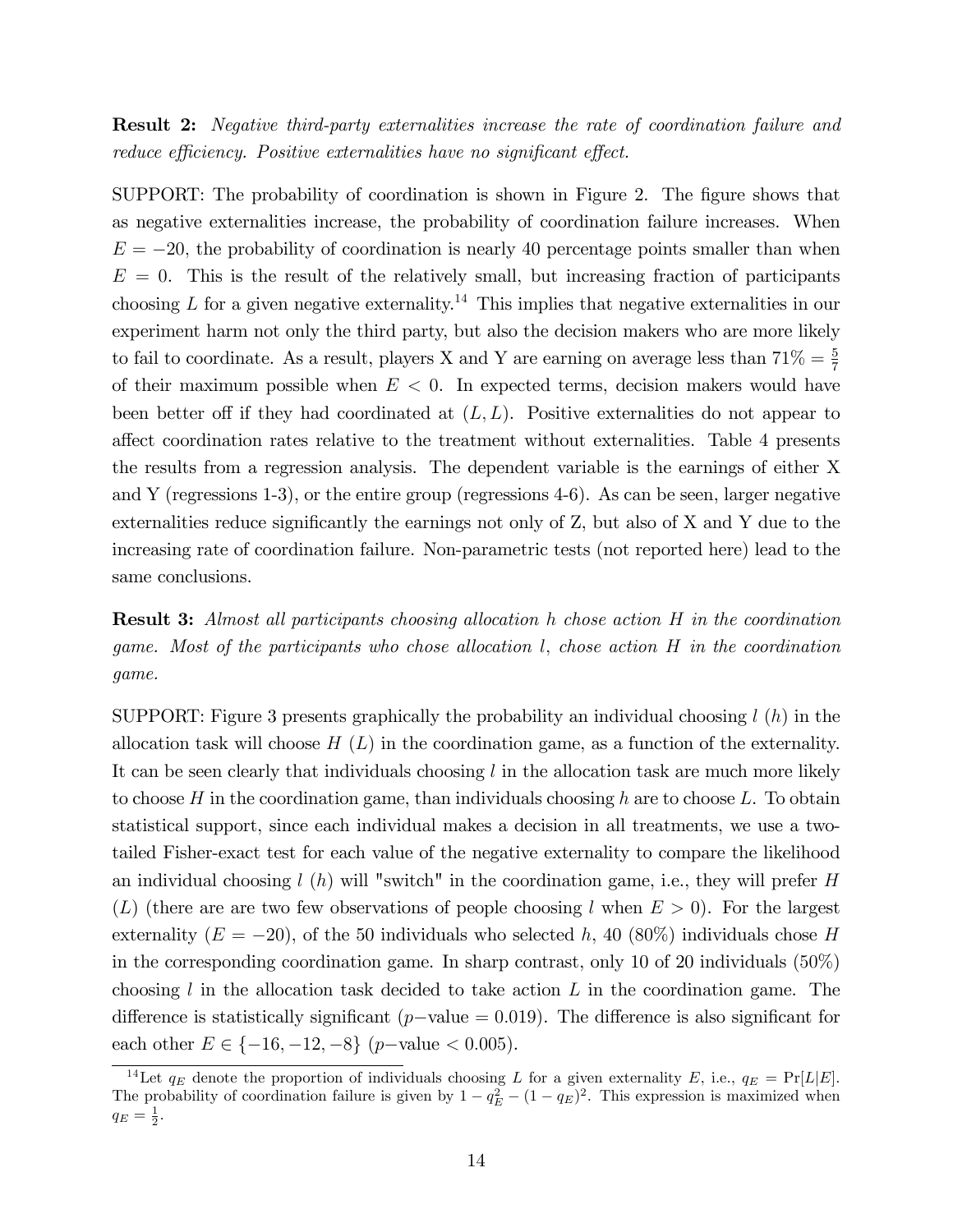#### 3.6 Discussion

The first conclusion from the experiment is that third-party externalities play only a small role in determining equilibrium selection, even when substantial. A large majority of subjects is revealed to prefer a small increase in their own material payoff and expect that other decision makers will ignore third-party externalities, even if this would entail a large negative externality on an inactive participant. As a result, decision makers with a preference for avoiding the externality often choose the action that imposes the externality in the coordination game. Hardly any participants with a preference for own-payoff maximization chose the action that avoids the externality in the coordination game.

A second insight is that concerns for equality in payoffs appear to have little (if any) influence on choices. Virtually all subjects appeared unwilling to take an action that would prevent a large positive externality making the third party considerably better off, even when the cost of doing so would be relatively small. Our data, therefore, is not well explained by the Fehr and Schmidt (1999) model of inequality aversion which predicts a stronger aversion to positive than negative externalities. A simplified version of the model by Charness and Rabin  $(2002)$  which assumes that some individuals are concerned about efficiency yields predictions which are in line with the aggregate response to positive and negative externalities.

Result 3 provides an interesting insight into decision making in the coordination game and, in particular, into the beliefs of decision makers. As mentioned, if all decision makers believe that their opponent is more likely to choose  $H$ , then players who prefer h should choose  $H$ , but some who prefer l may choose  $H$  too. Result 3 therefore suggests that decision makers may have correctly anticipated that, as seen in Result 1 and Figure 1, most decision makers prefer h to l. In light of this, one may wonder why the proportion of players choosing l and L is not significantly different as can be seen in Figure 1 (p-value=0.5848, likelihood ratio). The reason is that a small fraction of a large group (i.e., those choosing  $h$ ), and a large fraction of a small group (i.e., those choosing  $l$ ), changed actions between tasks. On aggregate, these effects cancel each other out.

An alternative explanation for the behavior described in Result 3 is that participantsí "switching" is not due to beliefs about others' actions, but due to "conscience accounting". Gneezy et al. (2012) define conscience accounting as a "temporal inconsistency in social preferences" due to guilt for a previously unethical action. Although this would be consistent with the fact that the allocation task always followed the coordination game, we believe this explanation is unlikely to account fully for the behavior of other-regarding subjects reported in Result 3. The reason is that decision makers made 9 choices in Part 1 of the experiment. Given that they did not know the content of Part 2, one would expect that participants concerned about their conscience would be more other-regarding towards the end of Part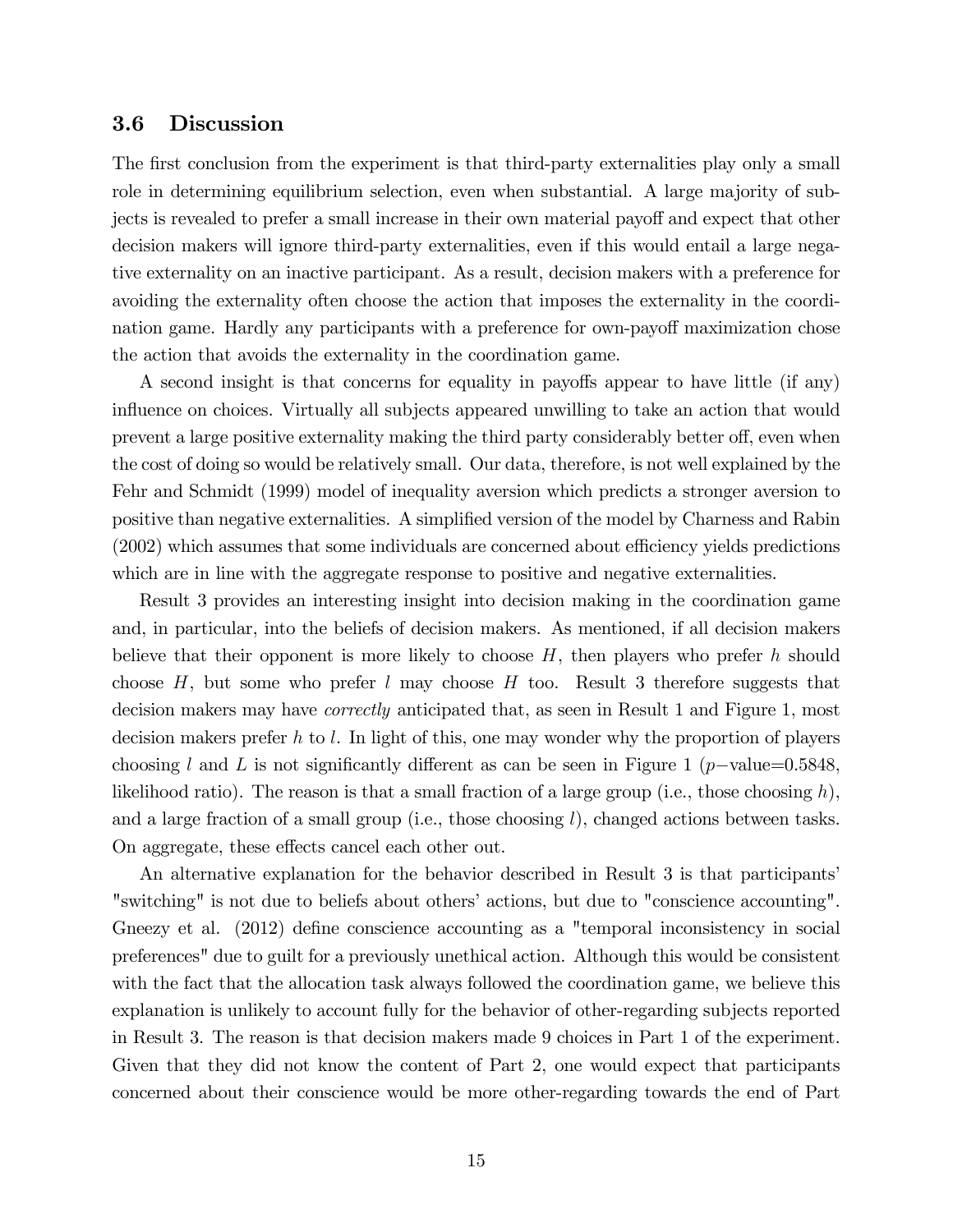1. However, as we saw, we observe no sequencing effects in Part 1. Further, in line with the fact that Result 3 reflects participants' beliefs, we note that selfish subjects (i.e., those choosing h) switched very infrequently to  $L$  which suggests that participants believe they are more likely to be matched with a decision maker that will choose  $H$ . In any case, what is undisputed is that third-party externalities play a limited role in our experiment and that the majority of subjects is selfish in both parts of the experiment.

An open question from Experiment 1 is the following: Are subjects as willing to act against their self-interest to generate a large positive externality to a third party as they are to avoid a negative externality of the same magnitude? As noted, in Experiment 1, own-payoff maximization and efficiency concerns prescribe the same response to positive externalities. To answer the question above, we designed a second experiment where there is a tension between own-payoff maximization and generating positive externalities.

### 4 Experiment 2

#### 4.1 Experimental design and behavioral hypotheses

This experiment follows closely the design and procedures in the first expreriment. The only differences are the basic game used for the coordination game and the allocation task, as well as the third-party externalities. The experiment was conducted in July 2012. The 102 participants (68 decision-makers) were again students at the University of Melbourne that had not participated in the first experiment and they earned \$38.14 including a \$10.00 endowment, in Australian Dollars, while Players X and Y earned \$42.21 on average.

The basic coordination game, presented in Table 5, is similar to that used in Experiment 1. Players X and Y choose simultaneously between actions  $H$  and  $L$ . If both take action H, then they earn 7 ECU each, while Person Z earns 4 ECU. If players X and Y take action L, then each receives 5 ECU and Z earns  $z_L$  ECU. If X and Y fail to coordinate, all participants earn  $0$  ECU. Similar to Experiment 1, the third-party externality is defined as  $E = z_L - 4$ . Like before, if it is common knowledge that players X and Y do not care about  $z<sub>L</sub>$ , the game has two pure-strategy Nash equilibria,  $(H, H)$  and  $(L, L)$ , with  $(H, H)$ being payoff dominant. How does an efficiency-minded individual rank the two equilibria? An CR-individual will prefer  $(L, L)$  to  $(H, H)$ , if and only if,  $u_i(5, 5, z_L) \ge u_i(7, 7, 4)$ . This implies that

$$
CR: z_L \ge 8 + \frac{2}{\rho_i}, z_L \in (8, \infty)
$$
\n
$$
(9)
$$

The intuition is that an individual that cares strongly about efficiency will prefer  $(L, L)$  to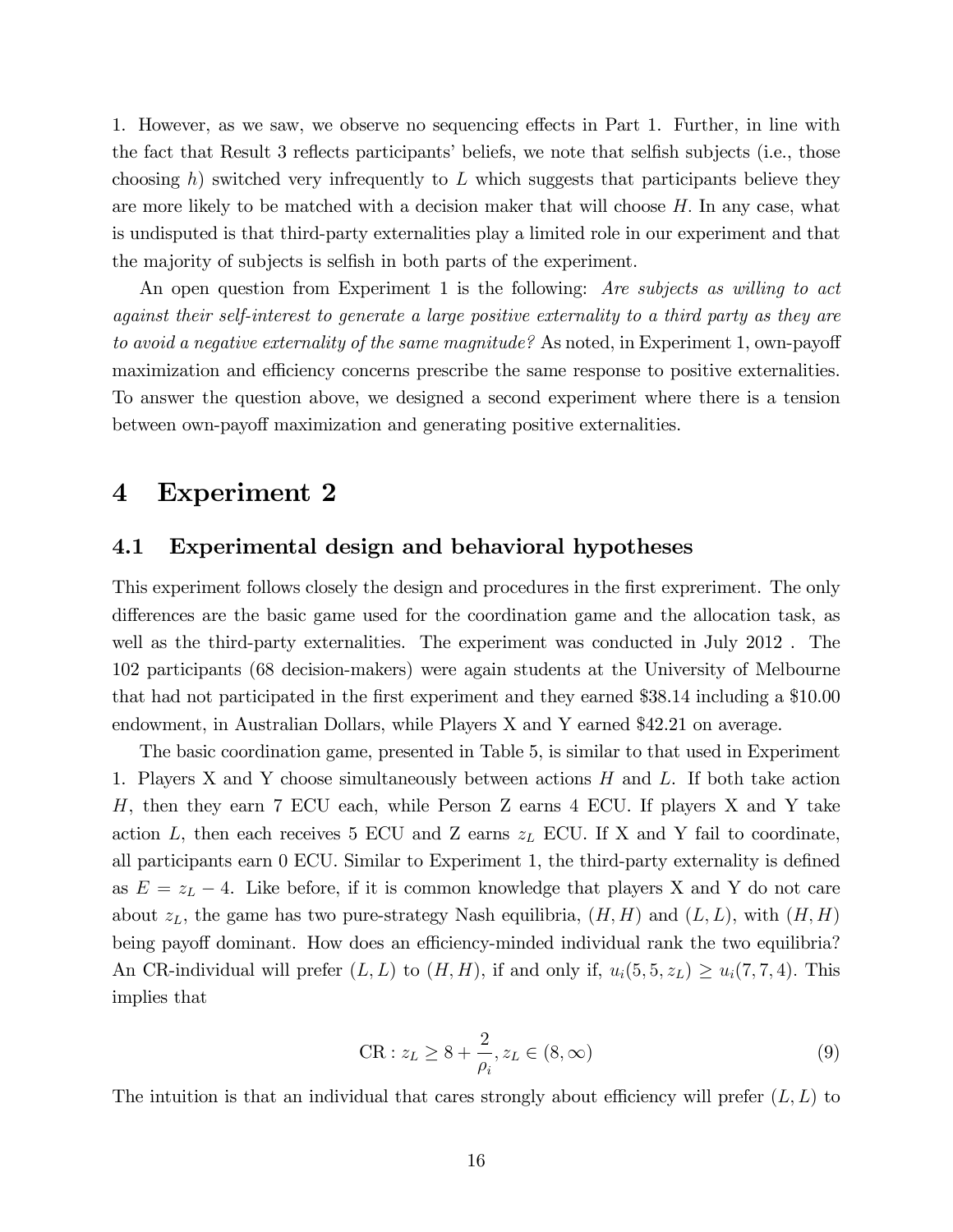$(H, H)$  as long as the total earnings in the former exceed that in the latter. This occurs when  $z_L \geq 8$  and  $E \geq 4$ . As  $z_L$  increases further, assuming a non-degenerate distribution of  $\rho_i$ , the condition above will be satisfied for an increasing number of efficiency-minded people who will choose *l* over *h*.

This is the point, however, where allowing for maximin concerns (i.e., for  $\gamma_i \neq 0$  in equation (2) as in the original model by Charness and Rabin, 2002) we obtain some interesting insights. In particular, in Appendix A, we show that the addition of maximin concerns in  $i$ 's utility function implies that individuals in Experiment 2 will be less willing to act against their material interest by choosing  $L$  to generate a large positive externality in Experiment 2 than they were to avoid a large negative externality of the same absolute size in Experiment 1. The intuition is simple. While negative externalities in Experiment 1 reduced both efficiency and the minimum earnings of a given person in the group, positive externalities in Experiment 2 influence only efficiency.

**Hypothesis 4:** Compared to the baseline treatment of  $E = 0$ , participants will be less likely to take action L to generate a positive third-party externality in Experiment 2, than they were to take action L to avoid a negative externality of the same size in Experiment 1.

Hypothesis 4 seems intuitive in the sense that it reáects positional concerns: An individual will be less willing to pay to generate an externality of  $E = 20$ , for example, when this would make them worse off than the third party, than they would be to avoid imposing an externality of  $E = -20$  which would make the third party even worse off than they were. Given behavior in the first experiment, this hypothesis implies that overall we should observe few instances were decision makers choose L across the board.

For experiment 2, we again studied the impact of a number of different values for  $z_L$ , In particular,  $z_L = \{-8, -4, 0, 4, 8, 12, 16, 20, 24\}$ , which translates into a third-party externality  $E = \{-12, -8, -4, 0, 4, 8, 12, 16, 20\}.$  The rationale for choosing these values is that we wanted to allow for positive externalities of the same absolute size as the negative externalities in the Örst experiment, while also allowing for some negative externalities for symmetry across experiments. Clearly, neither a selfish nor an efficiency-minded individual will prefer  $(L, L)$ to  $(H, H)$  when  $E < 4$ . Inequality averse individuals would also not prefer  $(L, L)$  to  $(H, H)$ when  $E < 0$  as they would suffer from guilt as well as from a lower material payoff. As a benchmark for comparison, we once again consider the case with  $z_L = 4$  and  $E = 0$ .

#### 4.2 Results

**Result 4:** Neither positive nor negative externalities affect choices in the coordination game.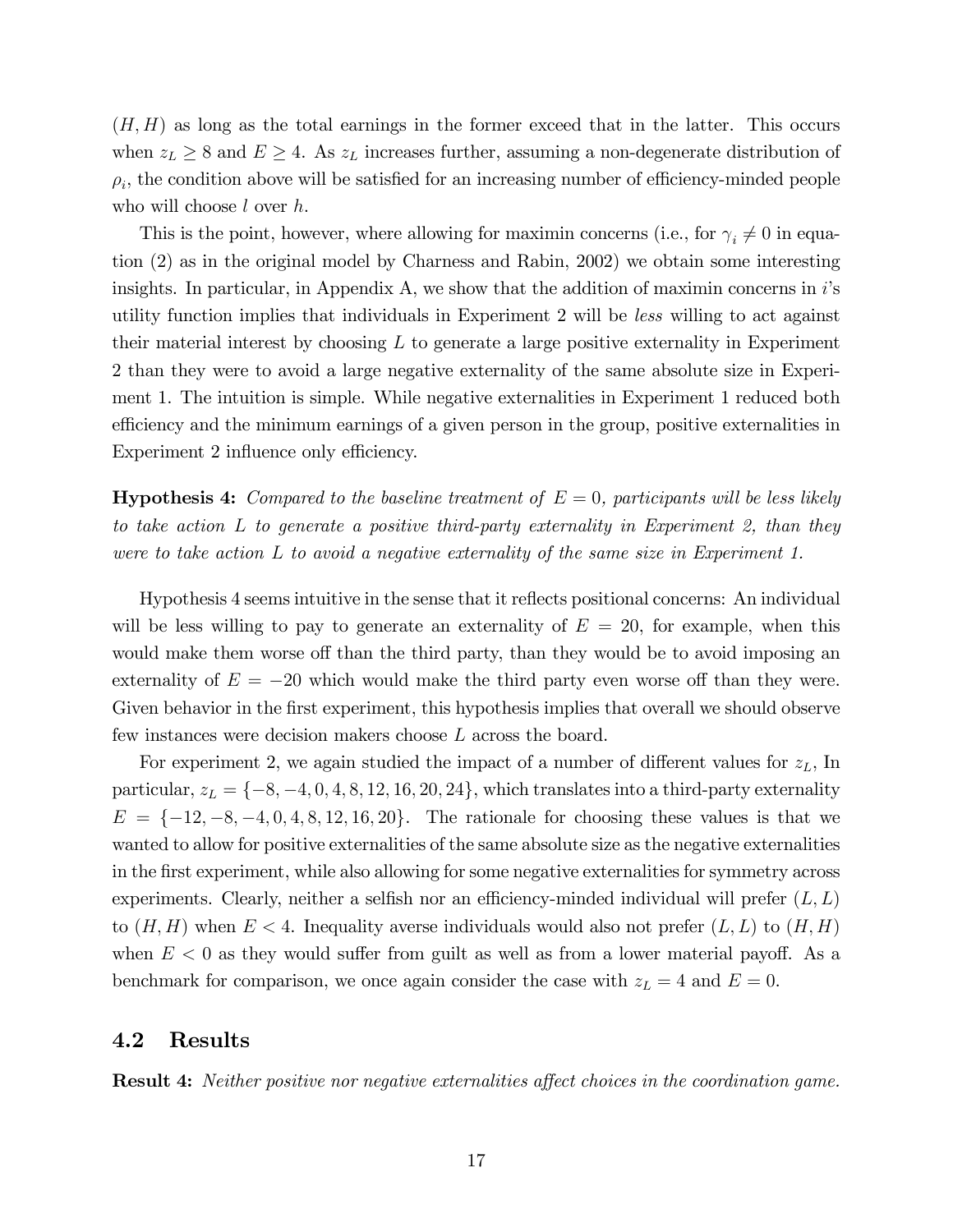SUPPORT: The black columns in Figure 4 present the probability a decision maker selects L in the coordination game as a function of the third-party externality  $(E = z_L - 4)$ . As can be seen, as the size of the positive externality increases, the probability that a decision maker takes action  $L$  does not appear to increase systematically or subtantially. If we repeat the regression analysis presented in Table 3 for Experiment 2, all independent variables have small and statistically insignificant coefficients. This analysis is available in the supplementary material.

It should be clear from Result 4 that neither negative nor positive third-party externalities affect the rate of coordination failure or efficiency. For brevity, the supporting analysis is moved in the supplementary material. Next we explore the relation between decisions in the allocation task and in the coordination game.

Result 5: Almost all participants choosing allocation h chose action H in the coordination game. A large majority of the participants who chose allocation l, chose action H in the coordination game.

SUPPORT: Figure 5 presents the probability an individual choosing  $l(h)$  in the allocation task will choose  $H(L)$  in the coordination game, as a function of the externality. As can be seen, it is individuals who choose  $l$  in the allocation task that are much more likely to switch and choose  $H$  in the coordination game, than individuals choosing  $h$  are to choose  $L$ . Like with Experiment 1, to obtain statistical support, we perform separate non-parametric tests for each value of the positive externality to compare the likelihood an individual choosing  $l(h)$  will "switch" in the coordination game (there are are two few observations of people choosing l when  $E < 0$ ). For the largest externality  $(E = 20)$ , of the 56 individuals who selected h, 50 (89%) individuals chose  $H$  in the corresponding coordination game. In sharp contrast, only 3 of 12 individuals  $(25\%)$  choosing l in the allocation task decided to take action  $L$  in the coordination game. A Fisher-exact test indicates that players' allocation task action has significant explanatory power for "matching" their actions ( $p$ -value $< 0.001$ ). We also reject similar hypotheses for all other positive externalities at the 5% level.

Figure 5 presents graphically the probability an individual choosing  $l(h)$  will choose H  $(L)$  in the coordination game as a function of the externality. Clearly, individuals choosing  $l$  in the allocation task are much more likely to choose  $H$  in the coordination game, than individuals choosing h are to choose L.

**Result 6:** In line with Hypothesis 4, decision makers in the coordination game appear to be more willing to incur a cost to avoid large negative externalities that reduce efficiency in Experiment 1 than they are to generate large positive externalities that increase it in Experiment 2.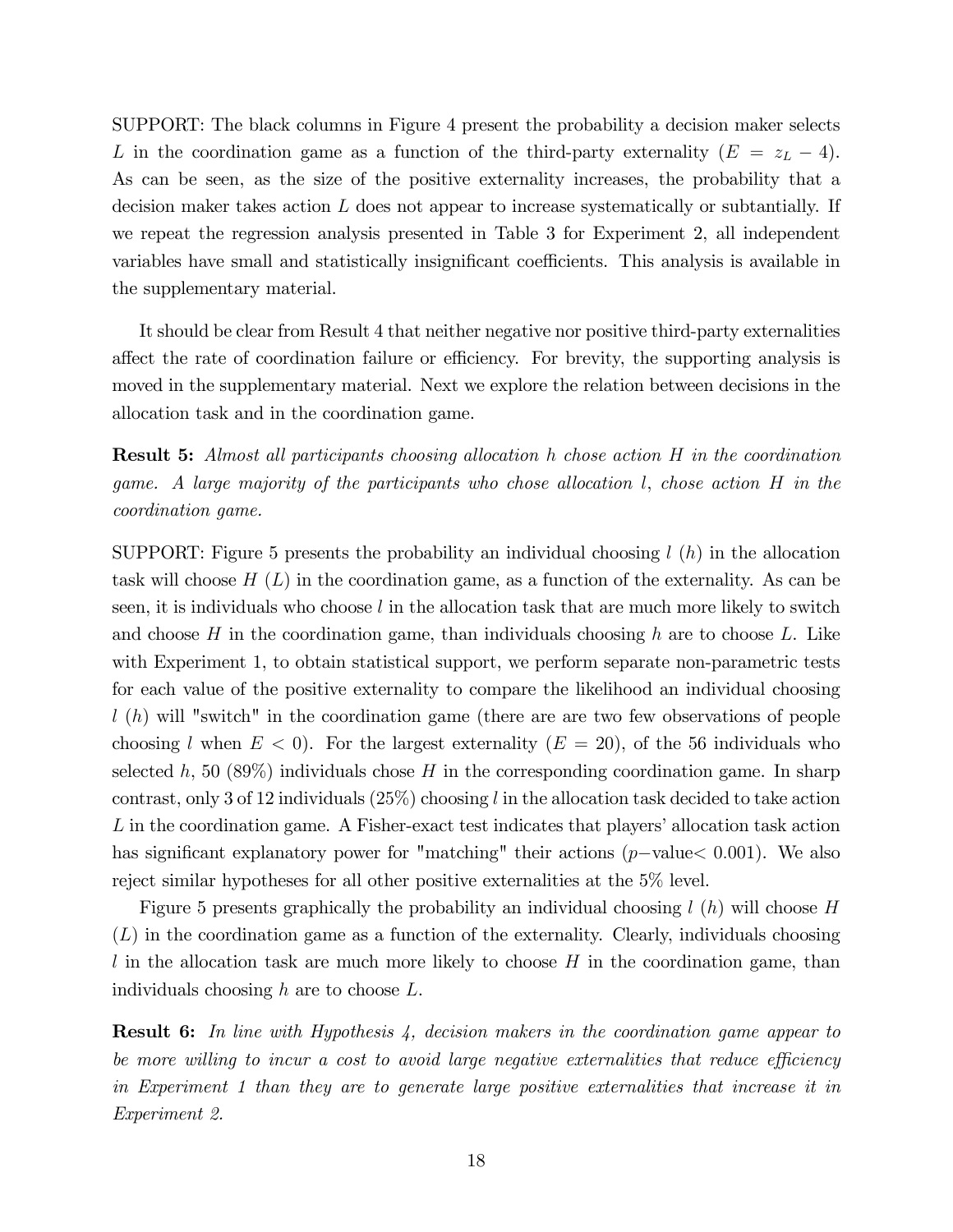SUPPORT: In Figure 4, we see that only 9 out of 68 decision makers (i.e., 13.2% of cases) chose action L when  $E = 20$ . In contrast, 20 of the 70 decision makers in Figure 1 (i.e.,  $28.6\%$  of cases) were willing to incur a cost by choosing L to avoid imposing a negative externality of the same (absolute) size to the third party (i.e.,  $E = -20$ ). This difference is statistically significant (Fisher exact, one-sided,  $p$ -value= 0.022). The difference, albeit smaller, is also significant in the allocation task ( $p$ -value= 0.093). The difference for smaller absolute values of the externality fails to be significant, although the averages suggest that this may be due to our sample size.

## 5 Mixture model

The aggregate patterns seen in the two experiments indicate the concerns for one's own income far outweigh social concerns, while concerns for efficiency appear to weigh more in decisions than concerns for equality in payoffs. In this section, we discuss a mixture model using the data from both experiments and estimating how many people could be classified as selfish, welfare-minded (a la Charness and Rabin, 2002; CR) and inequality averse (a la Fehr and Schmidt, 1999; FS), as well as the parameters for the two models of social preferences.

Using the data from the allocation task, we estimate a simple distribution of preferences by assuming that players use a logistic choice function. In the full model, we assume that there is one "selfish" type, one CR type, and one FS type; and estimate both the fractions of participants that are these types, as well as the parameters of the CR and FS types. (We normalize the CR utility function by dividing through by  $1 - \lambda$ . This ensures that the derivatives of all utility functions with respect to own payoff are the same.) Let  $\theta$  be a vector containing all parameters in the model. This includes parameters in the utility functions, the mixing probabilities of the types, and a logistic noise term. The probability that a player with utility function  $u_i(\mathbf{x}; \theta)$  chooses l for a given externality is:

$$
\Pr[a_{i,z} = l \mid \boldsymbol{\theta}, j] = \frac{\exp(\mu u_j(5, 5, z_L; \boldsymbol{\theta}))}{\exp(\mu u_j(5, 5, z_L; \boldsymbol{\theta})) + \exp(\mu u_j(7, 7, z_H; \boldsymbol{\theta}))}, \quad j \in \{\text{selfish, CR, FS}\}\
$$

where  $a_{i,z}$  is the action taken by participant i when Person Z's payoffs were z, and  $\mu > 0$ is the logistic noise term. From this we can construct a likelihood of observing the player's actions in the coordination game conditional on having utility function  $u_j(\cdot; \theta)$ :

$$
\ell_i(\boldsymbol{\theta},j) = \prod_{\forall z} \Pr[a_{i,z} \mid \boldsymbol{\theta},j]
$$

Incorporating the mixing probabilities  $\{p_j\}$  and summing over all observations to get the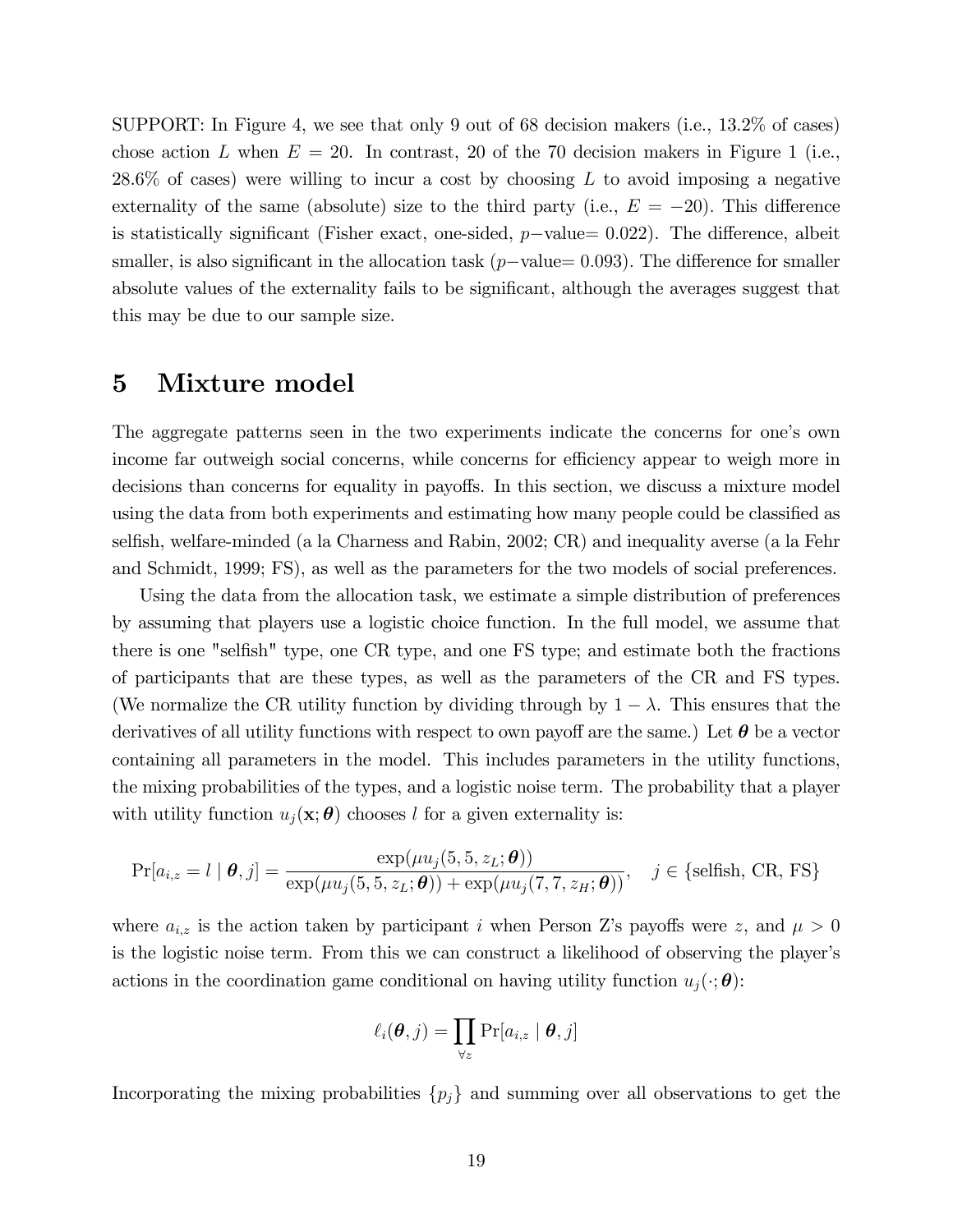overall log-likelihood:

$$
\mathcal{L}(\boldsymbol{\theta}) = \sum_{i=1}^{n} \log \left[ \sum_{\forall j} p_{j} \ell_{i}(\boldsymbol{\theta}, j) \right]
$$

We then estimate the parameters thus:

$$
\hat{\boldsymbol{\theta}} = \arg \max_{\boldsymbol{\theta} \in \Theta} \mathcal{L}(\boldsymbol{\theta})
$$

where  $\Theta$  is the set of allowable parameters (i.e., parameters satisfying  $\mu > 0$ ,  $p_j \in [0, 1]$ , etc.). In fact, we estimate transformations of the parameters which allow for an unconstrained optimization.

The results of the estimation indicate that the behavior of a surprisingly large percentage of our participants (77%) is best explained by assuming that they only care to maximize their earnings. The Charness and Rabin (2002) model best accounts for the behavior of 19:4% of decision makers, while 3:6% of individuals behave in line with the Fehr and Schmidt (1999) model of inequality aversion. Amongst the CR types, social concerns are rather weak with  $a \lambda = 0.25$ , which means that own-income weighs three times as much as social concerns. The estimate also indicates that  $\delta = 0.06$  implying that efficiency concerns have much more gravitas in decision making than maximin concerns. Amongst the FS types, given the restriction that  $\alpha_i \geq \beta_i$ , we estimate that  $\alpha_i = 1.09$  and  $\beta_i = 1.00$ . Given that these values are multiplied by  $\frac{1}{n-1}$  in the Fehr-Schmidt model (i.e., divided by 2), the weight on envy is 0.55 times that of own-income, and on guilt 0.5 times.

# 6 Conclusion

Motivated by evidence that individuals care about the welfare of others, we set out to explore how third-party externalities affect tacit coordination. We honestly believed that the strategic uncertainty agents face in the coordination game would make decision makers take into account the third-party externalities, at least when they were large relative to the sacrifice required. Looking at the data however, it is clear we underestimated the power of selfishness. More than 70 percent of participants in our experiments were willing to take an action that would increase their earnings by a small amount, even if by doing so they would make an innocent by stander substantially worse of the generating a negative externality ten times as large, increase inequality in payoffs and reduce efficiency. Even fewer people were willing to take actions that would reduce their own earnings as the size of the externality became smaller. Not surprisingly then, we found that it was individuals willing to sacrifice some of their earnings in favor of the third party that adjusted their behavior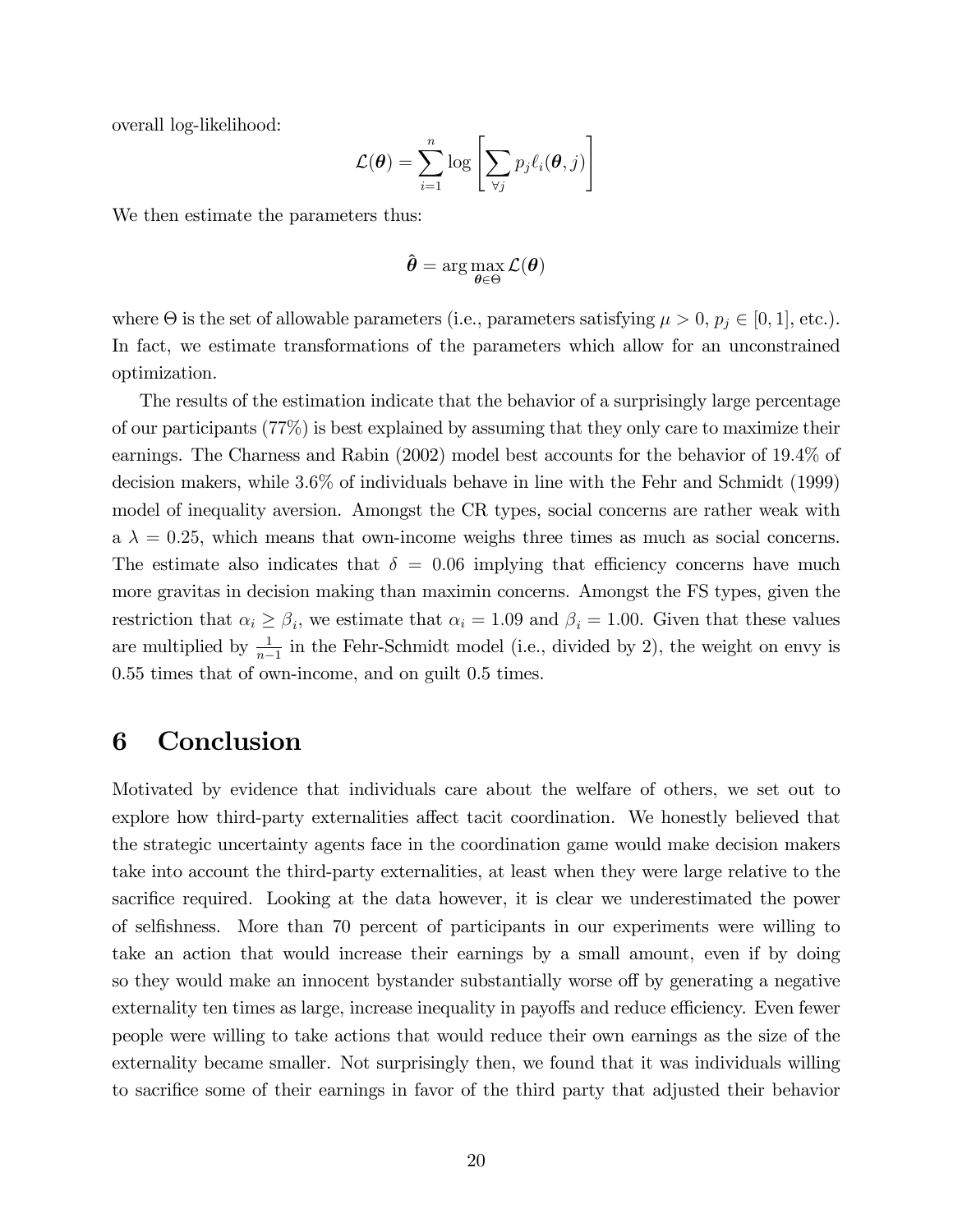to the preferences of selfish decision makers and chose the action that would (potentially) maximize their own earnings; not the other way round.

This is not to suggest that social preferences do not matter or that third-party externalities have no impact on equilibrium selection. Between 20 and 30 percent of participants in our experiment appear to have social concerns. The aggregate patterns observed are best captured by the model of Charness and Rabin (2002) which assumes that, in addition to caring for their own material payoff, some individuals care for efficiency and increasing the lowest payoff in one's reference group. In particular, this model was able to provide an explanation for the asymmetric effect of externalities in our experiment, that is, why decision makers may be willing to incur a cost to avoid a negative externality in Experiment 1, but not to create a large positive externality in Experiment 2. Our data is not consistent with the Fehr-Schmidt (1999) model of inequality aversion which predicts that individuals dislike large positive externalities even more than large negative externalities. This is in line with evidence from games with unique equilibria showing that the predictive power of this model is limited when intentionality plays no role (e.g., Blanco et al., 2011; Charness and Kuhn, 2007; Kagel and Wolfe, 2001), as is the case in our experiment. It is also not in line with previous evidence on third-party externalities from social dilemma and bargaining experiments which suggest that third parties are not ignored when they are better off than decision makers (Engel and Rockenbach, 2011; McDonald et al., 2013). The fact that efficiency concerns seem to matter more than those for equality is consistent with the findings in several recent studies (e.g., Balafoutas et al. 2012; Cabrales et al., 2010; Charness and Grosskopf, 2001; Charness and Rabin, 2002; Cox & Sadiraj, 2012; Engelmann & Strobel, 2004; Faravelli et al., 2013; Fisman et al., 2007; Kritikos & Bolle, 2001).

Given our motivating examples at the start of the paper, one may wonder what our experimental results can tell us about similar situations outside the lab where agents – whether they are governments, organizations or individuals  $-$  try to coordinate and in doing so impose externalities on inactive agents. Obviously, one needs to be cautious when generalizing from a laboratory experiment. Even though the evidence presented in Cleave et al. (2013) and Falk et al. (2013) suggests that the results from our sample may generalize to a more general population, $15$  many of the decisions in the examples used to motivate our paper will be taken  $(i)$  by groups of individuals,  $(ii)$  whose members will have been selected through highly competitive processes and *(iii)* will have the power to act on behalf of others. All three factors have been shown to reduce other-regarding behavior (e.g., Charness and Sutter, 2012; Erkal et al., 2011; Hamman et al., 2010, respectively). Further, outside the lab, there

<sup>&</sup>lt;sup>15</sup>Using a large-scale experiment in the *same* lab we used for this experiment and around the same time, Cleave et al. (2013) found no evidence that the social (or risk) preferences of voluteers for lab experiments are different than those of the population from which they were recruited.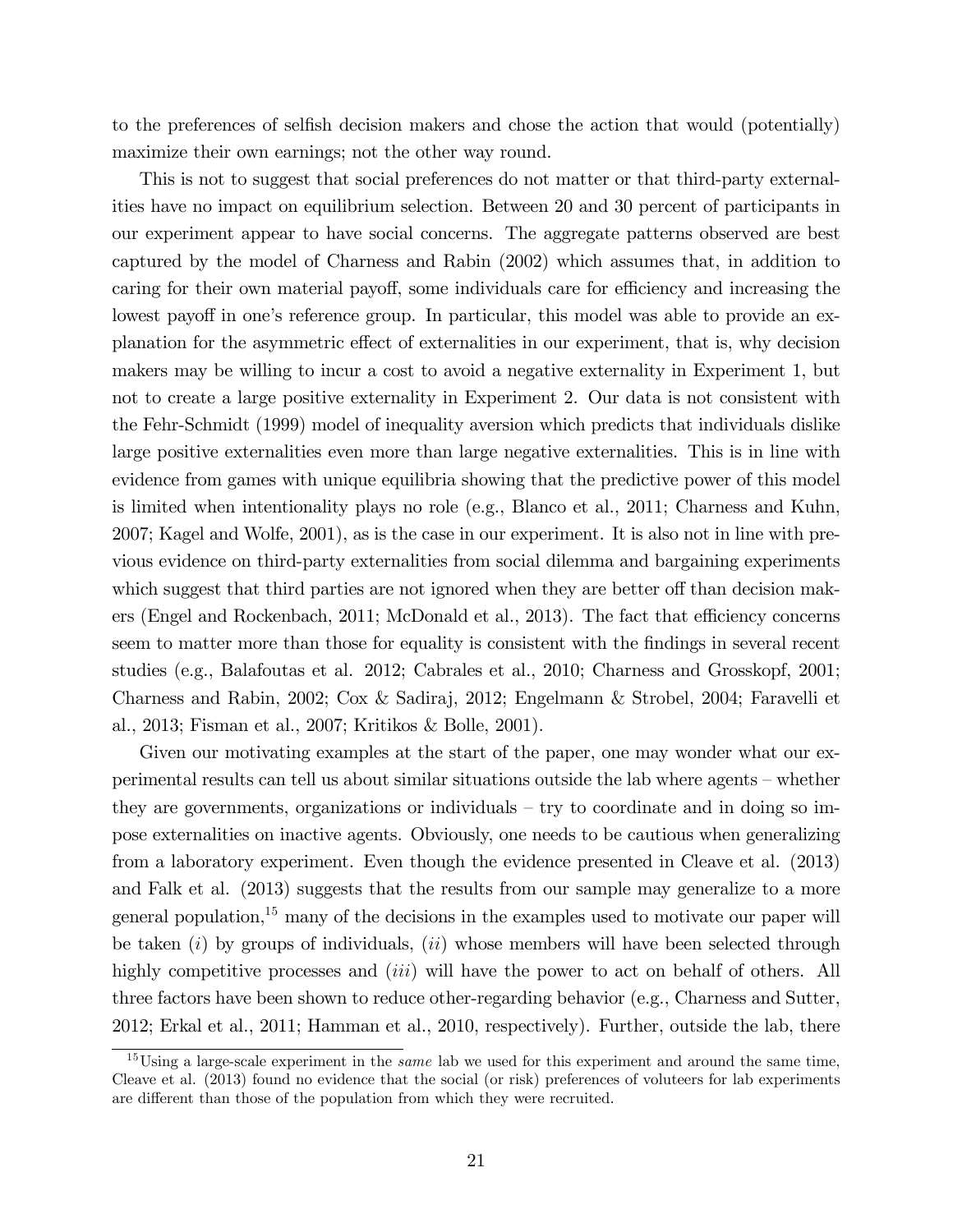is bound to be less transparency about the agents' alternatives and their choices which may further reduce the salience of third-party externalities. Therefore, we believe that there are reasons to be concerned that third-party externalities and strategic uncertainty will not be sufficient to dissuade firms from trying to collude or encourage countries to try to coordinate on policies that improve efficiency when this is against their self-interest. The standard model which assumes that agents care solely for their own welfare without any distributional concerns may provide a good approximation of actual behavior outside the lab in such cases.

Of course, further studies are needed before we have a better understanding of when third-party externalities may be ignored from our theoretical analysis as a factor ináuencing decisions. After all, a sizable minority of subjects does take them eventually into account in our experiment. An interesting topic for future research given our findings is how third-party externalities affect tacit coordination when the private incentives of the decision makers are not aligned or in pure coordination games where decision makers simply wish to coordinate without a preference otherwise for one of the strategies. Further, it would be interesting to investigate our set up in different samples. For example, in strongly pro-social samples, selfish decision makers may be the ones adjusting to the preferences of other-regarding decision makers. However, whether this is the case is an empirical question. Finally, it could be interesting to explore whether certain policy interventions can take advantage of the strategic uncertainty and make decision makers internalize third-party externalities, and improve welfare. Given the economic and social significance of third-party externalities, as well as the attention received by models of social preferences, we believe that investigating the limits of our conclusions is important.

# References

- [1] Andreoni, James, Marco Castillo, and Ragan Petrie. 2003. "What Do Bargainers' Preferences Look Like? Experiments with a Convex Ultimatum Game." American Economic Review, 93 (3): 672-685.
- [2] Balafoutas, Loukas, Rudolf Kerschbamer, and Matthias. Sutter. 2012. "Distributional preferences and competitive behavior." Journal of Economic Behavior and Organization, 83: 125-135.
- [3] Blanco, Mariana, Dirk Engelmann, Alexander Koch, and Hans-Theo Normann. 2010. "Belief Elicitation in Experiments: Is there a Hedging Problem?" Experimental Economics, 13: 412-438.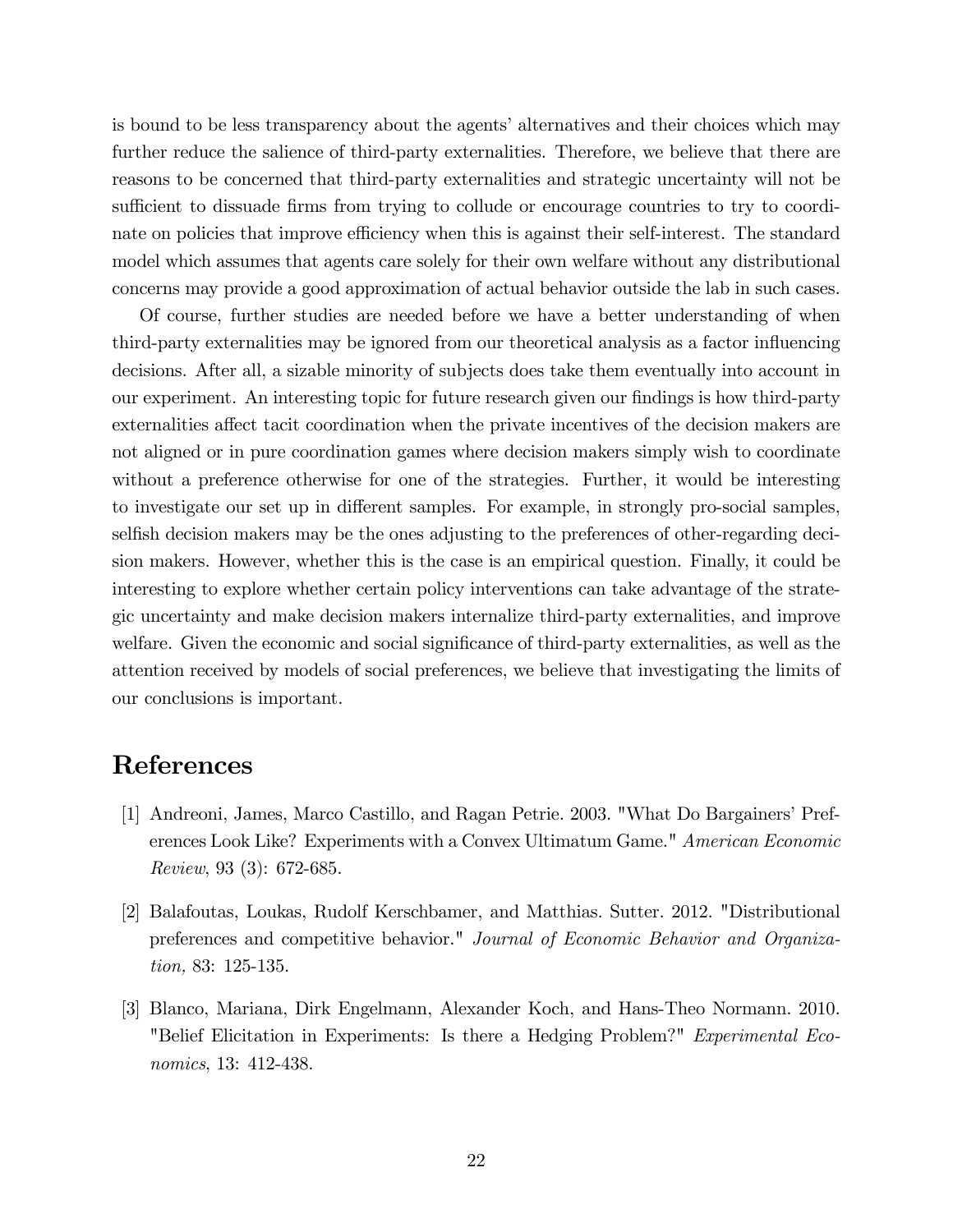- [4] Blanco, Mariana, Dirk Engelmann, and Hans Theo Normann. 2011. "A Within-Subject Analysis of Other-Regarding Preferences." Games and Economic Behavior, 72(2): 321- 338.
- [5] Bigoni, Maria, Stefania Bortolotti, Marco Casari, Diego Gambetta. 2013. "It Takes Two to Cheat: An Experiment on Derived Trust." forthcoming European Economic Review.
- [6] Bolton, Gary E., and Axel Ockenfels. 2000. "ERC: A Theory of Equity, Reciprocity, and Competition." American Economic Review, 90(1): 166-193.
- [7] Cabrales, Antonio, Raffaele Miniaci, Marco Piovesan, and Giovanni Ponti. 2010. "Social Preferences and Strategic Uncertainty: An Experiment on Markets and Contracts.<sup>n</sup> American Economic Review, 100: 2261–2278.
- [8] Camerer, C.F., 2003. Behavioral Game Theory: Experiments in Strategic Interaction. Russell Sage, New York.
- [9] Canzoneri, Matthew B., Robert E. Cumby, and Behzad T. Diba. 2005. "The Need for International Policy Coordination: What's Old, What's New, What's Yet to Come?" Journal of International Economics, 66: 363–384.
- [10] Cason, Timothy, Vai-Lam Mui. 2007. "Communication and Coordination in the Laboratory Collective Resistance Game." Experimental Economics, 10: 251–267.
- [11] Charness, Gary, and Matthew Rabin. 2002. "Understanding Social Preferences with Simple Tests." The Quarterly Journal of Economics, 117(3): 817-869.
- [12] Charness, Gary and Brit Grosskopf. 2001. "Relative Payoffs and Happiness: An Experimental Study." Journal of Economic Behavior & Organization, 45: 301–328.
- [13] Charness, Gary and Peter Kuhn. 2007. "Does Pay Inequality Affect Worker Effort? Experimental Evidence." Journal of Labor Economics, 25 (4): 693-723.
- [14] Charness, Gary and Matthias Sutter. 2012. "Groups Make Better Self-Interested Decisions." Journal of Economic Perspectives, 26(3): 157-76.
- [15] Chmura, Thorsten, Sebastian Kube, Thomas Pitz, and Clemens Puppe. 2005. "Testing (beliefs about) Social Preferences: Evidence from an Experimental Coordination Game." Economics Letters, 88: 214-220.
- [16] Cleave, Blair L., Nikos Nikiforakis, and Robert Slonim. 2012. "Is there Selection Bias in Laboratory Experiments? The case of Social and Risk Preferences." forthcoming Experimental Economics.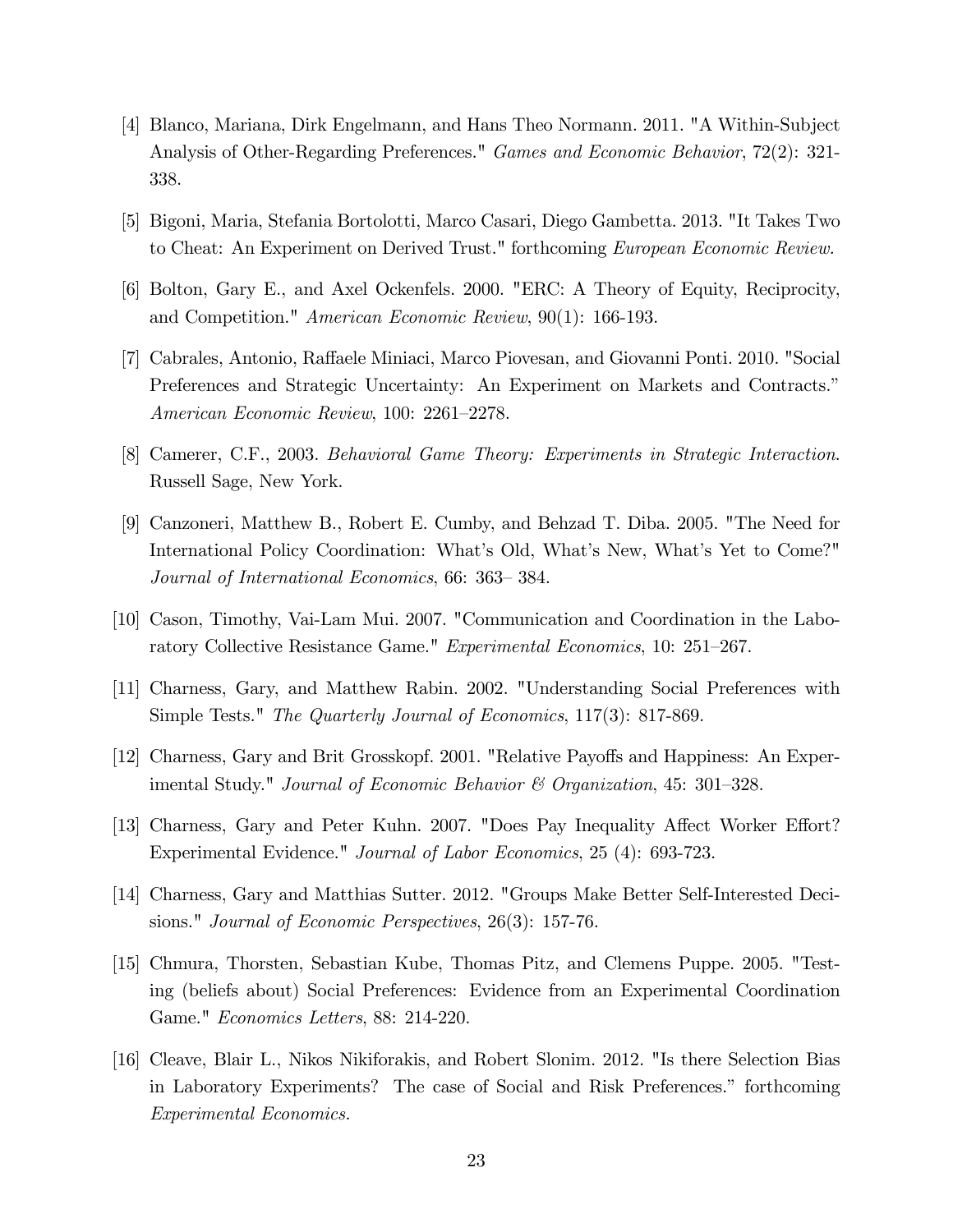- [17] Cooper, David, J. and John H., Kagel. 2013. "Other Regarding Preferences: A Selective Survey of Experimental Results", forthcoming in Handbook of Experimental Economics Vol. 2.
- [18] Cooper, Russell, and Andrew John. 1988. "Coordinating Coordination Failures in Keynesian Models." The Quarterly Journal of Economics, 103 (3): 441-463.
- [19] Cox, James C. and Vjollca Sadiraj. 2012. "Direct Tests of Individual Preferences for Efficiency and Equity." *Economic Inquiry*, 50 (4):  $920 - 931$ .
- [20] Crawford, Vincent P., Uri Gneezy, and Yuval Rottenstreich. 2008. "The Power of Focal Points Is Limited: Even Minute Payoff Asymmetry May Yield Large Coordination Failures." American Economic Review, 98(4): 1443-1458.
- [21] Ellman, Matthew and Paul Pezanis-Christou. 2010. "Organisational Structure, Communication and Group Ethics." American Economic Review, 100(5), 2478-2491.
- [22] Engel, Christoph, and Bettina Rockenbach. 2011. "We are Not Alone: The Impact of Externalities on Public Good Provision." SSRN eLibrary.
- [23] Engel, Christoph, and Lilia Zhurakhovska. 2012. "Harm on an Innocent Outsider as a Lubricant of Cooperation – An Experiment." Max Planck Institute for Research on Collective Goods 2012/2.
- [24] Engelmann, Dirk and Martin Strobel. 2004. "Inequality Aversion, Efficiency, and Maximin Preferences in Simple Distribution Experiments." American Economic Review, 94: 857–869.
- [25] Erkal, Nisvan, Lata Gangadharan, and Nikos Nikiforakis. 2011. "Relative Earnings and Giving in a Real Effort Experiment" American Economic Review,  $101(7)$ , 3330–3348.
- [26] Falk, Armin, Stephen Meier, and Christian Zehnder (2013). "Do Lab Experiments Misrepresent Social Preferences? The Case of Self-Selected Student Samples." forthcoming Journal of the European Economic Association.
- [27] Faravelli, Marco, Oliver Kirchkamp, and Helmut Rainer. 2013. "The Effect of Power Imbalances on Incentives to Make Non-Contractible Investments." forthcoming European Economic Review.
- [28] Farrell, Alexander E., and Daniel Sperling. 2007. "A Low-Carbon Fuel Standard for California, Part 2: Policy Analysis." Institute of Transportation Studies, UC Davis.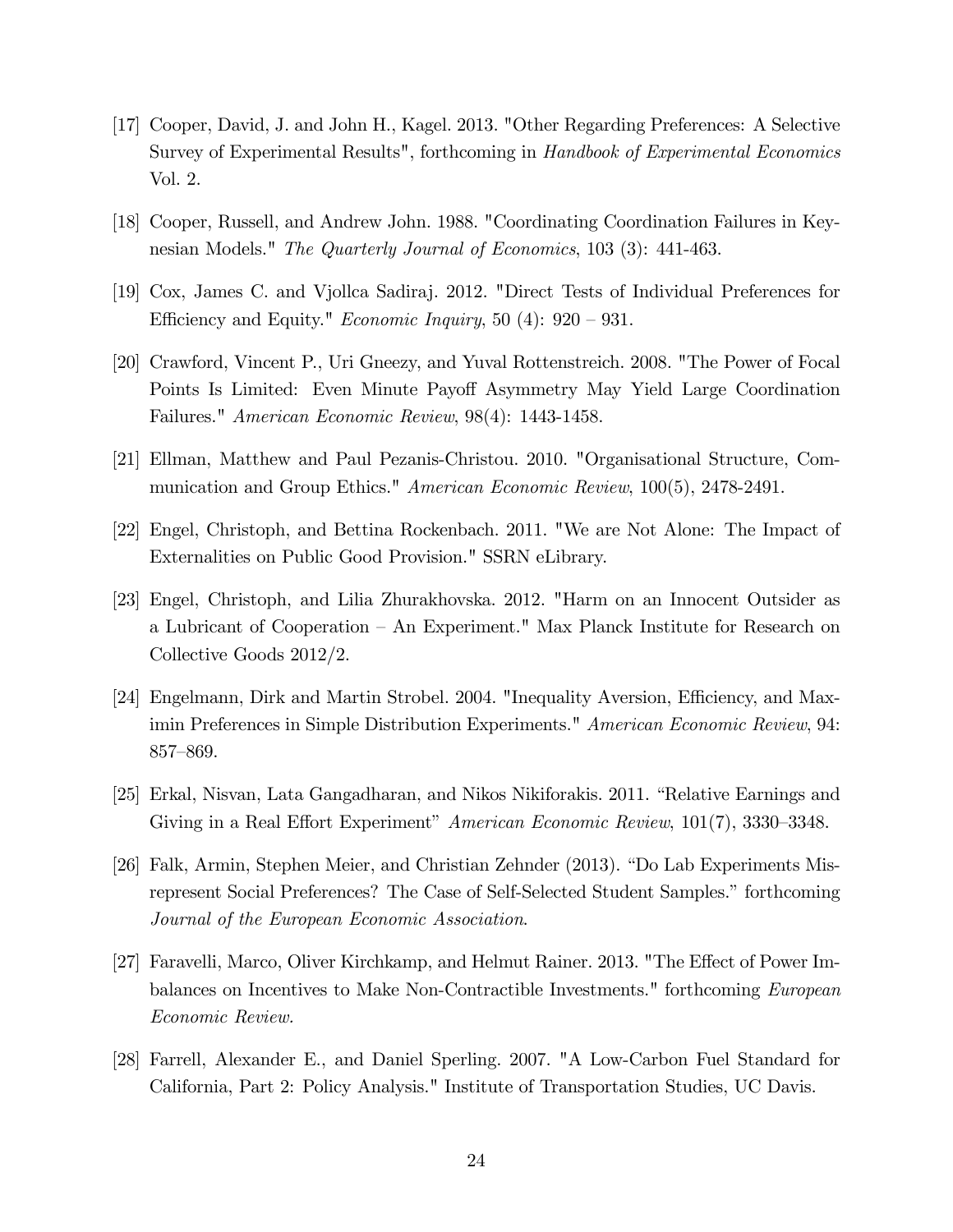- [29] Fehr, Ernst, and Klaus M. Schmidt. 1999. "A Theory of Fairness, Competition and Cooperation." Quarterly Journal of Economics, 114(3): 817-868.
- [30] Fisman, Raymond, Shachar Kariv, and Daniel Markovits. 2007. "Individual Preferences for Giving." American Economic Review, 97: 1858–1876.
- [31] Fischbacher, Urs. 2007. "z-Tree: Zurich Toolbox for Ready-Made Economic Experiments." Experimental Economics, 10: 171-178.
- [32] Genicot, Garance, and Debraj Ray. 2006. "Contracts and Externalities: How Things Fall Apart." Journal of Economic Theory 131:  $71 - 100$ .
- [33] Gneezy, Uri, Alex Imas, Kristof Madarász. 2012. "Conscience Accounting: Emotional Dynamics and Social Behavior." LSE STICERD - Theoretical Economics Paper Series Working Paper No. 563.
- [34] Greiner, Ben. 2004. "An Online Recruitment System for Economic Experiments." Forschung und wissenschaftliches Rechnen 2003. GWDG Bericht 63, Gottingen : Ges. fur Wiss. Datenverarbeitung, 63: 79-93.
- [35] Güth, Werner, and Eric van Damme. 1998. "Information, Strategic Behavior, and Fairness in Ultimatum Bargaining: An Experimental Study,." Journal of Mathematical Psychology, 42(2-3): 227-247.
- [36] Hamman, John R., George Loewenstein, and Roberto A.Weber. 2010. "Self-interest through Delegation: An Additional Rationale for the Principal-agent Relationship.<sup>n</sup> American Economic Review, 100: 1826-46.
- [37] Kagel, John, and Katherine Wolfe. 2001. "Tests of Fairness Models Based on Equity Considerations in a Three-Person Ultimatum Game." Experimental Economics, 4(3): 203-219.
- [38] Kritikos, Alexander and Friedel Bolle. 2001. "Distributional Concerns: Equity- or Efficiency Oriented?" Economics Letters, 73: 333-338.
- [39] McDonald, Ian, Nikos Nikiforakis, Nilss Olekalns, and Hugh Silby. 2013. "Social Comparisons and Reference Group Formation: Some Experimental Evidence." Games and Economic Behavior, 79, 75-89.
- [40] Mehta, Judith, Chris Starmer, and Robert Sugden. 1994. "The Nature of Salience: An experimental Investigation of Pure Coordination Games." American Economic Review, 84(3): 658-673.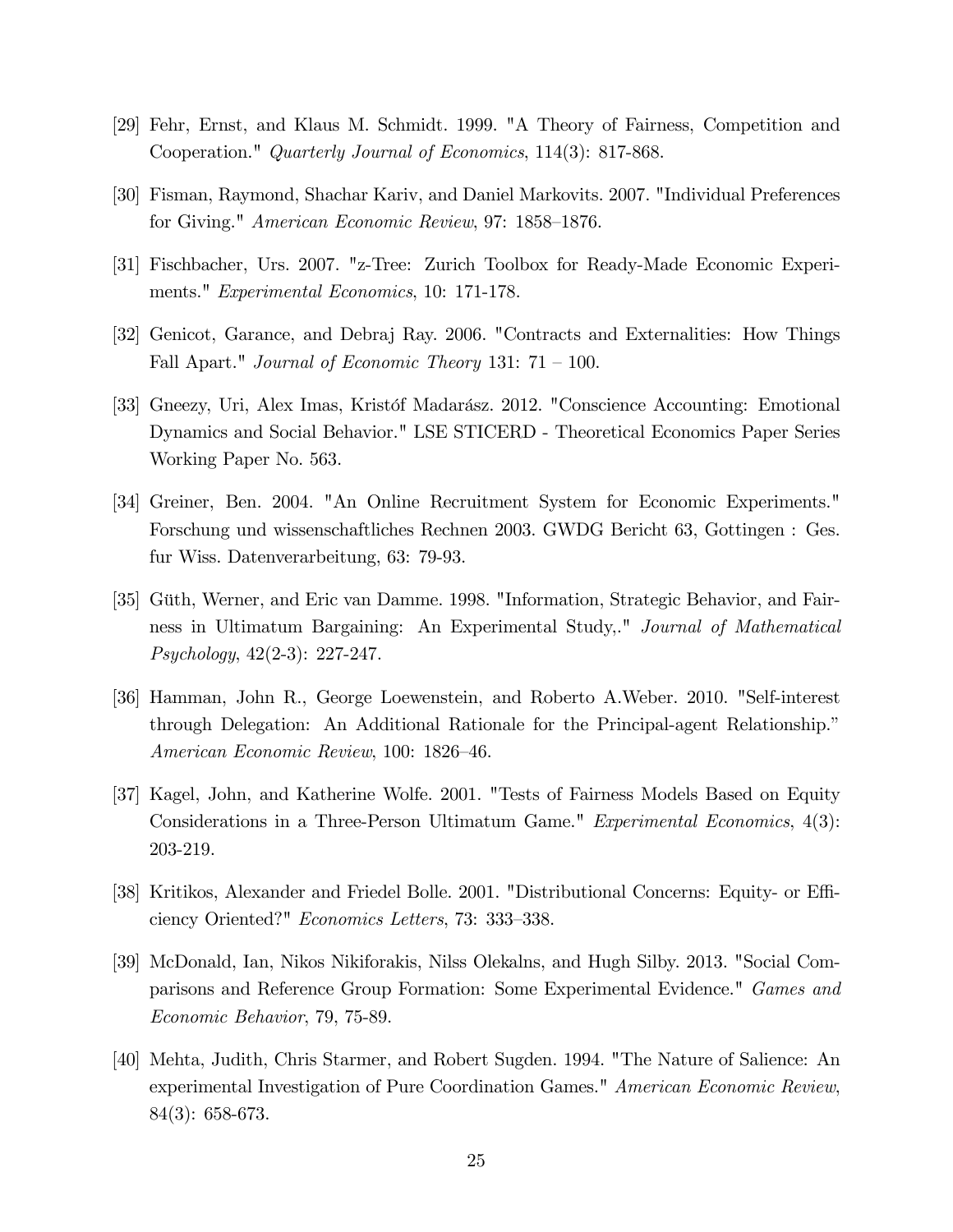- [41] Segal, Ilya. 2003. "Coordination and Discrimination in Contracting with Externalities: Divide and Conquer? Journal of Economic Theory 113: 147–181.
- [42] Sweeting, Andrew. 2009. "The Strategic Timing Incentives of Commercial Radio Stations: An Empirical Analysis Using Multiple Equilibria." RAND Journal of Economics, 40(4): 710-742.
- [43] Van Huyck, John B., Raymond C. Battalio, and Richard O. Beil. 1990. "Tacit Coordination Games, Strategic Uncertainty, and Coordination Failure." American Economic Review, 80(1): 234-248.
- [44] Vits, C. and G. Thesing. 2011. Trichet Proposes Euro-Area Finance Ministry to Coordinate Fiscal Policies. Bloomberg. http://www.bloomberg.com/news/2011-06-02/trichetproposes-euro-area-Önance-ministry-to-coordinate-Öscal-policies.html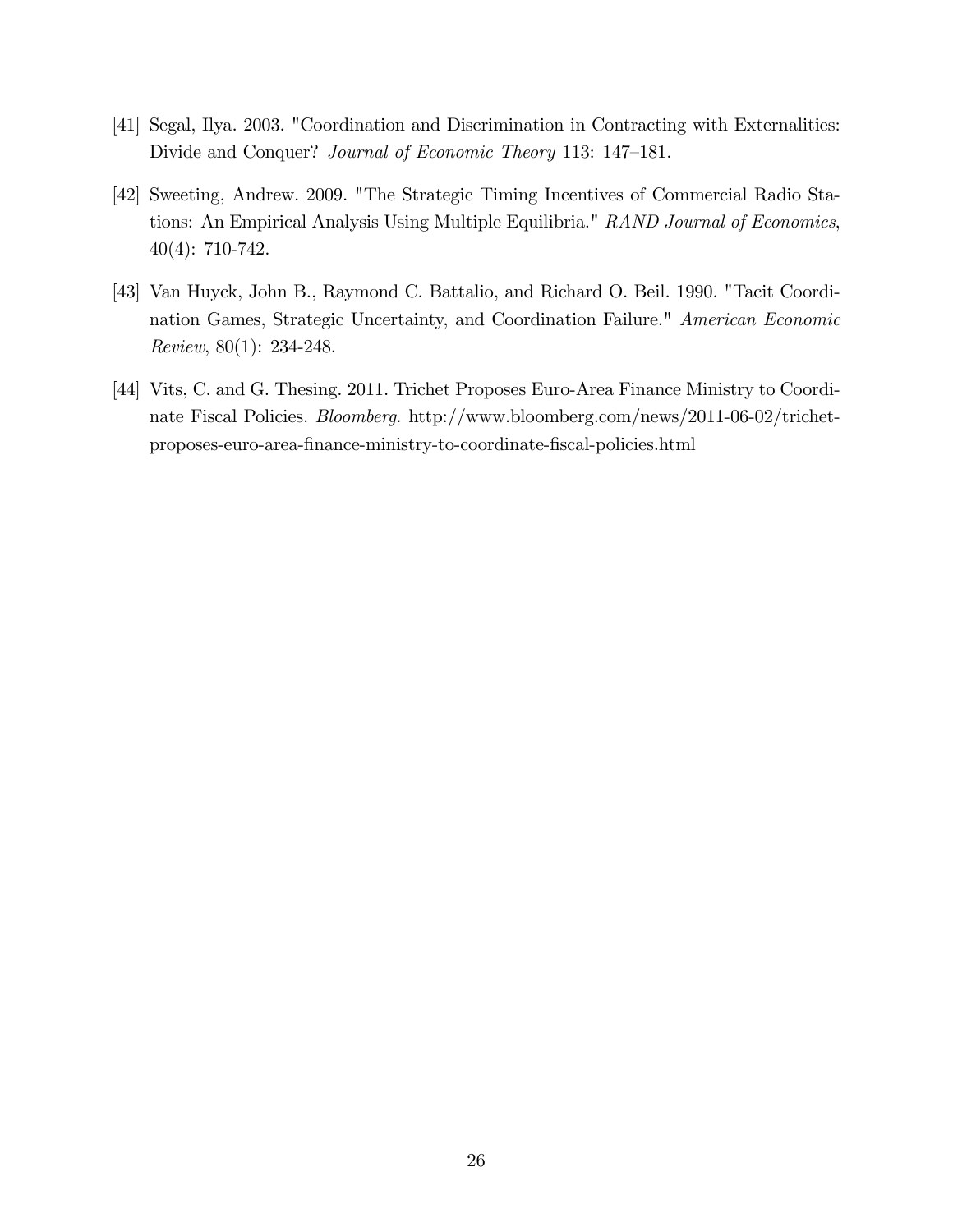# Appendix A

In this appendix, we show that the *n*-person model of Charness and Rabin  $(2002, p. 852)$ predicts that, all else equal, decision makers, on average, will be more likely to incur a cost by choosing  $L$  to avoid imposing a negative externality in Experiment 1, than individuals in Experiment 2 will be to generate a large positive externality of the same size that leaves the third party with a higher payoff than the decision makers.

As explained in the paper, the utility function of a decision maker is assumed to be given by:

$$
V_i(\mathbf{x}) = (1 - \lambda_i)x_i + \lambda_i \left[ \delta_i \min\{\mathbf{x}\} + (1 - \delta_i) \sum_{j=1}^n x_j \right], \quad (\lambda_i, \delta_i) \in [0, 1]^2
$$

If  $\lambda_i \neq 1$ , we can represent these preferences like this:

$$
u_i(\mathbf{x}) = x_i + \gamma_i \min\{\mathbf{x}\} + \rho_i \sum_{j=1}^n x_j, \quad \gamma_i, \rho_i \ge 0
$$

That is,  $\gamma_i = \frac{\lambda_i \delta_i}{1 - \lambda_i}$  $\frac{\lambda_i \delta_i}{1-\lambda_i}, \quad \rho_i = \frac{\lambda_i (1-\delta_i)}{1-\lambda_i}$  $\frac{(1-o_i)}{1-\lambda_i}$ .

Preferring L in Experiment 1 is equivalent to:

$$
5 + 14\rho + 4\gamma \ge 7 + \rho(14 + z_H) + \gamma \min\{z_H, 7\}
$$
  

$$
\iff 5 + 14\rho + 4\gamma \ge 7 + \rho(18 + E_H) + \gamma \min\{E_H + 4, 7\}. \tag{ (A1)}
$$

Preferring L in Experiment 2 is equivalent to:

$$
5 + \rho(10 + z_L) + \gamma \min\{5, z_L\} \ge 7 + 18\rho + 4\gamma
$$

$$
\iff 5 + \rho(14 + E_L) + \gamma \min\{5, E_L + 4\} \ge 7 + 18\rho + 4\gamma \tag{A2}
$$

Assuming that  $E_H + 4 \le 7$  (i.e., the externality in Experiment 1 is such that Person Z will have the lowest payoff) and  $E_L + 4 \geq 5$  (i.e., the externality in Experiment 2 is such that Person Z will have the highest payoff),<sup>16</sup> equations ((A1)) and ((A2)) can be respectively written as:

<sup>&</sup>lt;sup>16</sup>Given the values for  $E_H$  and  $E_L$  used in our experiments, the first condition refers to the negative externality imposed by choosing  $H$  in Experiment 1, while the second condition refers to the *positive* externality imposed by choosing  $L$ .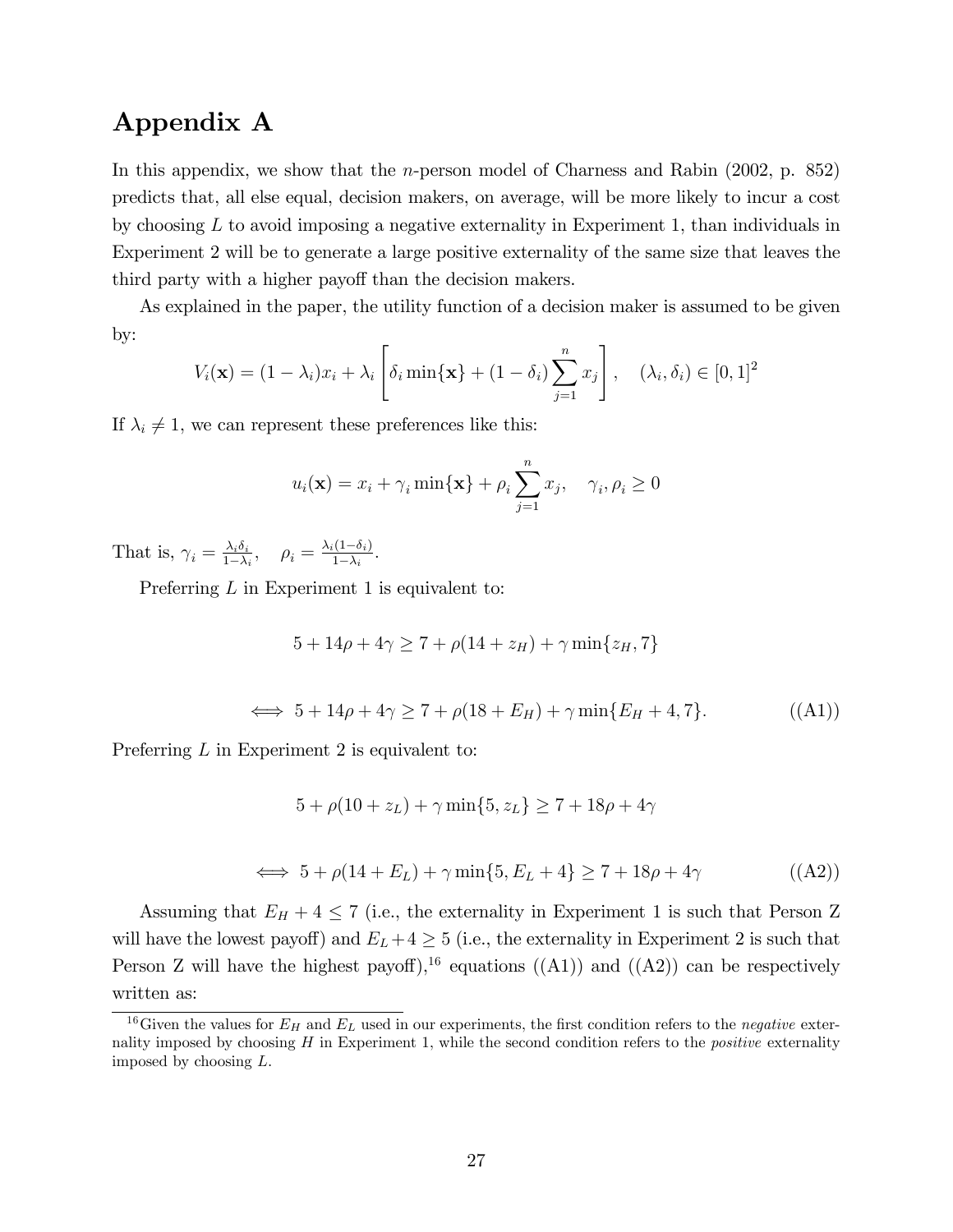$$
5 + 14\rho + 4\gamma \ge 7 + \rho(18 + E_H) + \gamma(E_H + 4)
$$

$$
\iff -\rho(4 + E_H) - \gamma E_H \ge 2 \tag{ (A3)}
$$
  
\n
$$
5 + \rho(14 + E_L) + 5\gamma \ge 7 + 18\rho + 4\gamma
$$
  
\n
$$
-\rho(4 - E_L) + \gamma \ge 2 \tag{ (A4)}
$$

Let  $E = ||E_L|| = ||E_H||$  and assume that  $E_H \leq 0 \leq E_L$ . (We show at the end of this appendix that this is not a restriction given the treatments considered, i.e., that  $E_H + 4 \leq 7$ and  $E_L + 4 \geq 5$ .) Equations ((A1)) and ((A2)) can be rewritten as:

$$
-\rho(4 - E) + \gamma E \ge 2
$$
 (experiment 1)  

$$
-\rho(4 - E) + \gamma \ge 2
$$
 (experiment 2) (10)

For any  $E \geq 1$ :

$$
-\rho(4 - E) + \gamma E \ge -\rho(4 - E) + \gamma
$$

(strict if  $\gamma > 0$ ). Therefore choosing l for  $E_L = E \ge 1$  in Experiment 2 implies choosing l for  $E_H = -E$  in Experiment 1.

The  $E_H + 4 \le 7$  and  $E_L + 4 \ge 5$  restrictions are now:

$$
-E + 4 \le 7, \quad E + 4 \ge 5
$$

$$
-3 \le E, \quad E \ge 1
$$

So  $E \ge 1$  is not an additional restriction (i.e., we just require that E is such that  $-E$  is the minimum payoff in Experiment 1, and  $E$  is not the minimum payoff in Experiment 2).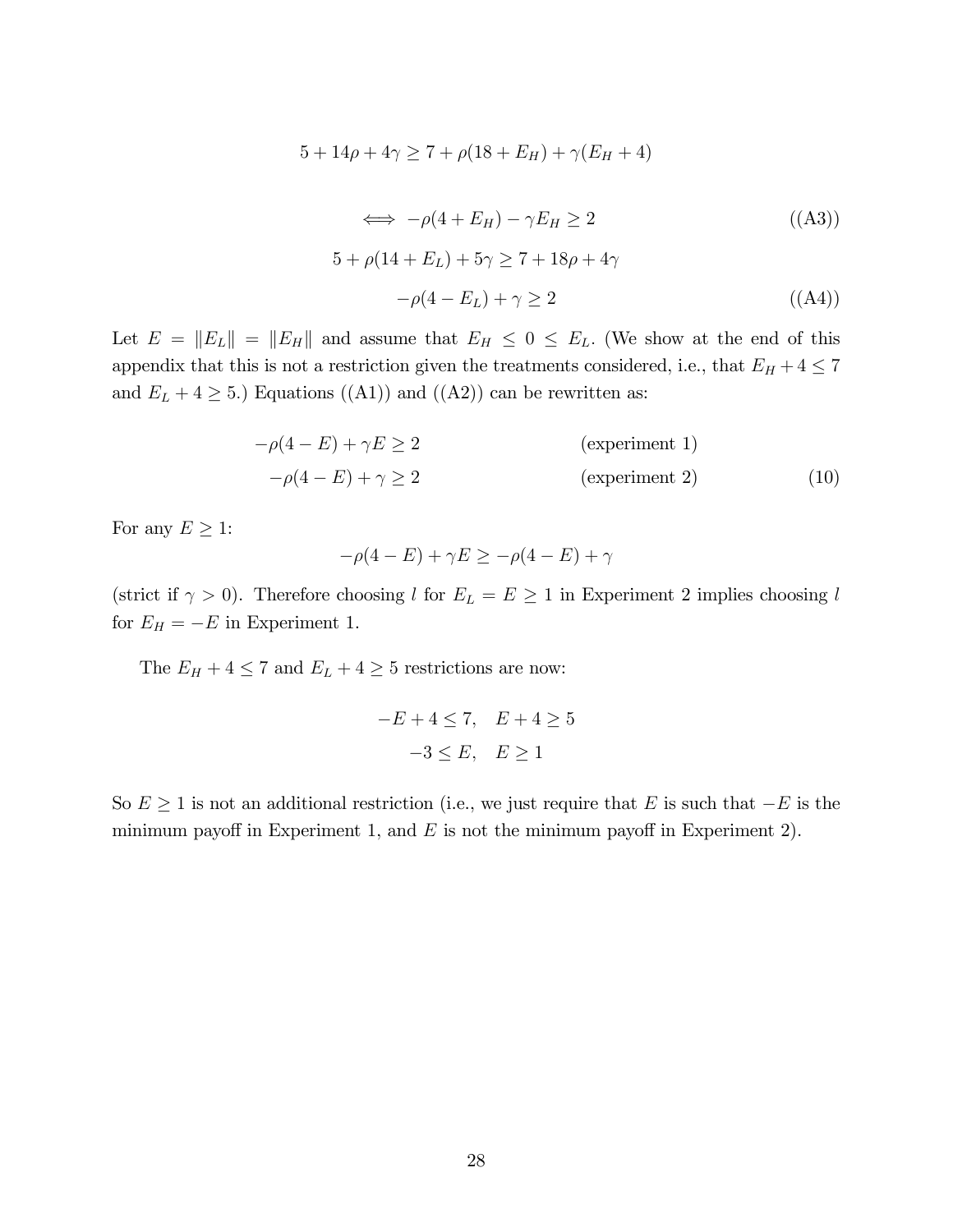

Table  $1$  – The basic coordination game in Experiment  $1$ 

Table  $\sqrt{2}$  – The allocation task in Experiment  $1$ 

| <b>Allocation h</b> |  | <b>Allocation l</b> |  |
|---------------------|--|---------------------|--|
|                     |  |                     |  |
|                     |  |                     |  |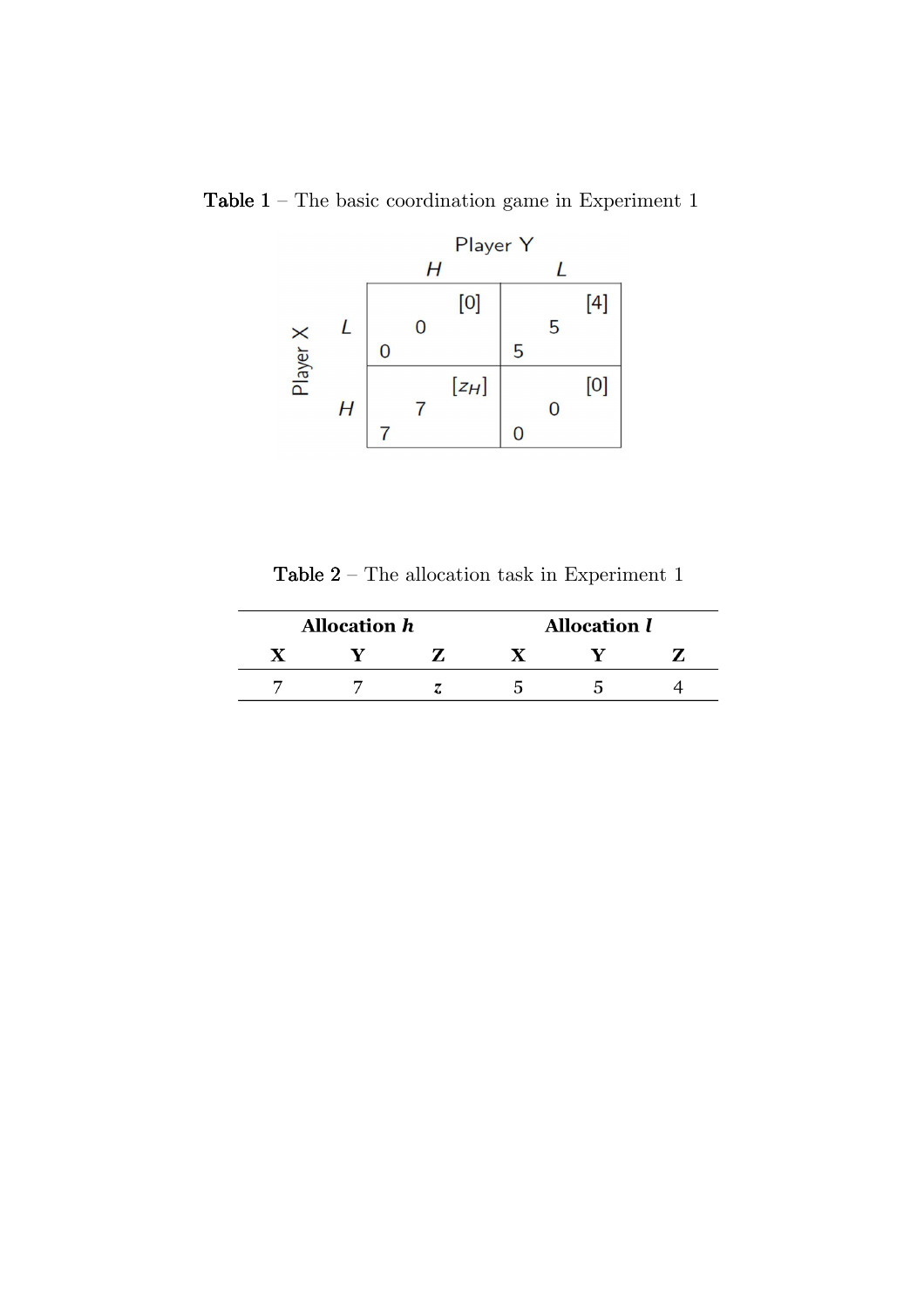|                                 | (1)         | (2)         | (3)         |
|---------------------------------|-------------|-------------|-------------|
| (Absolute) Negative Externality | $0.156***$  | $0.158***$  |             |
|                                 | (0.0444)    | (0.0283)    |             |
| Positive Externality            | 0.0541      | 0.0481      |             |
|                                 | (0.104)     | (0.0523)    |             |
| $E = -20$ (dummy)               |             |             | $3.707***$  |
|                                 |             |             | (0.885)     |
| $E = -16$ (dummy)               |             |             | $2.916***$  |
|                                 |             |             | (0.882)     |
| $E = -12$ (dummy)               |             |             | $2.916***$  |
|                                 |             |             | (0.882)     |
| $E = -8$ (dummy)                |             |             | $1.902*$    |
|                                 |             |             | (0.903)     |
| $E = -4$ (dummy)                |             |             | 0.878       |
|                                 |             |             | (0.969)     |
| $E = 4$ (dummy)                 |             |             | 1.188       |
|                                 |             |             | (0.942)     |
| $E = 8$ (dummy)                 |             |             | 1.188       |
|                                 |             |             | (0.942)     |
| $E = 12$ (dummy)                |             |             | 0.878       |
|                                 |             |             | (0.969)     |
| constant                        | $-3.948***$ | $-4.777***$ | $-5.385***$ |
|                                 | (0.841)     | (0.619)     | (0.927)     |
| Number of observations          | 210         | 630         | 630         |
| Log likelihood                  | $-76.55$    | $-179.4$    | $-177.6$    |
| Decisions                       | First 3     | All         | All         |
| $\ln$ sig2u                     | 0.933       | $1.620***$  | $1.635***$  |
| cons                            | (0.707)     | (0.379)     | (0.378)     |

Table  $3$  – The impact of third-party externalities on the probability to select action  $L$  in Experiment 1

Logit with individual-level random effects; Standard errors in parentheses  $* p < 0.05, ** p < 0.01$ , \*\*\*  $p<0.001$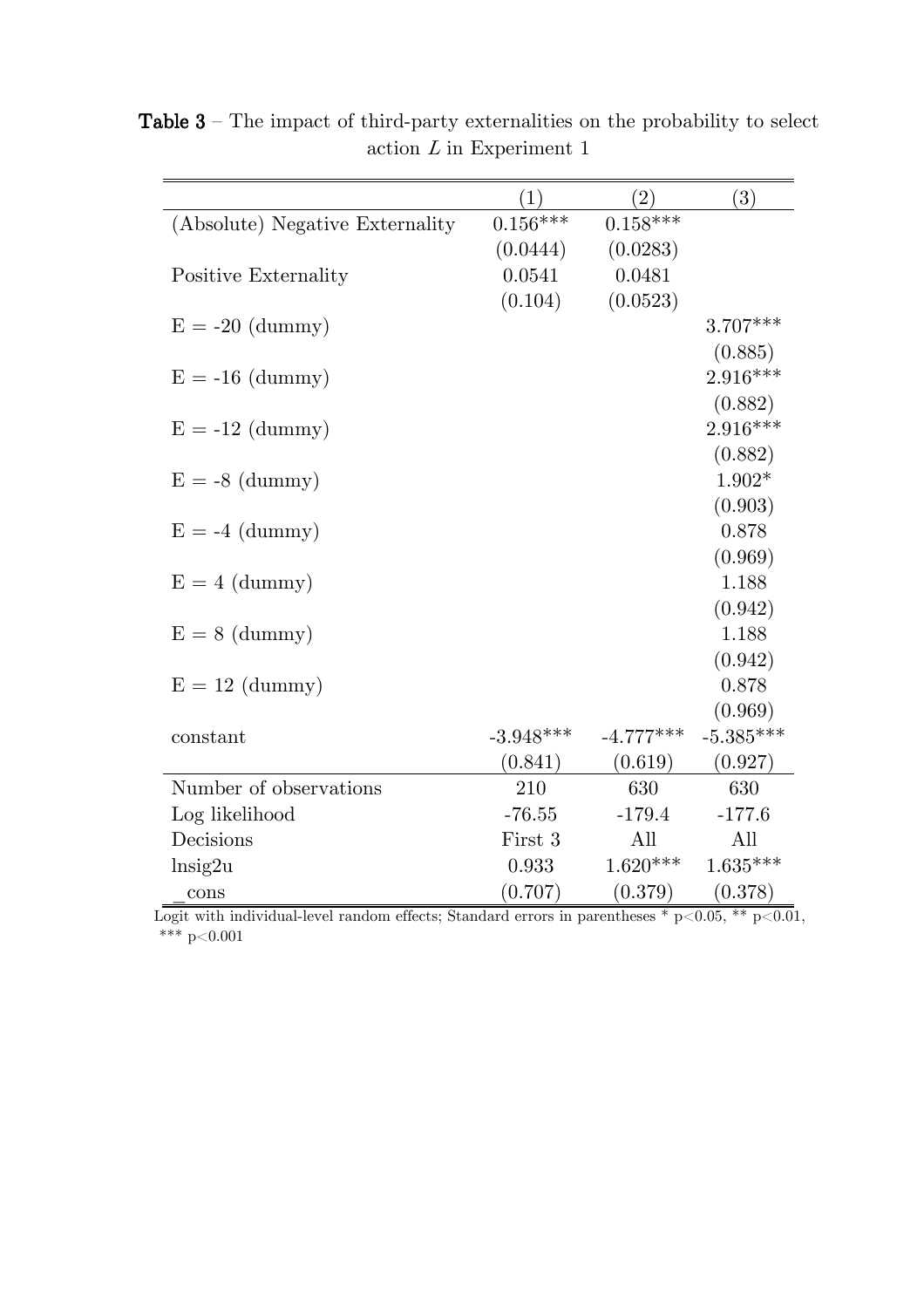|                      | (1)         | (2)         | (3)         | (4)         | (5)         | (6)         |
|----------------------|-------------|-------------|-------------|-------------|-------------|-------------|
| (Absolute) Negative  | $-0.255***$ | $-0.247***$ |             | $-0.764***$ | $-0.843***$ |             |
| Externality          | (0.0514)    | (0.0314)    |             | (0.0568)    | (0.0386)    |             |
| Positive Externality | $-0.0767$   | $-0.0902$   |             | $0.933***$  | $0.868***$  |             |
|                      | (0.119)     | (0.0544)    |             | (0.132)     | (0.0668)    |             |
| $E = -20$ (dummy)    |             |             | $-5.143***$ |             |             | $-16.80***$ |
|                      |             |             | (0.795)     |             |             | (0.971)     |
| $E = -16$ (dummy)    |             |             | $-4.114***$ |             |             | $-15.31***$ |
|                      |             |             | (0.795)     |             |             | (0.971)     |
| $E = -12$ (dummy)    |             |             | $-3.429***$ |             |             | $-12.23***$ |
|                      |             |             | (0.795)     |             |             | (0.971)     |
| $E = -8$ (dummy)     |             |             | $-1.714*$   |             |             | $-8.571***$ |
|                      |             |             | (0.795)     |             |             | (0.971)     |
| $E = -4$ (dummy)     |             |             | $-0.800$    |             |             | $-4.571***$ |
|                      |             |             | (0.795)     |             |             | (0.971)     |
| $E = 4$ (dummy)      |             |             | $-1.200$    |             |             | 1.886       |
|                      |             |             | (0.795)     |             |             | (0.971)     |
| $E = 8$ (dummy)      |             |             | $-1.200$    |             |             | $5.314***$  |
|                      |             |             | (0.795)     |             |             | (0.971)     |
| $E = 12$ (dummy)     |             |             | $-0.800$    |             |             | $9.600***$  |
|                      |             |             | (0.795)     |             |             | (0.971)     |
| constant             | $12.64***$  | $13.04***$  | $13.20***$  | $15.20***$  | $15.75***$  | $16.97***$  |
|                      | (0.666)     | (0.475)     | (0.638)     | (0.717)     | (0.500)     | (0.720)     |
| Number of            |             |             |             |             |             |             |
| observations         | 210         | 630         | 630         | 210         | 630         | 630         |
| R-squared (overall)  | 0.107       | 0.0844      | 0.0887      | 0.636       | 0.680       | 0.685       |
| Role of player       | X and Y     | X and Y     | X and Y     | All         | All         | All         |
| Decisions            | First 3     | All         | All         | First 3     | All         | All         |

Table  $4$  – The impact of third-party externalities on the earnings of the decision makers and overall efficiency in Experiment 1

Linear regression with individual-level random effects; Standard errors in parentheses  $* p<0.05$ ,  $** p<0.01$ ,  $*** p<0.001$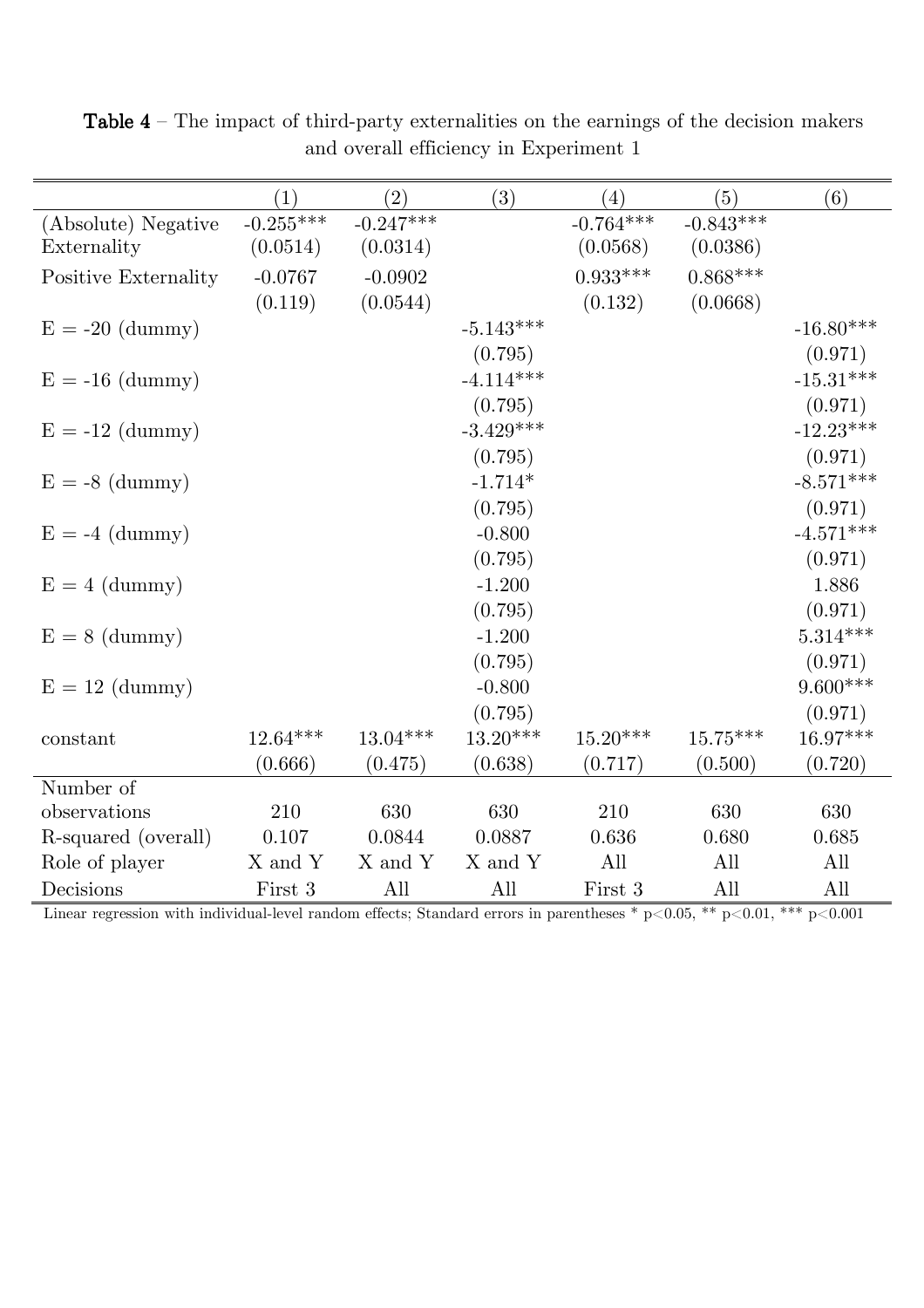

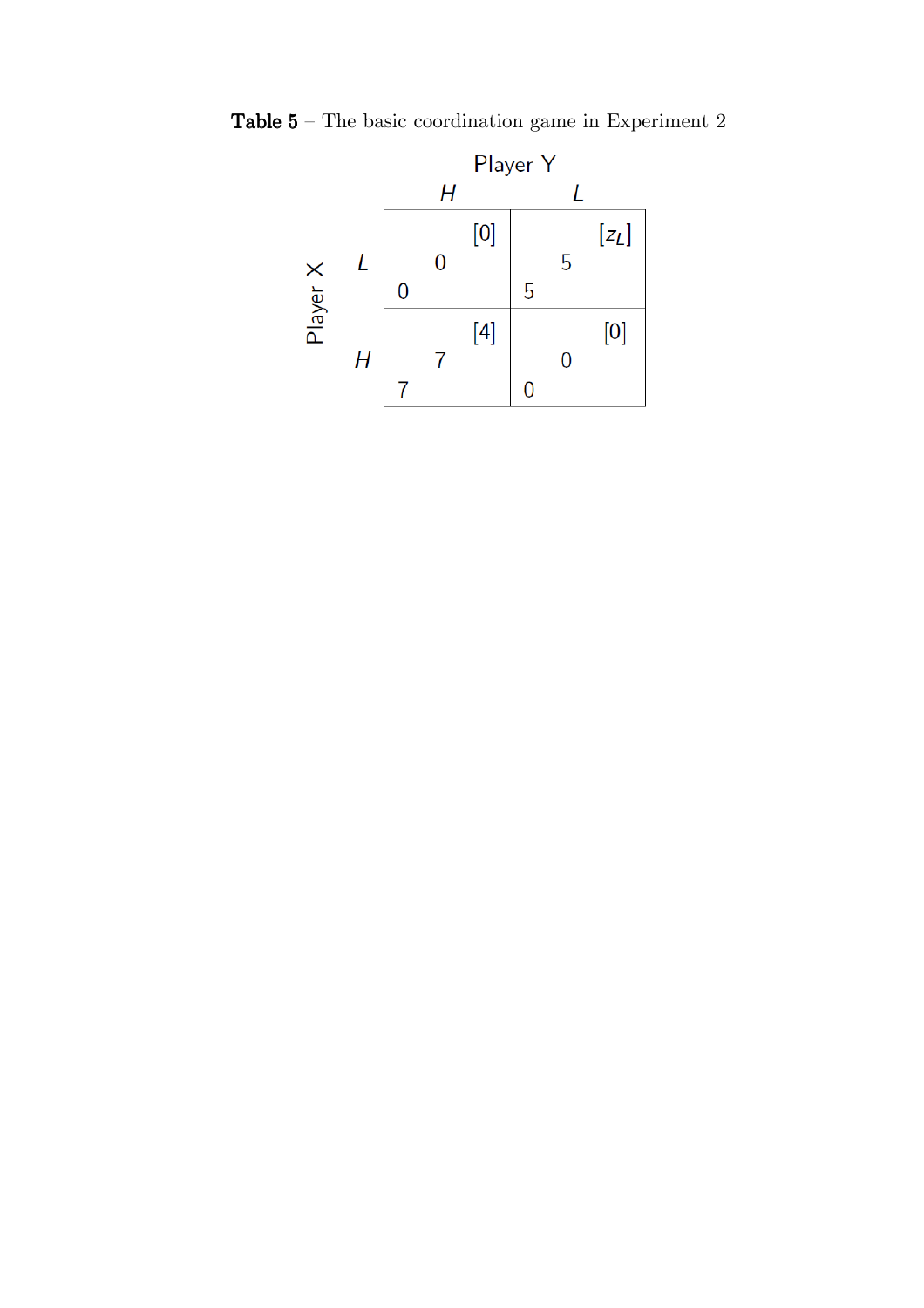**Figure 1** – The probability of taking action  $L(\ell)$  in the coordination game (allocation task) in Experiment 1



**Figure 2** – The probability of coordination success in Experiment 1

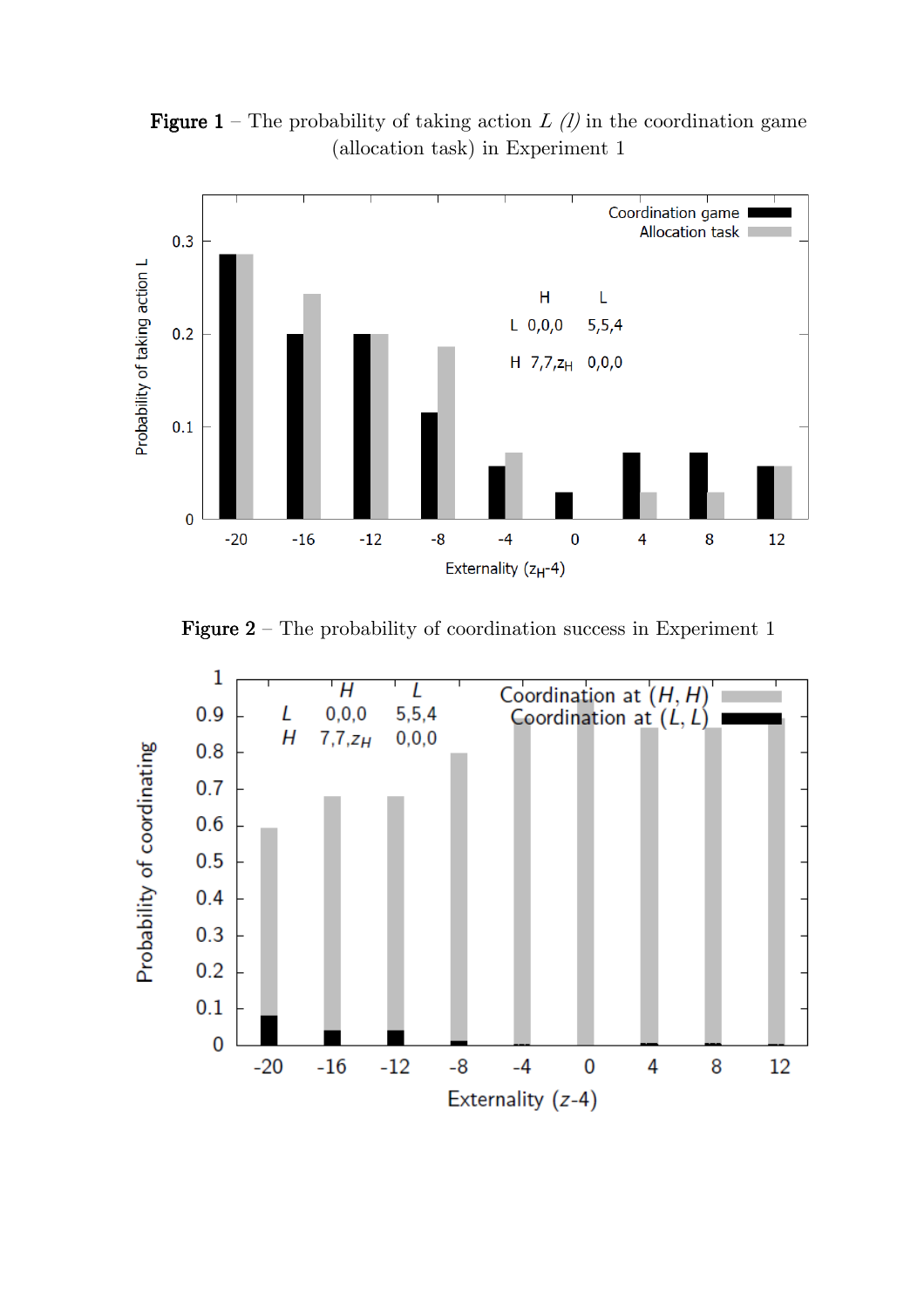Figure 3 - The probability of "switching" between the allocation task and the coordination game in Experiment 1



**Figure 4** - The probability of taking action  $L(l)$  in the coordination game (allocation task) in Experiment 2

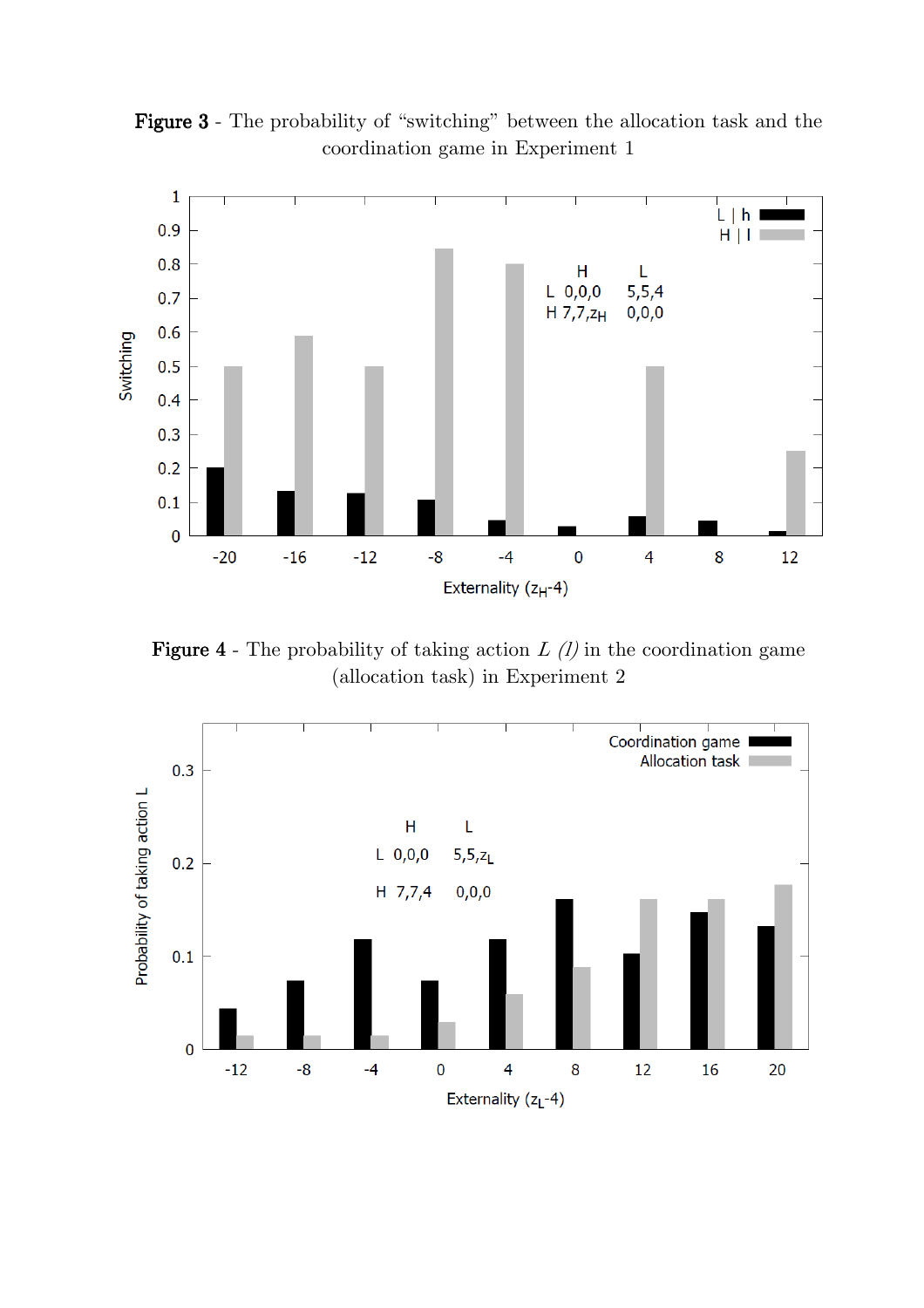

Figure 5 - The probability of "switching" between the allocation task and the coordination game in Experiment 2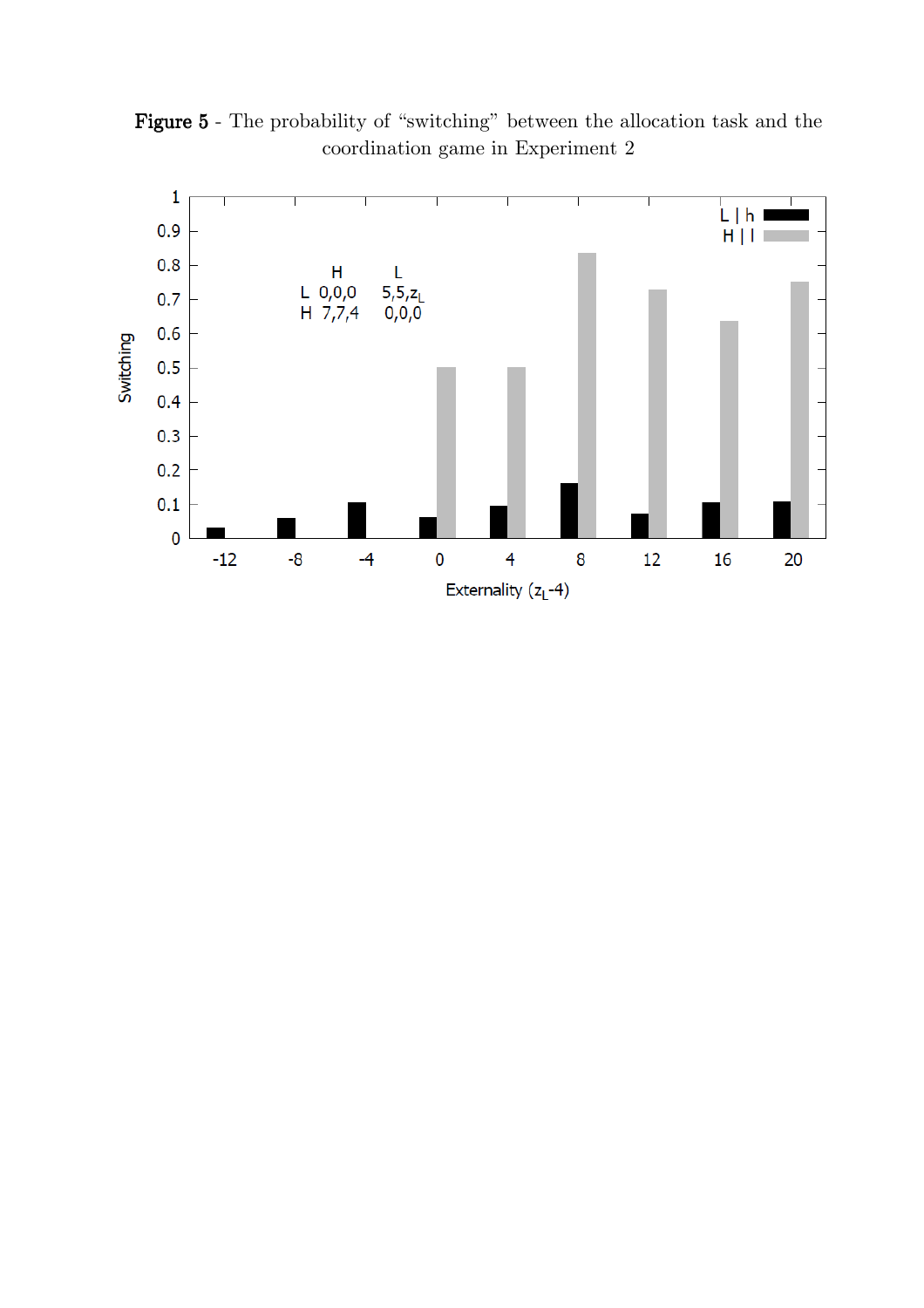Supplementary Material for

# Tacit Coordination in Games with Third-Party Externalities

 $By$  James Bland and Nikos Nikiforakis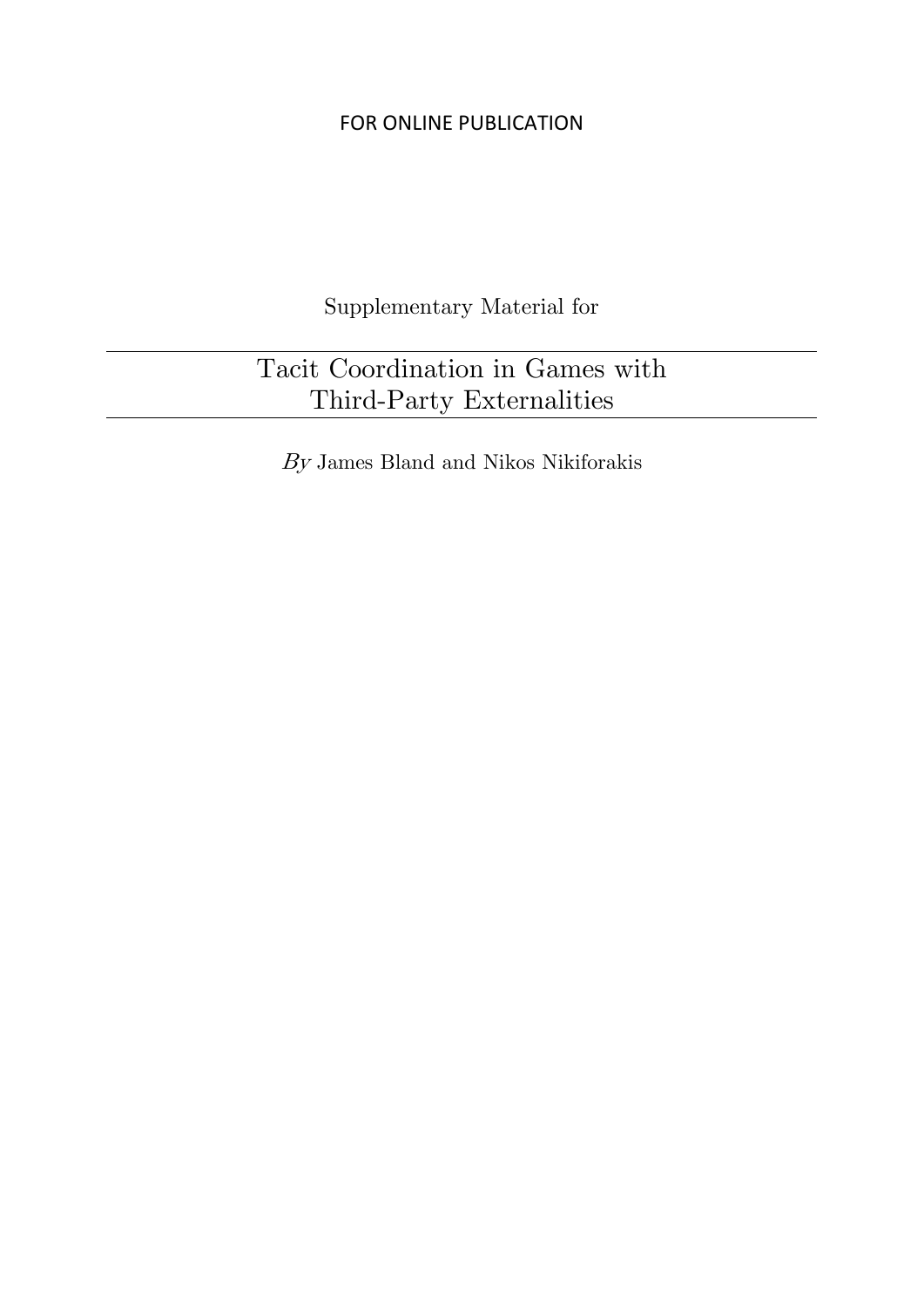| FOR ONLINE PUBLICATION |  |
|------------------------|--|
|------------------------|--|

|                                 | (1)         | $\left( 2\right)$ | (3)         |
|---------------------------------|-------------|-------------------|-------------|
| (Absolute) Negative Externality | $-0.0452$   | $-0.0762$         |             |
|                                 | (0.0626)    | (0.0491)          |             |
| Positive Externality            | 0.0307      | 0.0190            |             |
|                                 | (0.0510)    | (0.0238)          |             |
| $E = -12$ (dummy)               |             |                   | $-0.642$    |
|                                 |             |                   | (0.816)     |
| $E = -8$ (dummy)                |             |                   | 0.0000      |
|                                 |             |                   | (0.726)     |
| $E = -4$ (dummy)                |             |                   | 0.656       |
|                                 |             |                   | (0.671)     |
| $E = 4$ (dummy)                 |             |                   | 0.656       |
|                                 |             |                   | (0.671)     |
| $E = 8$ (dummy)                 |             |                   | 1.154       |
|                                 |             |                   | (0.647)     |
| $E = 12$ (dummy)                |             |                   | 0.462       |
|                                 |             |                   | (0.685)     |
| $E = 16$ (dummy)                |             |                   | 0.999       |
|                                 |             |                   | (0.653)     |
| $E = 20$ (dummy)                |             |                   | 0.834       |
|                                 |             |                   | (0.661)     |
| Constant                        | $-2.533***$ | $-3.051***$       | $-3.640***$ |
|                                 | (0.465)     | (0.448)           | (0.632)     |
| Number of observations          | 204         | 612               | 612         |
| Log likelihood                  | $-52.70$    | $-183.5$          | $-181.4$    |
| Decisions                       | First 3     | All               | All         |
| $\ln$ sig2u                     | $-9.750$    | $1.127**$         | $1.159**$   |
| cons                            | (32.79)     | (0.390)           | (0.389)     |

Logit with individual-level random effects

Standard errors in parentheses \* p<0.05, \*\* p<0.01, \*\*\* p<0.001

Table  $S-1$  – The impact of third-party externalities on the probability to select action  $L$  in Experiment 2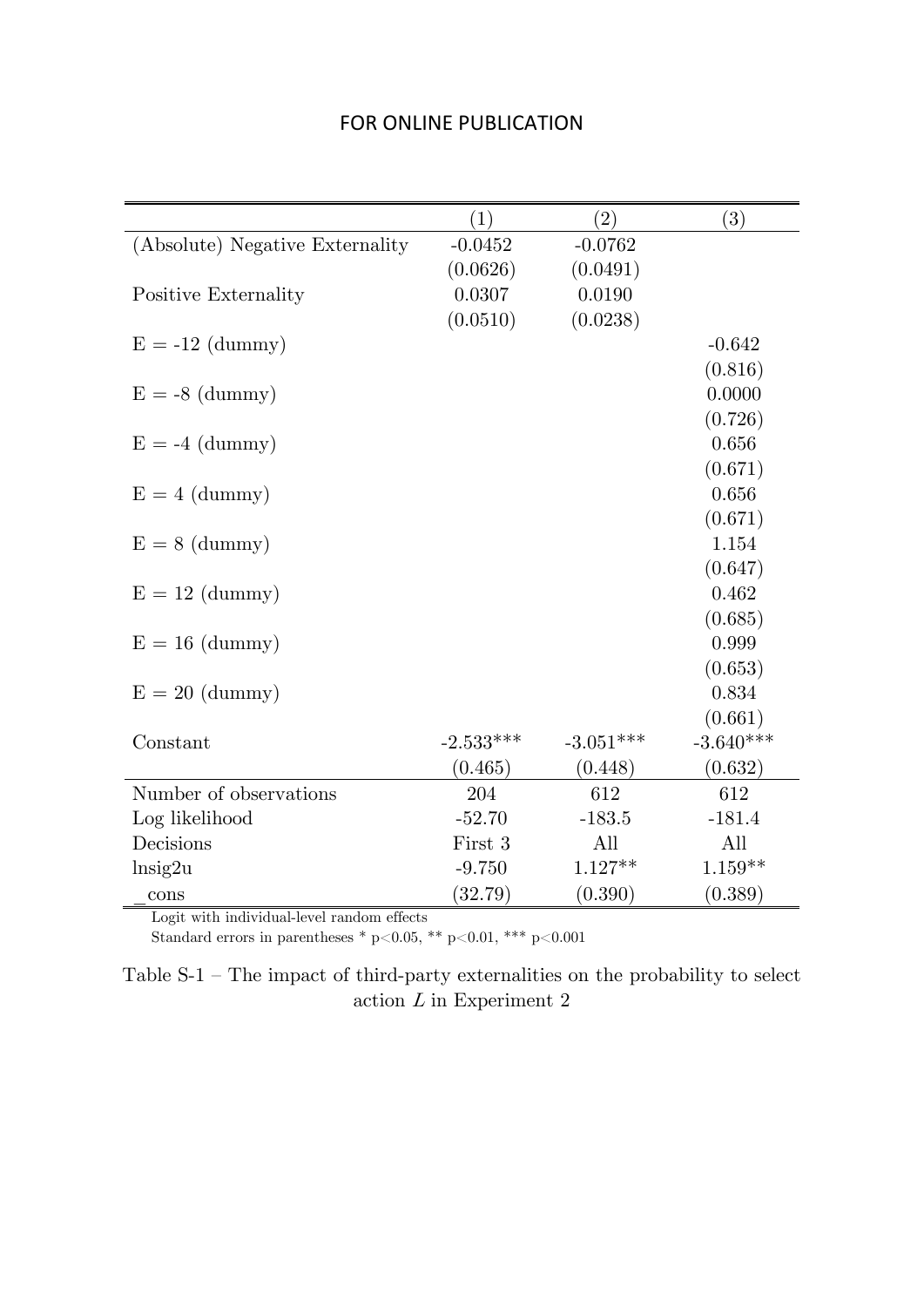|                      | (1)        | (2)        | (3)        | (4)        | (5)        | (6)         |
|----------------------|------------|------------|------------|------------|------------|-------------|
| (Absolute) Negative  | 0.0686     | 0.0963     |            | 0.0882     | 0.115      |             |
| Externality          | (0.0681)   | (0.0566)   |            | (0.0876)   | (0.0748)   |             |
| Positive Externality | $-0.0686$  | $-0.0493$  |            | $-0.0882$  | $-0.0537$  |             |
|                      | (0.0681)   | (0.0327)   |            | (0.0876)   | (0.0432)   |             |
| $E = -12$ (dummy)    |            |            | 0.824      |            |            | 1.059       |
|                      |            |            | (0.829)    |            |            | (1.096)     |
| $E = -8$ (dummy)     |            |            | $2.13e-13$ |            |            | $-4.55e-13$ |
|                      |            |            | (0.829)    |            |            | (1.096)     |
| $E = -4$ (dummy)     |            |            | $-0.529$   |            |            | $-0.765$    |
|                      |            |            | (0.829)    |            |            | (1.096)     |
| $E = 4$ (dummy)      |            |            | $-1.235$   |            |            | $-1.588$    |
|                      |            |            | (0.829)    |            |            | (1.096)     |
| $E = 8$ (dummy)      |            |            | $-1.059$   |            |            | $-0.824$    |
|                      |            |            | (0.829)    |            |            | (1.096)     |
| $E = 12$ (dummy)     |            |            | $-0.824$   |            |            | $-1.059$    |
|                      |            |            | (0.829)    |            |            | (1.096)     |
| $E = 16$ (dummy)     |            |            | $-1.353$   |            |            | $-1.235$    |
|                      |            |            | (0.829)    |            |            | (1.096)     |
| $E = 20$ (dummy)     |            |            | $-1.647*$  |            |            | $-2.118$    |
|                      |            |            | (0.829)    |            |            | (1.096)     |
| Constant             | $11.94***$ | $11.37***$ | $11.94***$ | $15.35***$ | $14.68***$ | $15.35***$  |
|                      | (0.600)    | (0.493)    | (0.663)    | (0.772)    | (0.634)    | (0.864)     |
| Number of            |            |            |            |            |            |             |
| observations         | 204        | 612        | 612        | 204        | 612        | 612         |
| R-squared (overall)  | 0.0184     | 0.0154     | 0.0187     | 0.0184     | 0.0120     | 0.0160      |
| Role of player       | X and Y    | X and Y    | X and Y    | All        | All        | All         |
| Decisions            | First 3    | All        | All        | First 3    | All        | All         |

Logit with individual-level random effects; Standard errors in parentheses \*  $p<0.05$ , \*\*  $p<0.01$ , \*\*\*  $p<0.001$ 

Table S-2 — The impact of third-party externalities on the earnings of the decision makers and overall efficiency in Experiment 2

(Linear regression with individual-level random effects)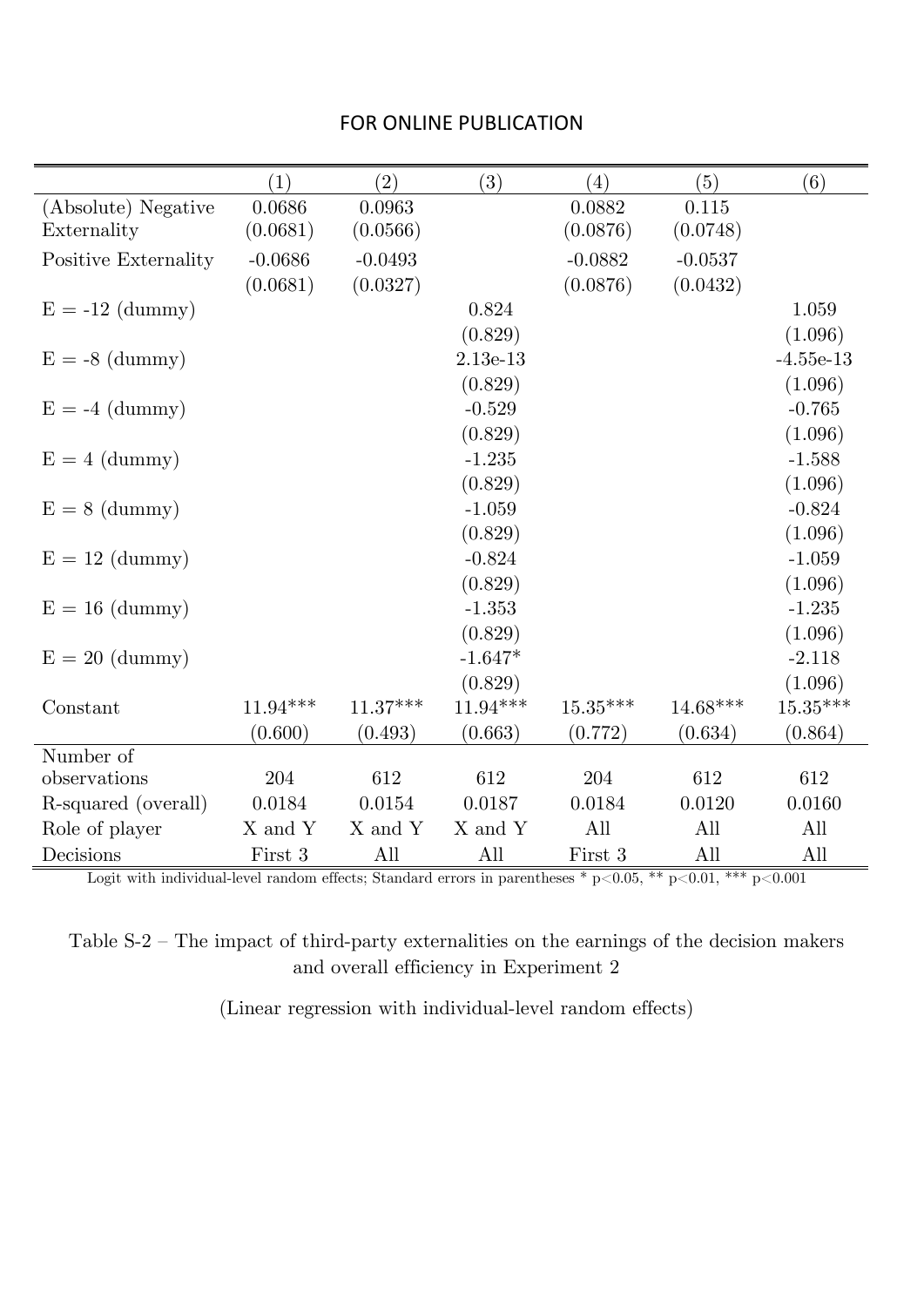|                                        | Experiment 1 | Experiment 2 |
|----------------------------------------|--------------|--------------|
| (absolute) negative externality        | $0.123***$   | $-0.0781$    |
|                                        | (0.0299)     | (0.0520)     |
| Positive externality                   | 0.0380       | $-0.000849$  |
|                                        | (0.0546)     | (0.0256)     |
| Dummy = 1 for action $I$ in Allocation | $2.395***$   | $2.522***$   |
| Task with same externality             | (0.525)      | (0.586)      |
| Constant                               | $1.506***$   | $-3.365***$  |
|                                        | (0.386)      | (0.506)      |
| Number of observations                 | 630          | 612          |
| Log likelihood                         | $-167.6$     | $-172.5$     |
| $\ln$ sig2u                            | $1.506***$   | $1.316***$   |
| cons                                   | (0.386)      | (0.399)      |

Logit with individual-level random effects

Standard errors in parentheses \* p<0.05, \*\* p<0.01, \*\*\* p<0.001

Table S-3 — The impact of elicited preferences in the Allocation Task on coordination game actions.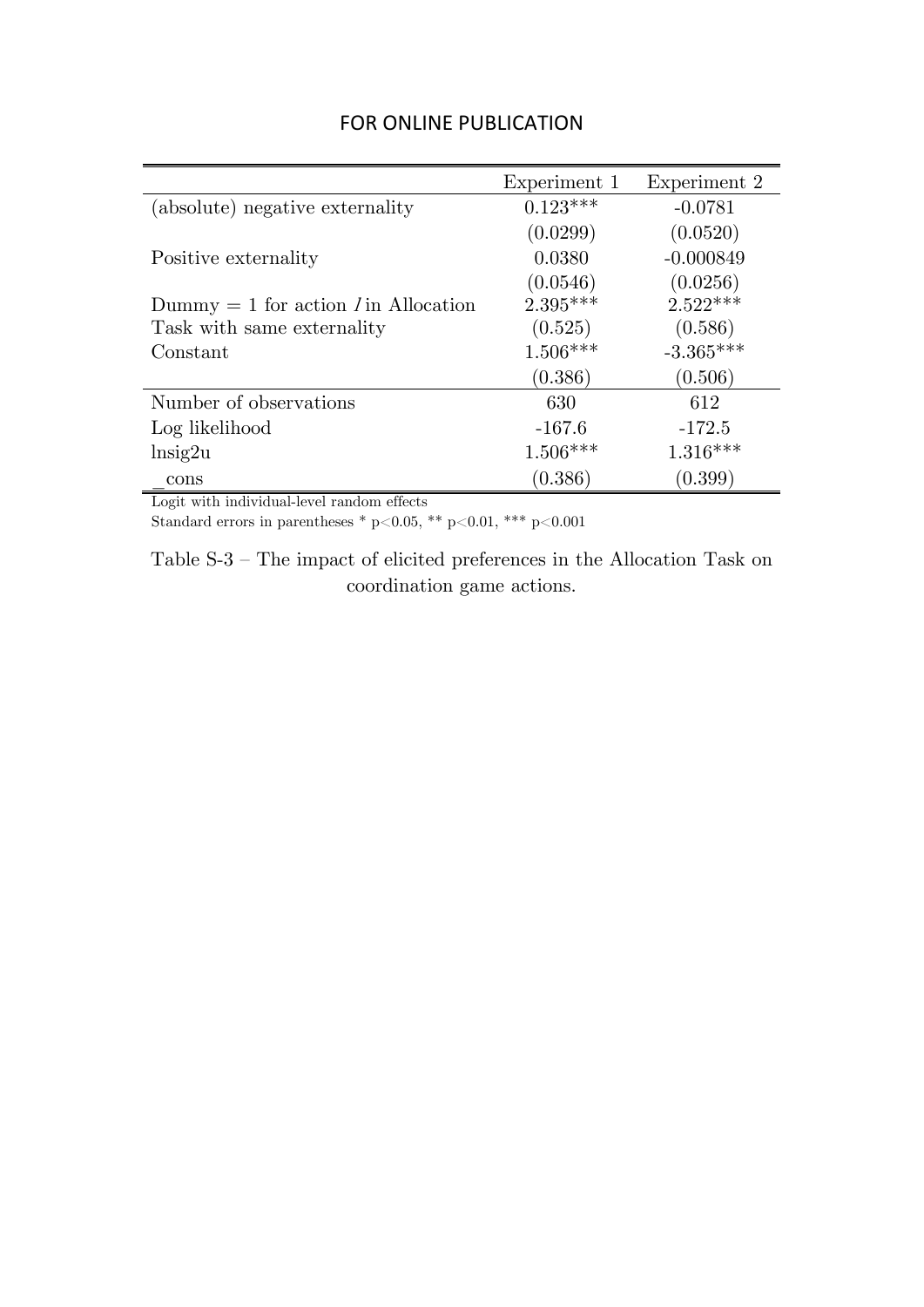#### Experimental Instructions

Note: Instructions for Players X and Y were identical for all experiments and for all sequences. Instructions for Person Z contained the same information about their role and the role of X and Y, but showed payoffs relevant to their experiment. For brevity, we show instructions only for (1) Player X and (2) Person Z in Experiment 1. The rest of the instructions are available from the authors upon request.

# $INSTRUCTIONS - Part 1 (X)$

#### General

You are now taking part in an economic experiment. The instructions which have been distributed to you are for your private information. Please do not communicate with the other participants during the experiment. Should you have any questions, please raise your hand.

There are no right or wrong answers in the experiment. However, your earnings depend on your decisions and those made by others in the experiment. It is therefore important that you take your time to understand the instructions.

During the experiment we shall not speak of Dollars, but of Experimental Currency Units (ECU). Your entire earnings will be calculated in ECUs. At the end of the experiment the total amount of ECUs you have earned will be converted to Dollars at the rate of  $1$  ECU = 50 cents. Your entire earnings will then be paid to you in cash in private. Other participants will not be informed about your earnings. Once you have been paid, you will be able to leave without interacting further with other participants.

Please note that in some situations in this experiment, participants may have negative earnings. Each participant will be given 20 ECUs (\$10) at the start of the experiment to compensate for any such losses.

### The parts of the experiment

The experiment consists of two parts. These instructions are for Part 1. You will receive further instructions for Part 2 once Part 1 is completed. Please note that your decisions in Part 1 will in no way affect your earnings (or that of others) in Part 2.

#### Roles in the experiment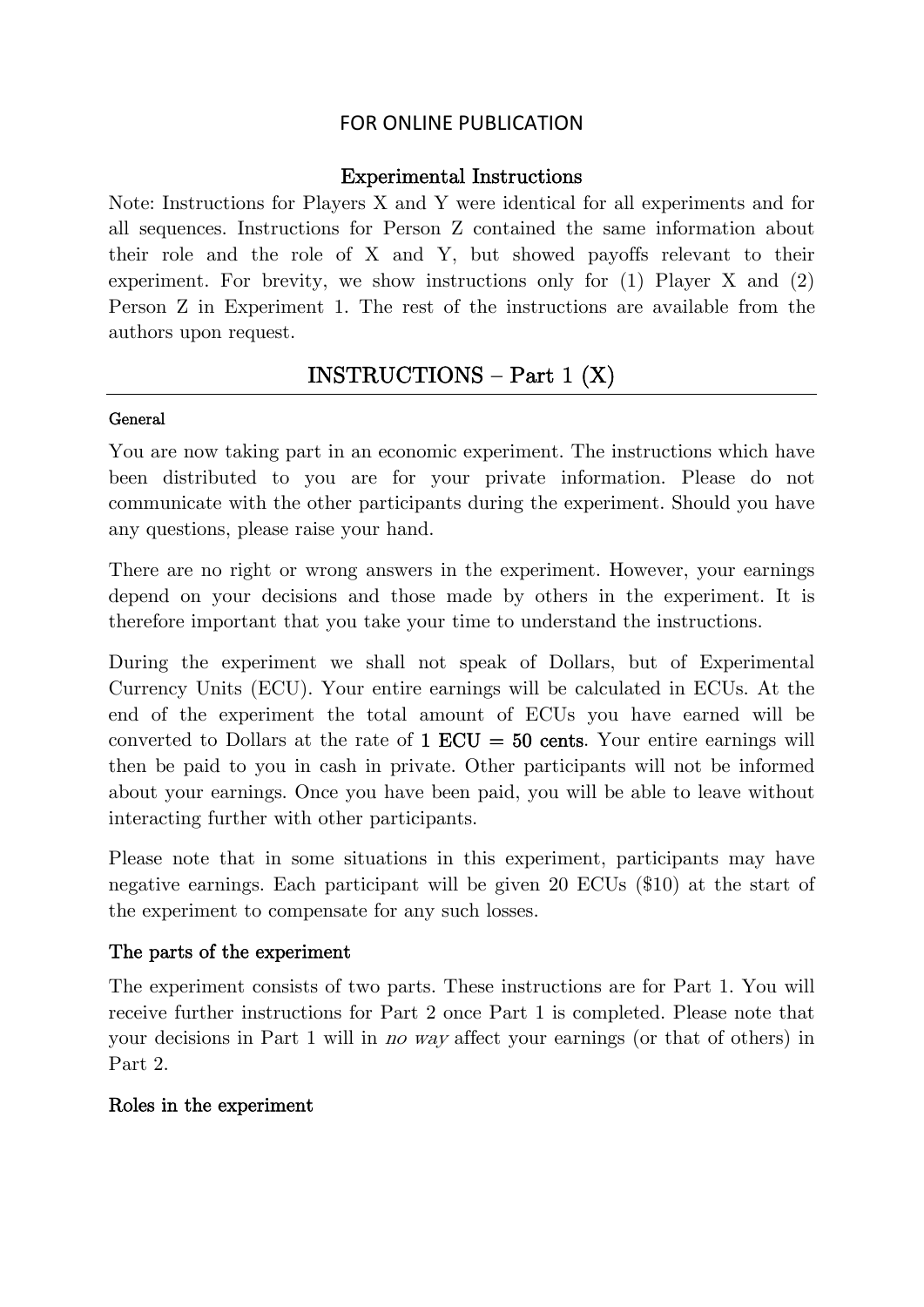At the start of Part 1, you will be placed in a group with two other individuals. That is, you will be in a group of 3.

Each individual has a different role in the experiment. The roles are determined by the number you drew when entering the laboratory. You have been assigned the role of Person X. The other two individuals in your group have been assigned the role of Person Y and Person Z. Participants will retain their roles until the end of the experiment.

The individual assigned the role of Person Z does not have a decision to make in Part 1. Person Z's earnings depend on the choices made by Person X (you) and Person Y. Person Z will be informed of the earnings that s/he received during Part 1 *at the end* of the experiment together with the choices that were available to you and the actions that you took in this part.

In particular, the individual assigned the role of Person Z has been told the following: "Apart from the 20 ECU participation fee, your earnings in this part will depend on the choices made by the individuals assigned the roles of Person X and Person Y in your group. You will be informed of the options available to Person X and Person Y in your group, their choices and also your earnings at the end of the experiment."

### Anonymity

Participants will never be informed about the identity of the other members in their group or the role that others have been assigned. Once the experiment is completed, individuals will receive their payment privately and will be able to leave without further interacting with other participants.

### Your task in Part 1

In this part, individuals assigned the roles of Persons X and Y will be presented with 9 different "scenarios." In each scenario, individuals assigned the roles of Persons X and Y will have to choose one of two actions.

You (Person X) must choose between actions x1 and x2. Person Y will have to choose between actions  $y_1$  and  $y_2$ . Earnings in this part will depend on the decisions made by you and the group member assigned the role of Person Y.

An example of the choices that you will have to make is given in Table 1 and illustrates how your choice may affect your earnings (this example will not be used in the experiment).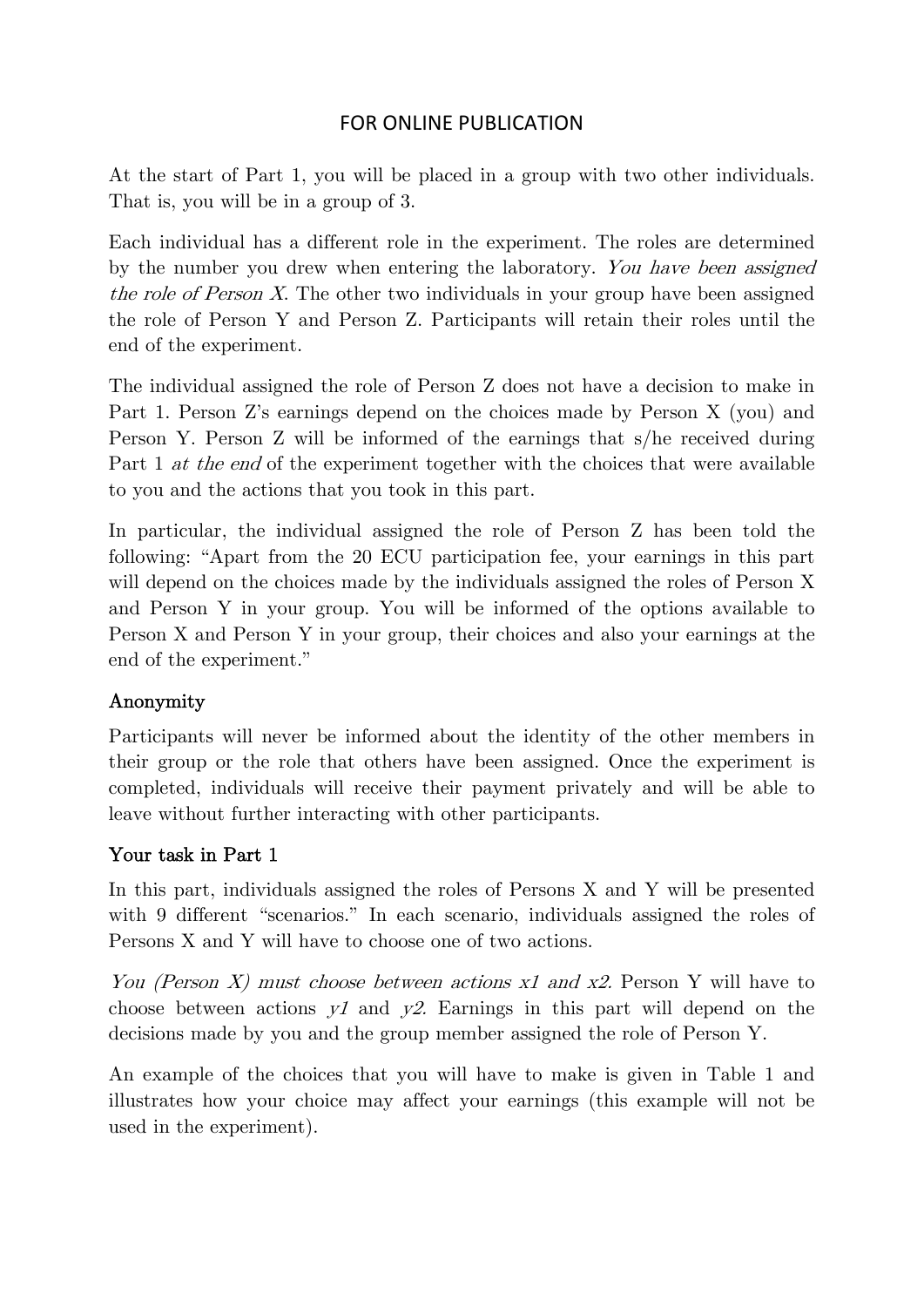| Table 1 |    |             |         |
|---------|----|-------------|---------|
|         |    | Y's actions |         |
|         |    |             |         |
| X's     | x1 | 0, 0, 0     | 8, 5, 6 |
| actions | x2 | 10, 9, 7    | 0, 0, 0 |

For each combination of actions in Table 1 (e.g. x1 and y1), the leftmost digit indicates the earnings (in ECUs) for Person X (you), the middle digit indicates the earnings for Person Y, and the right digit indicates the earnings for Person Z.

For example, suppose that you (Person X) choose action x2. If Person Y chooses action y1, then you will receive 10 ECUs, Person Y will receive 9 ECUs, and Person Z will receive 7 ECUs. Alternatively, if you choose action x1, and Person Y chooses action yl, all three individuals in your group (including yourself) will receive no earnings.

Note that negative values denote losses, which shall be deducted from an individual's final payment. For example, suppose that you (Person X) have to choose an action based on Table 2 (this example will not be used in the experiment):

| Table 2        |    |             |             |
|----------------|----|-------------|-------------|
|                |    | Y's actions |             |
|                |    |             |             |
| X's<br>actions | x1 | 0, 0, 0     | $-1, 5,$    |
|                |    |             |             |
|                | マン | 10, 9, 7    | $($ .<br>-0 |

Suppose that you choose action x1. If Person Y chooses action y2, you will lose 1 ECU, Person Y will earn 5 ECUs and Person Z will earn 6 ECUs. If you choose action x2 instead, and Person Y chooses y1 you will earn 10 ECUs, Person Y will earn 9 ECUs and Person Z will earn 7 ECUs.

Earnings in Part 1

As explained, in Part 1 you will make 9 decisions. The outcome from all nine scenarios will be added to your earnings.

Please note that no feedback shall be given between scenarios about the choice of Person X and Y. You should therefore consider these nine scenarios to be nine entirely separate events. Note also that none of the participants will be informed about your earnings from Part 1 until the end of the experiment. This implies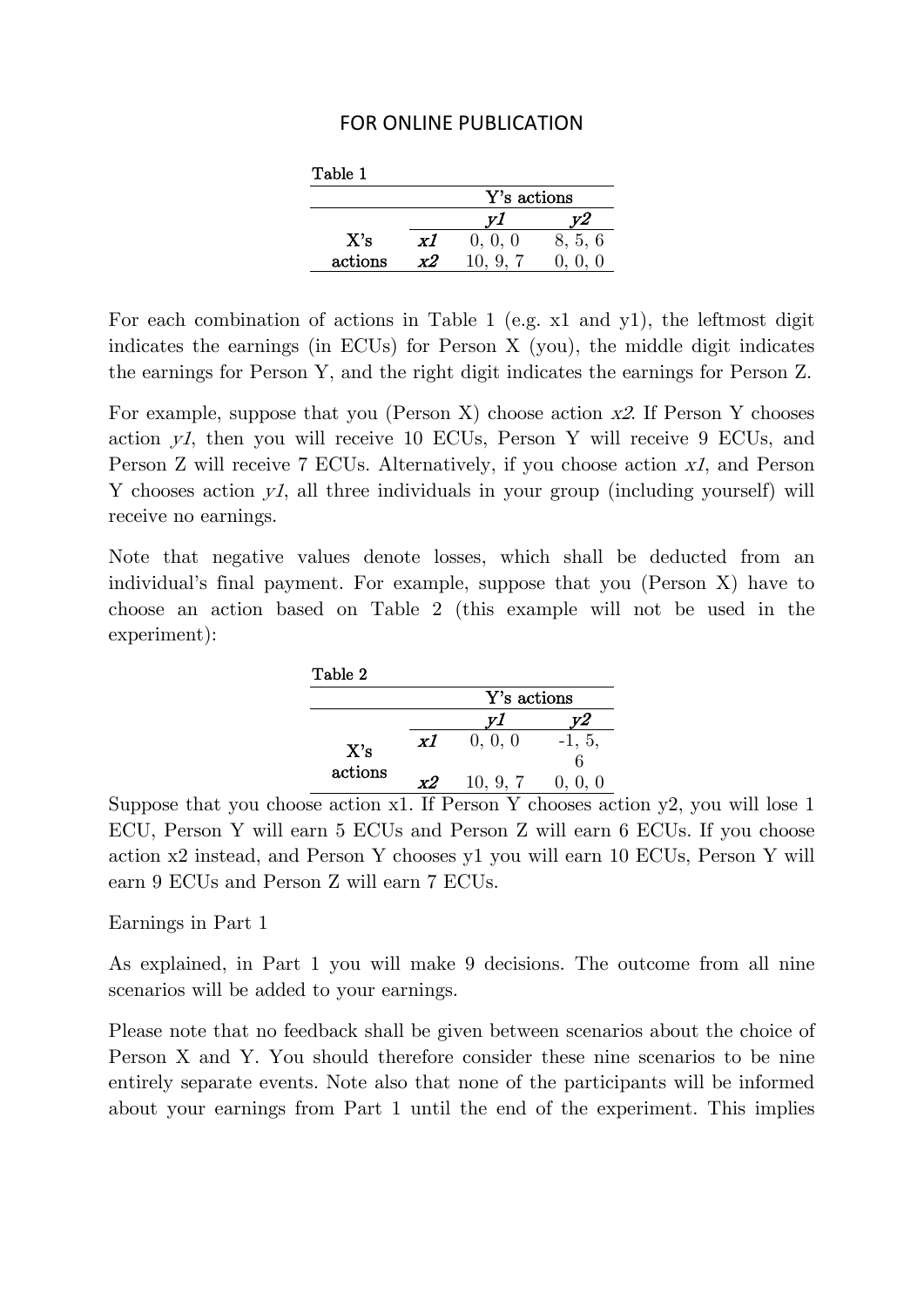that your decisions in this part will in no way affect your earnings in subsequent parts of the experiment.

Do you have any questions? If you do, please raise your hand to attract the attention of an experimenter. Otherwise, please proceed to answer the questions on the next page.

#### Control Questions

Please answer the following questions. Once you have finished answering the questions please raise your hand to attract the attention of an experimenter.

Consider the following table:

|    |                                                                                    |         |    | Y's actions         |         |             |
|----|------------------------------------------------------------------------------------|---------|----|---------------------|---------|-------------|
|    |                                                                                    |         |    | yI                  | y2      |             |
|    |                                                                                    | X's     | x1 | 0, 0, 0             | 4, 5, 2 |             |
|    |                                                                                    | actions | x2 | $6, -4, 10$ 0, 0, 0 |         |             |
|    |                                                                                    |         |    |                     |         |             |
|    | 1. If Person X chooses action $xI$ , and Person Y chooses action $yI$ :            |         |    |                     |         |             |
|    | a. What would be the earnings of person X?                                         |         |    |                     |         | <b>ECUs</b> |
|    | b. What would be the earnings of person Y?                                         |         |    |                     |         | <b>ECUs</b> |
|    | c. What would be the earnings of person Z?                                         |         |    |                     |         | <b>ECUs</b> |
|    |                                                                                    |         |    |                     |         |             |
|    | 2. If Person X chooses action $x2$ , and Person Y chooses action $y1$ :            |         |    |                     |         |             |
|    | a. What would be the earnings of person X?                                         |         |    |                     |         | <b>ECUs</b> |
|    | b. What would be the earnings of person Y?                                         |         |    |                     |         | <b>ECUs</b> |
|    | c. What would be the earnings of person Z?                                         |         |    |                     |         | <b>ECUs</b> |
|    |                                                                                    |         |    |                     |         |             |
|    | 3. If Person X chooses action $x_1$ , and Person Y chooses action $y_2$ .          |         |    |                     |         |             |
|    | a. What would be the earnings of person X?                                         |         |    |                     |         | <b>ECUs</b> |
|    | b. What would be the earnings of person Y?                                         |         |    |                     |         | <b>ECUs</b> |
|    | c. What would be the earnings of person Z?                                         |         |    |                     |         | <b>ECUs</b> |
|    |                                                                                    |         |    |                     |         |             |
|    | 4. How many scenarios will you be presented with?                                  |         |    |                     |         |             |
|    |                                                                                    |         |    |                     |         |             |
|    | 5. How many scenarios will count towards your payment?                             |         |    |                     |         |             |
| 6. | <i>True or False.</i> The only ones making decisions in Part 1 are the individuals |         |    |                     |         |             |
|    | assigned the roles of Person X and Y.                                              |         |    |                     |         |             |
|    |                                                                                    |         |    |                     | T/F     |             |
|    | 7. Will you be informed of the actions taken by other people in your group         |         |    |                     |         |             |
|    | during Part 1?                                                                     |         |    |                     |         | ${\rm Y/N}$ |
|    |                                                                                    |         |    |                     |         |             |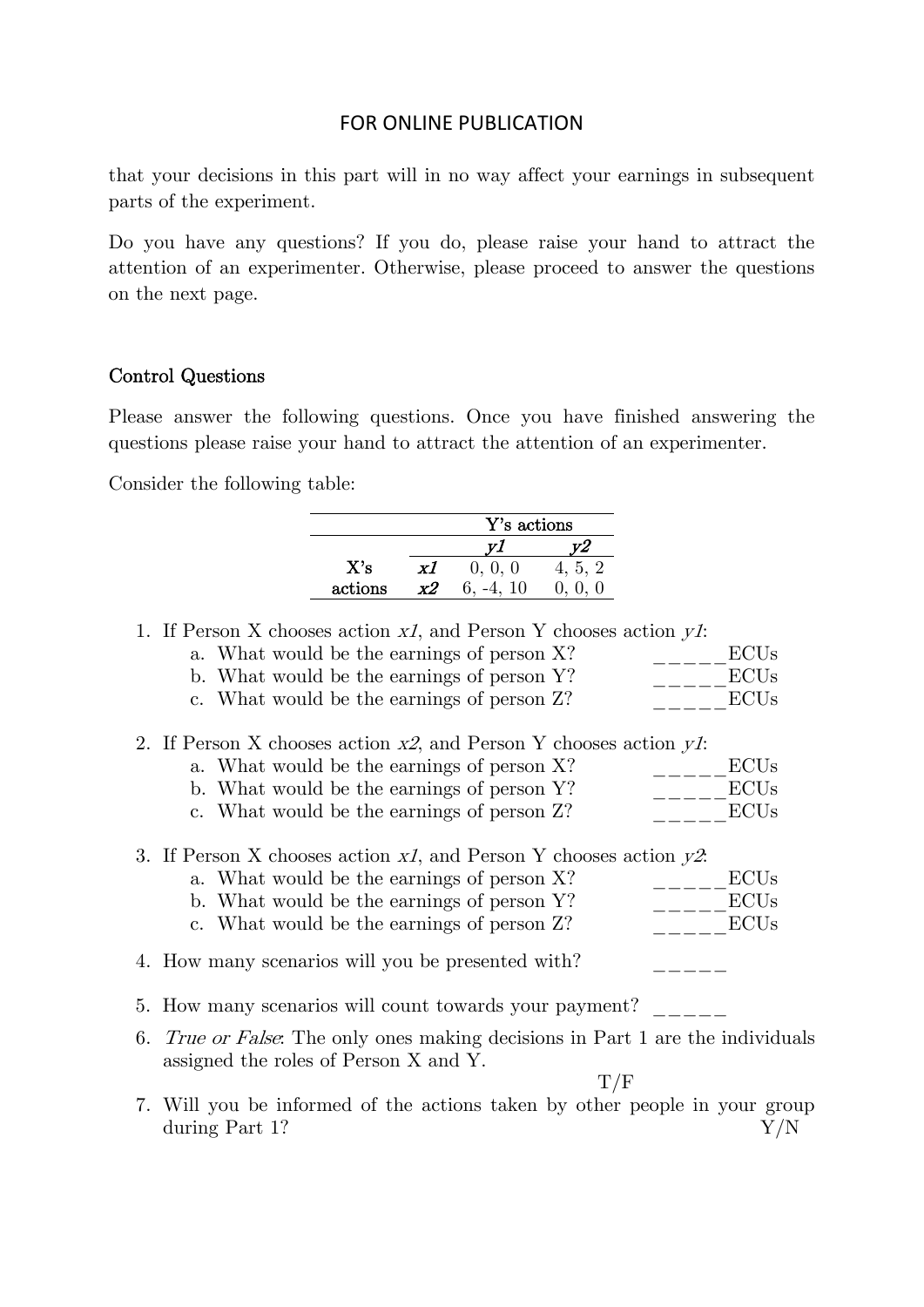- 8. Will other people in your group know the actions you take during Part 1?
- Y/N 9. Will Person Z receive any information about Person X's or Person Y's  $\alpha$ choices?  $Y/N$

10.I have been assigned the role of:

Person X Person Y Person Z

11.For every ECU that I earn, how much will I be paid at the end of the experiment?

 $\frac{1}{2}$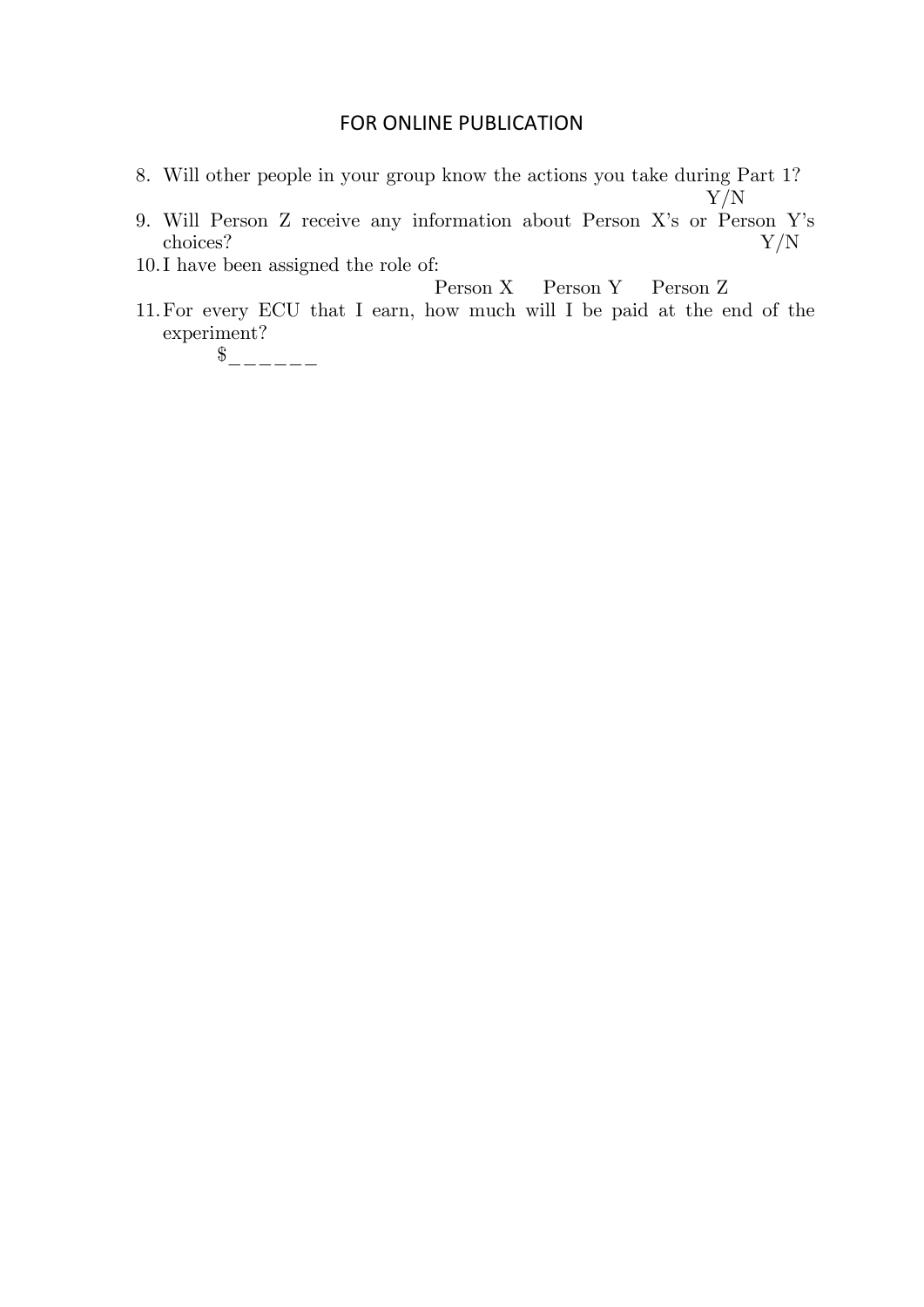# $INSTRUCTIONS - Part 2 (X)$

These are your instructions for Part 2 of the experiment.

In Part 2, you will be in the same group as in Part 1. Further, each participant will retain the role he or she was assigned at the beginning of Part 1. Therefore, each group will consist of one Person X, one Person Y and one Person Z.

The individual assigned the role of Person Z does not have a decision to make in Part 2. Person Z's earnings depend on the choices made by Person X (you) and Person Y. Person Z will be informed of the earnings that s/he received during Part 2 at the end of the experiment together with the choices that were available to you and the actions that you took in this part.

#### Your task in Part 2

In Part 2, you will be presented with 9 "cases." Each case will consist of a different pair of earnings' allocations. Each allocation specifies the earnings of Person X, Y, and Z. Your task in Part 2 will be to select one of the allocations in each case.

| <b>Table 3</b> – Example of task in Part 2 |               |  |        |  |              |        |        |  |
|--------------------------------------------|---------------|--|--------|--|--------------|--------|--------|--|
|                                            | Allocation A  |  |        |  | Allocation B |        |        |  |
| Case                                       | Person Person |  | Person |  | Person       | Person | Person |  |
|                                            |               |  |        |  |              |        |        |  |
|                                            |               |  |        |  |              |        |        |  |

Table 3 provides an example of the task in Part 2. (This example will not be used in the experiment). You are asked to choose between Allocation A and Allocation B. Each allocation will determine the earnings of Person X (you), Person Y and Person Z. If Allocation A is chosen, you will earn 10 ECUs, Person Y will earn 10 ECUs, and Person Z will earn 7 ECUs. On the other hand, if Allocation B is chosen, then you will earn 8 ECUs, Person Y will earn 3 ECUs, and Person Z will earn 7 ECUs.

#### How are my earnings determined in Part 2?

As explained, in Part 2, you will make 9 decisions. After all participants complete Part 2, the computer will randomly select one of the 9 cases. Each case will be equally likely to be selected. The allocation you chose in the selected case will determine the earnings to be added to the earnings of Persons X (you), Y and Z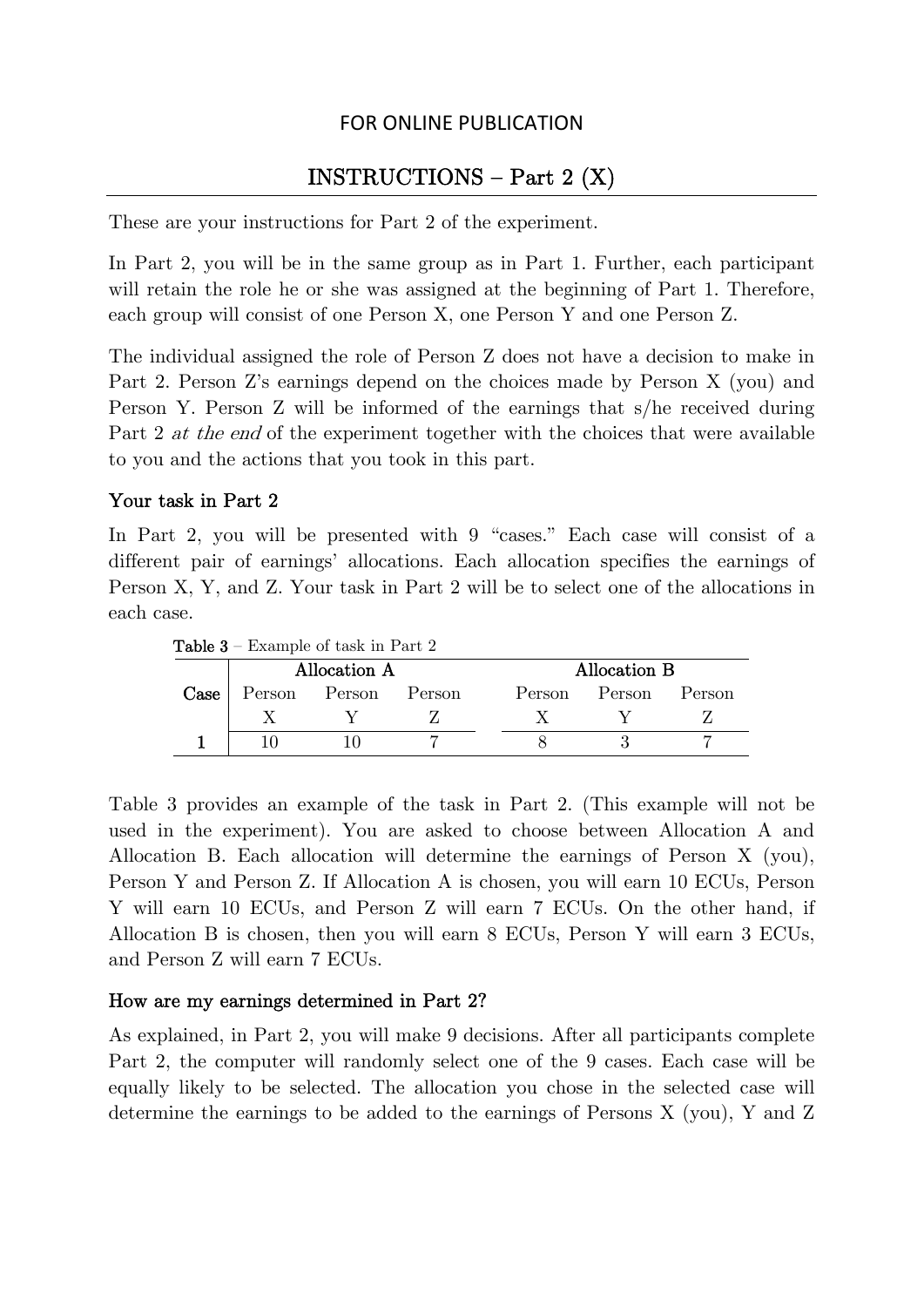from Part 1. This means that only one of your decisions will determine your earnings from Part 2 and that you should carefully consider each of the decisions you make.

Note that, separately from you, Person Y will also be selecting allocations in Part 2. After the computer randomly selects one of your 9 choices, the computer will randomly select one of the 9 choices made by Person Y. The allocation that Person Y chose in this case will determine the earnings to be added to the earnings of Person X (you), Y and Z.

#### Information about earnings

Participants in the experiment will not be informed about their earnings from Part 2 until the end of the experiment. As in Part 1, Person Z has been presented with a description of the task, and will know the choices that were available to you and the choices that you made in the experiment.

Do you have any questions? If you do, please raise your hand to attract the attention of an experimenter. Otherwise, please proceed to answer the questions below.

### Control Questions

Please answer the following questions. Once you have finished answering the questions please raise your hand to attract the attention of an experimenter.

|      |                               | Allocation A  |  | Allocation B  |        |  |  |
|------|-------------------------------|---------------|--|---------------|--------|--|--|
| Case | Person                        | Person Person |  | Person Person | Person |  |  |
|      |                               |               |  |               |        |  |  |
|      |                               |               |  |               |        |  |  |
|      |                               |               |  |               |        |  |  |
|      | If you selected allocation A: |               |  |               |        |  |  |

Consider the following table:

| 1. If you selected allocation A:<br>a. What are Person X's earnings?<br>b. What are Person Y's earnings?<br>c. What are Person Z's earnings? | <b>ECUs</b><br><b>ECUs</b><br><b>ECUs</b> |
|----------------------------------------------------------------------------------------------------------------------------------------------|-------------------------------------------|
| 2. If you selected allocation B:<br>a. What are Person X's earnings?<br>b. What are Person Y's earnings?                                     | ECUs<br><b>ECUs</b>                       |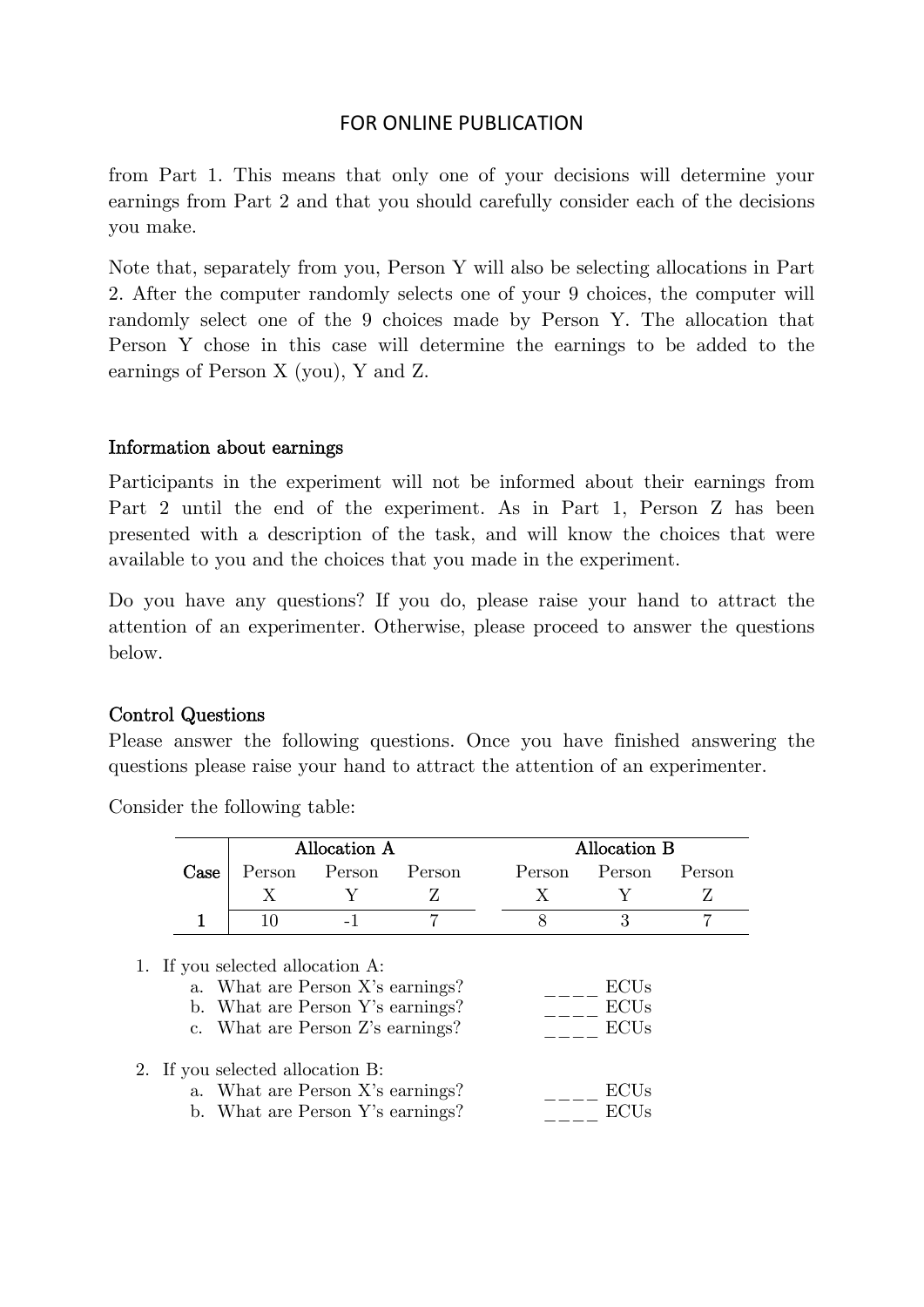c. What are Person Z's earnings?  $\qquad \qquad \overline{\qquad}$  ECUs

3. How many cases will be presented in Part 2? \_\_\_

\_\_\_

- 4. How many of your decisions in this part will count towards your payment?
- 5. Can your choices in Part 2 affect other people's decisions in the experiment? Y/N
- 6. When will you (and the other participants) be informed about the earnings from Part 2?

 $\Box$ 

- a. After each case
- b. At the end of the experiment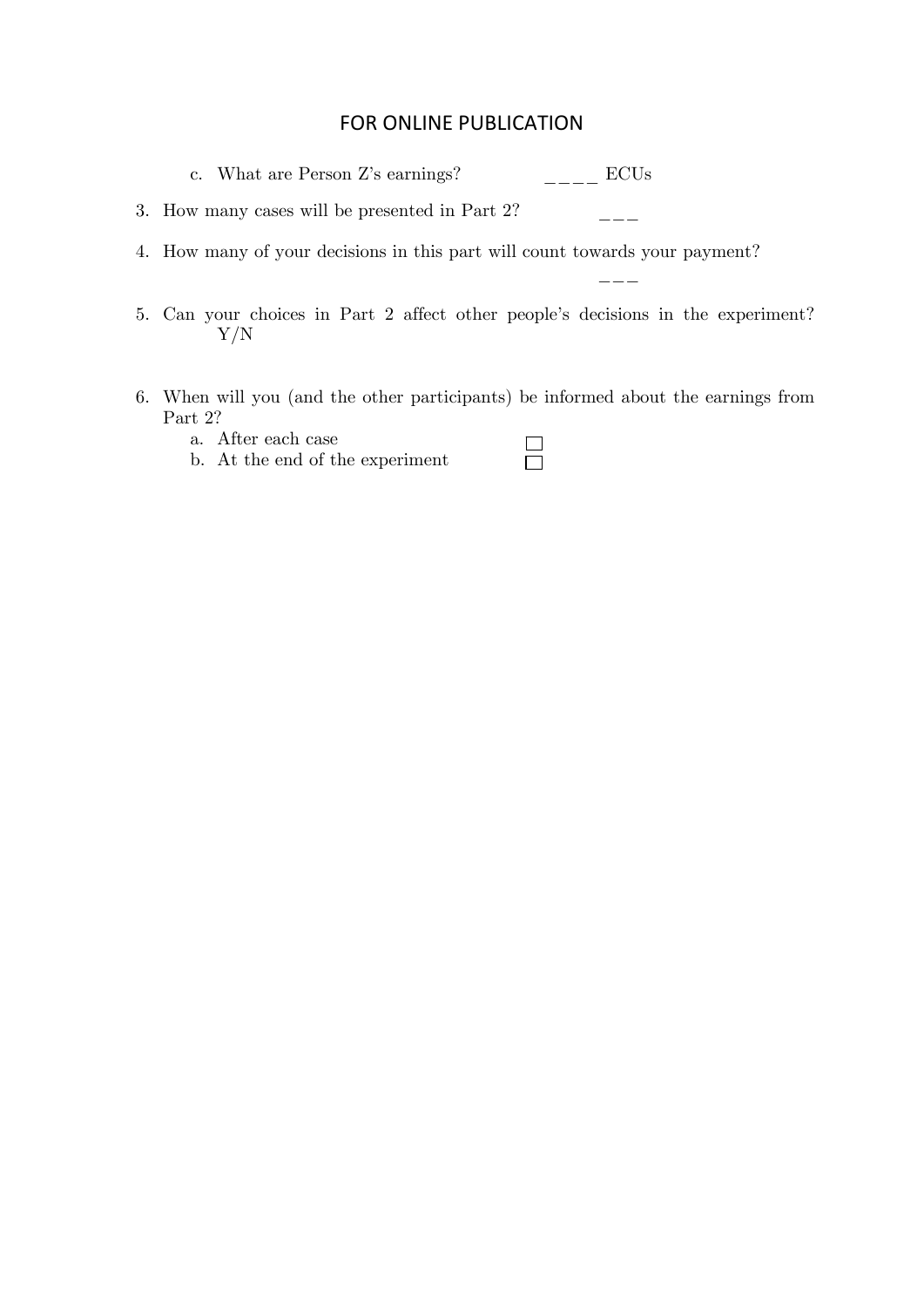# $INSTRUCTIONS - Part 1 (Z)$

#### General

You are now taking part in an economic experiment. The instructions which have been distributed to you are for your private information. Please do not communicate with the other participants during the experiment. Should you have any questions, please raise your hand.

During the experiment we shall not speak of Dollars, but of Experimental Currency Units (ECU). Your entire earnings will be calculated in ECUs. At the end of the experiment the total amount of ECUs you have earned will be converted to Dollars at the rate of  $1 \text{ ECU} = 50 \text{ cents}$ . Your entire earnings will then be paid to you in cash in private. Other participants will not be informed about your earnings. Once you have been paid, you will be able to leave without interacting further with other participants.

Please note that in some situations in this experiment, participants may have negative earnings. Each participant will be given 20 ECUs (\$10) at the start of the experiment to compensate for any such losses.

#### The parts of the experiment

The experiment consists of two parts. These instructions are for Part 1. You will receive further instructions for Part 2 once Part 1 is completed.

#### Roles in the experiment

At the start of Part 1, you will be placed in a group with two other individuals. That is, you will be in a group of 3.

Each individual has a different role in the experiment. The roles are determined by the number you drew when entering the laboratory. You have been assigned the role of Person Z. The other two individuals in your group have been assigned the role of Person X and Person Y. Participants will retain their roles until the end of the experiment.

Individuals assigned the role of Person Z do not have a decision to make in this part. Apart from the 20 ECU participation fee, your earnings in this part will depend on the choices made by the individuals assigned the roles of Person X and Person Y in your group. You will be informed of the options available to Person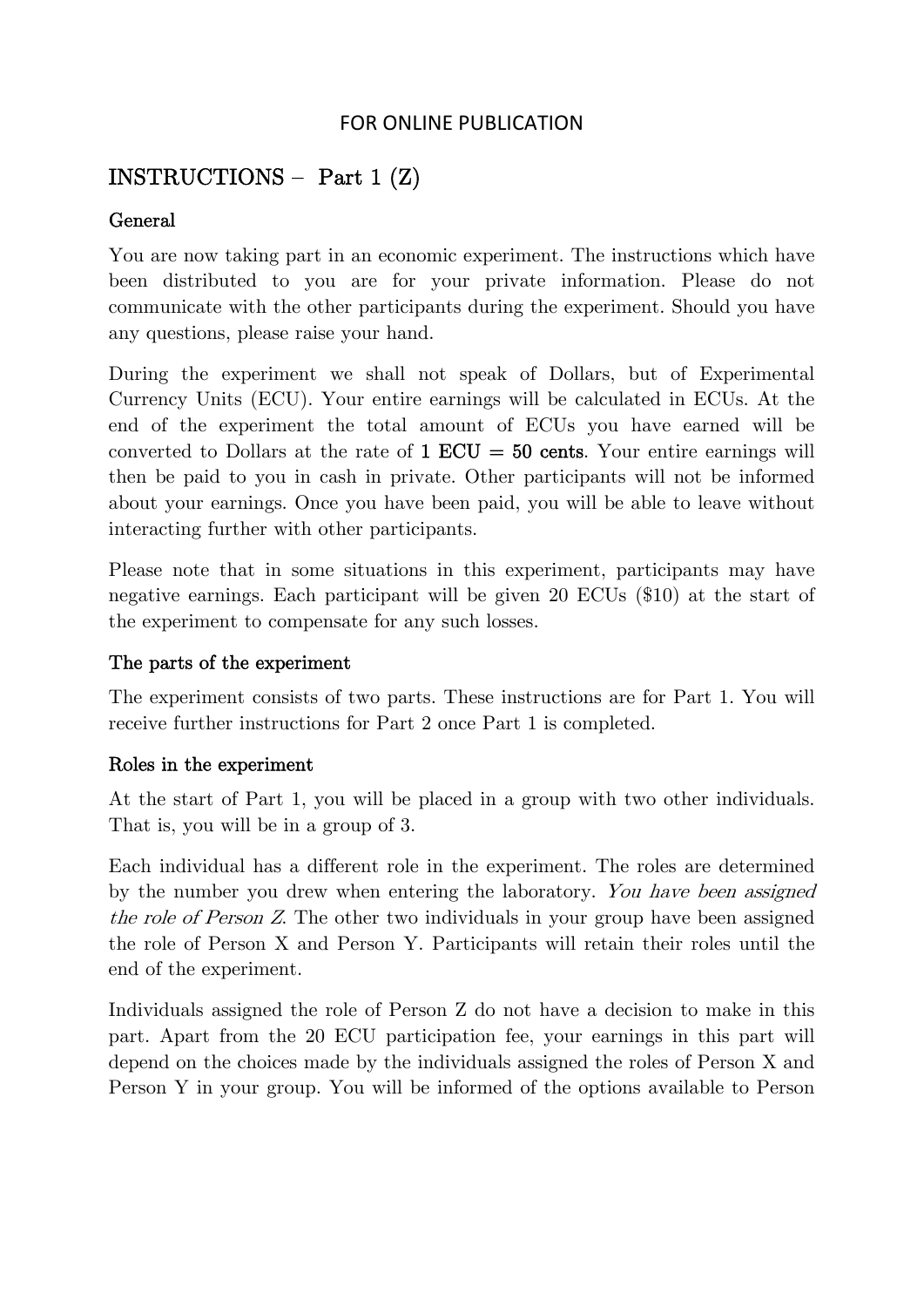X and Person Y in your group, their choices and also your earnings at the end of the experiment.

#### Anonymity

Participants will never be informed about the identity of the other members in their group or the role that others have been assigned. Once the experiment is completed, individuals will receive their payment privately and will be able to leave without further interacting with other participants.

### Your task in Part 1

You do not have a decision to make in this part. Your earnings in this part will depend on the choices made by the individuals assigned the roles of Person X and Person Y in your group. Presented below is an explanation of the task Person X and Y are performing which shall determine your earnings.

### Person X and Person Y's task in Part 1

In this part, individuals assigned the roles of Persons X and Y will be presented with 9 different "scenarios." In each scenario, individuals assigned the roles of Persons X and Y will have to choose one of two actions.

Person X must choose between actions x1 and x2. Person Y will have to choose between actions  $y_1$  and  $y_2$ . Earnings in this part will depend on the decisions made by Persons X and Y.

An example of the choices that they will have to make is given in Table 1 and illustrates how their choice may affect your earnings (this example will not be used in the experiment).

| Table 1 |    |             |         |
|---------|----|-------------|---------|
|         |    | Y's actions |         |
|         |    |             |         |
| X's     | x1 | 0, 0, 0     | 8, 5, 6 |
| actions | x2 | 10.9.7      |         |

For each combination of actions in Table 1 (e.g. x1 and y1), the leftmost digit indicates the earnings (in ECUs) for Person X, the middle digit indicates the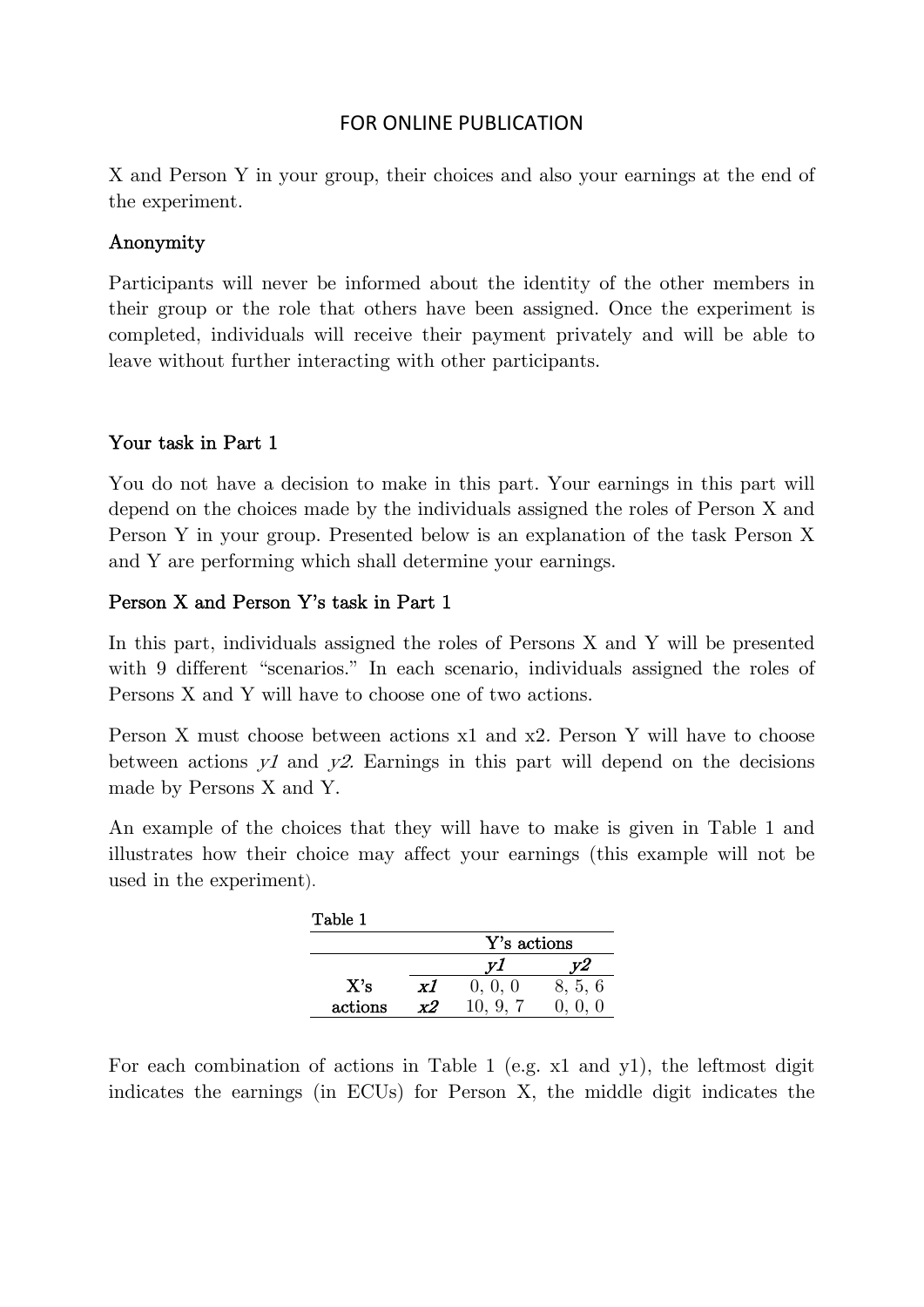earnings for Person Y, and the right digit indicates the earnings for Person Z (you).

For example, suppose that Person X chooses action  $x2$ . If Person Y chooses action  $yI$ , then Person X will receive 10 ECUs, Person Y will receive 9 ECUs, and you will receive 7 ECUs. Alternatively, if Person X chooses action x1, and Person Y chooses action  $yI$ , all three individuals in your group (including yourself) will receive no earnings.

Note that negative values denote losses, which shall be deducted from an individual's final payment. For example, suppose that Persons X and Y have to choose an action based on Table 2 (this example will not be used in the experiment):

| Table 2 |       |             |                  |
|---------|-------|-------------|------------------|
|         |       | Y's actions |                  |
|         |       |             |                  |
| X's     | хl    | 0, 0, 0     | $-1, 5, 6$       |
| actions | $x$ 2 | 10, 9, 7    | $\left( \right)$ |

Suppose that Person X chooses action  $xI$ . If Person Y chooses action  $y2$ , Person X will lose 1 ECU, Person Y will earn 5 ECUs and you will earn 6 ECUs. If Person X chooses action x2 instead, and Person Y chooses y1 Person X will earn 10 ECUs, Person Y will earn 9 ECUs and you will earn 7 ECUs.

### How are my earnings determined in Part 1

As explained, in Part 1 Persons X and Y will make 9 decisions. The outcome from all five scenarios will be added to your earnings. You will be informed of the choices made by Persons X and Y at the end of the experiment.

### The scenarios in Part 1

The nine scenarios that Persons X and Y will be shown in this part are presented below: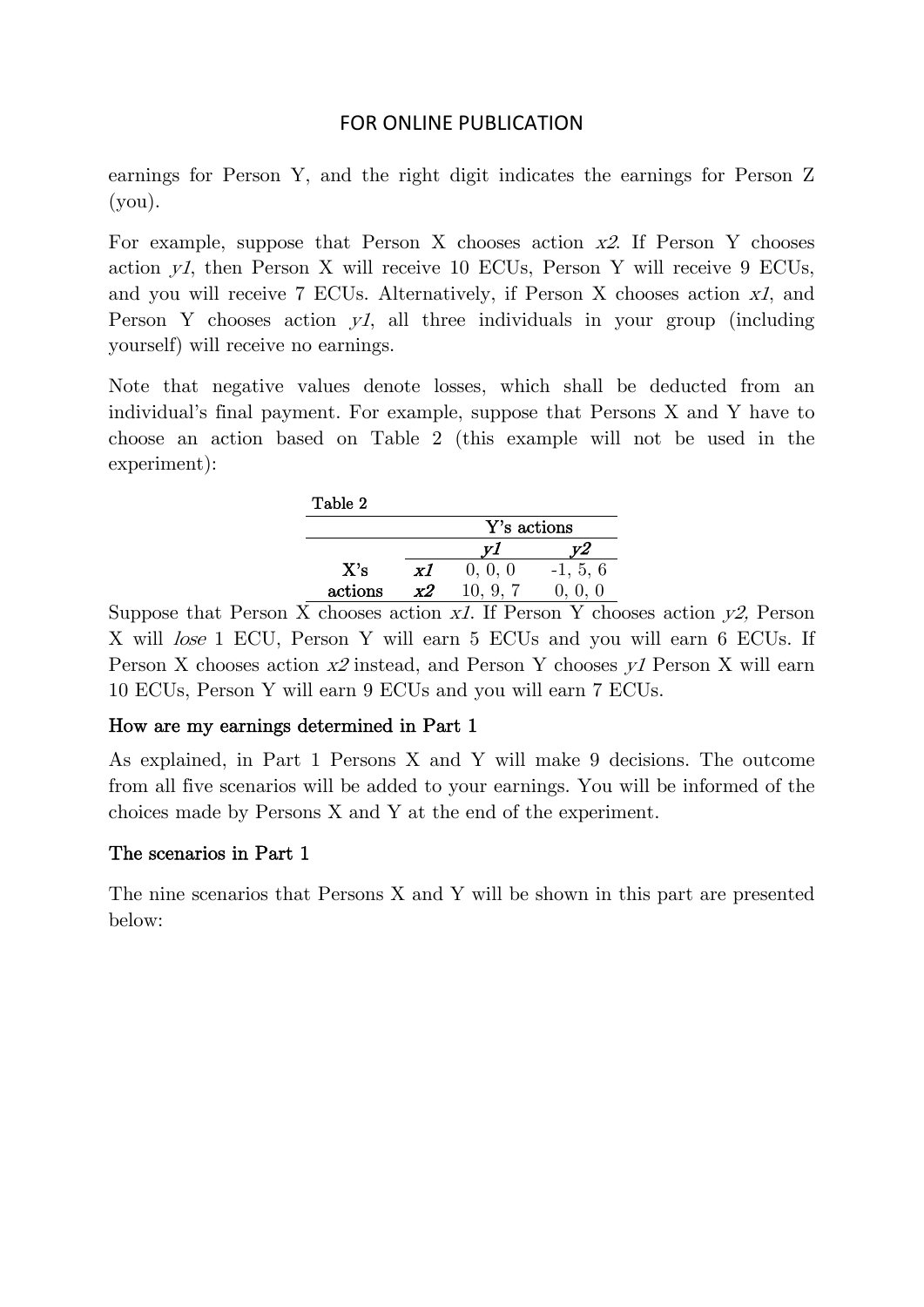|                                 |                 | Y's actions                                                                      |                                                                  |  |
|---------------------------------|-----------------|----------------------------------------------------------------------------------|------------------------------------------------------------------|--|
|                                 |                 | $\begin{array}{cc}\ny1 & y2 \\ 0, 0, 0 & 5, 5, 4\n\end{array}$                   |                                                                  |  |
| $\mathbf{X}^{\prime}\mathbf{s}$ | x1              |                                                                                  |                                                                  |  |
| $\arctions$                     |                 | $x2$ 7, 7, -16 0, 0, 0                                                           |                                                                  |  |
|                                 |                 |                                                                                  |                                                                  |  |
|                                 |                 | Y's actions                                                                      |                                                                  |  |
|                                 |                 |                                                                                  | $\begin{array}{c cc}\ny1 & y2 \\ 0, 0, 0 & 5, 5, 4\n\end{array}$ |  |
| X's                             | $\overline{xI}$ |                                                                                  |                                                                  |  |
| $\rm{actions}$                  | x2              | $7, 7, -12$ 0, 0, 0                                                              |                                                                  |  |
|                                 |                 |                                                                                  |                                                                  |  |
|                                 |                 | Y's actions                                                                      |                                                                  |  |
|                                 |                 | $\begin{array}{cc}\n y1 & y2 \\  0, 0, 0 & 5, 5, 4\n\end{array}$                 |                                                                  |  |
| $X$ 's                          | x1              |                                                                                  |                                                                  |  |
| $\arctions$                     | x2              | $7, 7, -8$ 0, 0, 0                                                               |                                                                  |  |
|                                 |                 |                                                                                  |                                                                  |  |
|                                 |                 | Y's actions                                                                      |                                                                  |  |
|                                 |                 |                                                                                  |                                                                  |  |
| X's                             | xI              | $\begin{array}{c cc}\n \hline y1 & y2 \\ \hline\n0, 0, 0 & 5, 5, 4\n\end{array}$ |                                                                  |  |
| $\arctions$                     | x2              | $7, 7, -4$ 0, 0, 0                                                               |                                                                  |  |
|                                 |                 |                                                                                  |                                                                  |  |
|                                 |                 | Y's actions                                                                      |                                                                  |  |
|                                 |                 |                                                                                  |                                                                  |  |
| $\mathbf{X}'\mathbf{s}$         | x1              |                                                                                  | $\begin{array}{c cc}\ny1 & y2 \\ 0, 0, 0 & 5, 5, 4\n\end{array}$ |  |
| actions                         | x2              | 7, 7, 0                                                                          | 0, 0, 0                                                          |  |
|                                 |                 |                                                                                  |                                                                  |  |
|                                 |                 | Y's actions                                                                      |                                                                  |  |
|                                 |                 |                                                                                  |                                                                  |  |
| X's                             | x1              | $\begin{array}{cc}\ny1 & y2 \\ 0, 0, 0 & 5, 5, 4\n\end{array}$                   |                                                                  |  |
| actions                         | x2              | 7, 7, 4                                                                          | 0, 0, 0                                                          |  |
|                                 |                 |                                                                                  |                                                                  |  |
|                                 |                 |                                                                                  | Y's actions                                                      |  |
|                                 |                 |                                                                                  |                                                                  |  |
|                                 |                 | $\frac{yI}{0,0,0}$                                                               | $\frac{y2}{5,5,4}$                                               |  |
| X's                             | x1              |                                                                                  |                                                                  |  |
| actions                         | $x^2$           | 7, 7, 8                                                                          | 0, 0, 0                                                          |  |
|                                 |                 |                                                                                  |                                                                  |  |
|                                 |                 | Y's actions                                                                      |                                                                  |  |
|                                 |                 | y1                                                                               |                                                                  |  |
| X's                             | x1              | $\overline{0, 0}, 0$                                                             | 5, 5, 4                                                          |  |

 $x2$  7, 7, 12 0, 0, 0

actions

# FOR ONLINE PUBLICATION

|         |    | Y's actions |    |  |  |  |
|---------|----|-------------|----|--|--|--|
|         |    |             |    |  |  |  |
| X's     | хl | 0, 0, 0     | 5. |  |  |  |
| actions |    | 16          |    |  |  |  |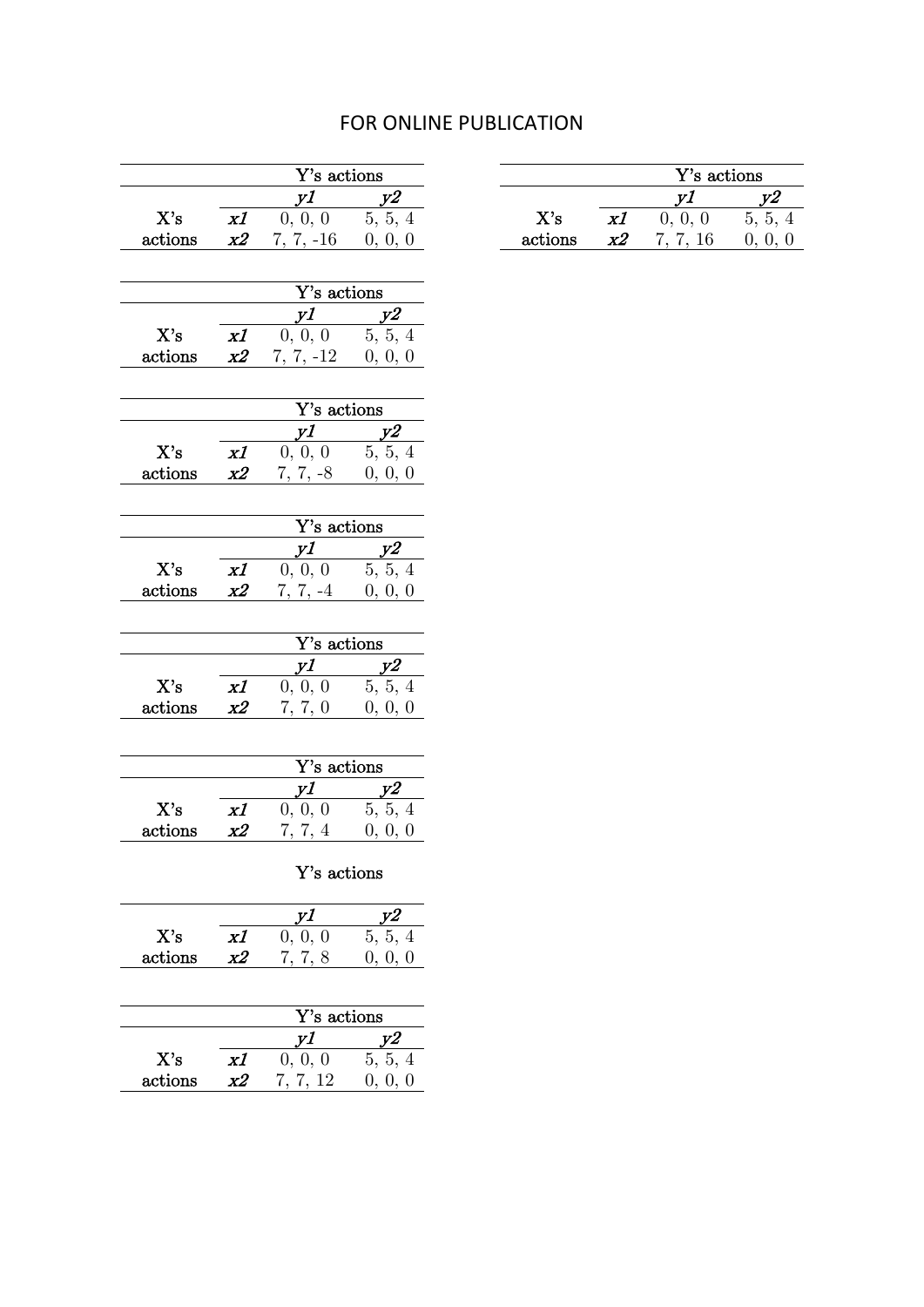If you have any questions, please raise your hand to attract the attention of an experimenter.

If you have something to read, you are welcome to do so.

The experimenters have some newspapers and magazines available. If you would like one of these to read, please raise your hand to attract the attention of an experimenter.

### INSTRUCTIONS — Part 2 (Z)

These are your instructions for Part 2 of the experiment.

In Part 2, you will be in the same group as in Part 1. Further, each participant will retain the role he or she was assigned at the beginning of Part 1. Therefore, each group will consist of one Person X, one Person Y and one Person Z.

#### Your task in Part 2

You do not have a decision to make in this part. Your earnings in this part will depend on the choices made by the individuals assigned the roles of Person X and Person Y in your group, and an element of luck. Presented below is an explanation of the task Person X and Y are performing which shall determine your earnings.

### Person X and Person Y's task in Part 2

In Part 2, Persons X and Y will be presented with 9 "cases." Each case will consist of a different pair of earnings' allocations. Each allocation specifies the earnings of Person X, Y, and Z. Their task in Part 2 will be to select one of the allocations in each case.

| <b>Table 3</b> – Example of task in Part 2 |               |  |        |  |              |        |          |  |
|--------------------------------------------|---------------|--|--------|--|--------------|--------|----------|--|
|                                            | Allocation A  |  |        |  | Allocation B |        |          |  |
| $\bf Case$                                 | Person Person |  | Person |  | Person       | Person | – Person |  |
|                                            |               |  |        |  |              |        |          |  |
|                                            |               |  |        |  |              |        |          |  |

Table 3 provides an example of the task in Part 2. (This example will not be used in the experiment). They are asked to choose between Allocation A and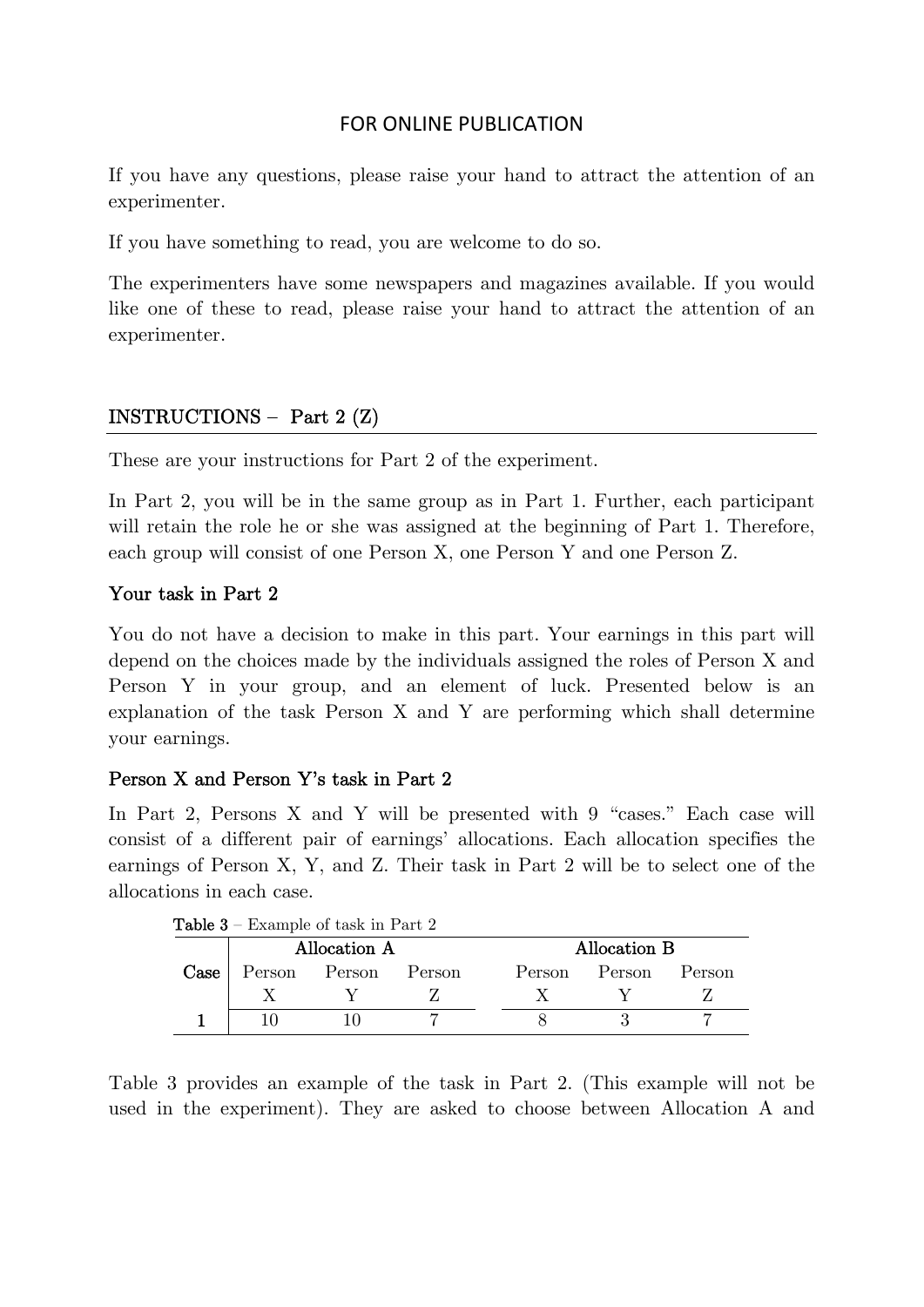Allocation B. Each allocation will determine the earnings of Person X, Person Y and Person Z (you). If allocation A is chosen, Person X will earn 10 ECUs, Person Y will earn 10 ECUs, and you will earn 7 ECUs. On the other hand, if allocation B is chosen, then Person X will earn 8 ECUs, Person Y will earn 3 ECUs, and you will earn 7 ECUs.

#### How are my earnings determined in Part 2?

As explained, in Part 2 Persons X and Y will each make 9 decisions. After all participants complete Part 2, the computer will randomly select one of the 9 cases. Each case will be equally likely to be selected. The allocation Person X chose in this case will be added to the earnings of Person X, Y and Z (you). Subsequently, the computer will again randomly select one of the nine cases. The allocation that Person Y chose in this case will be added to earnings of Person X, Y and Z (you).

You will be informed of the choices made by Persons X and Y at the end of the experiment.